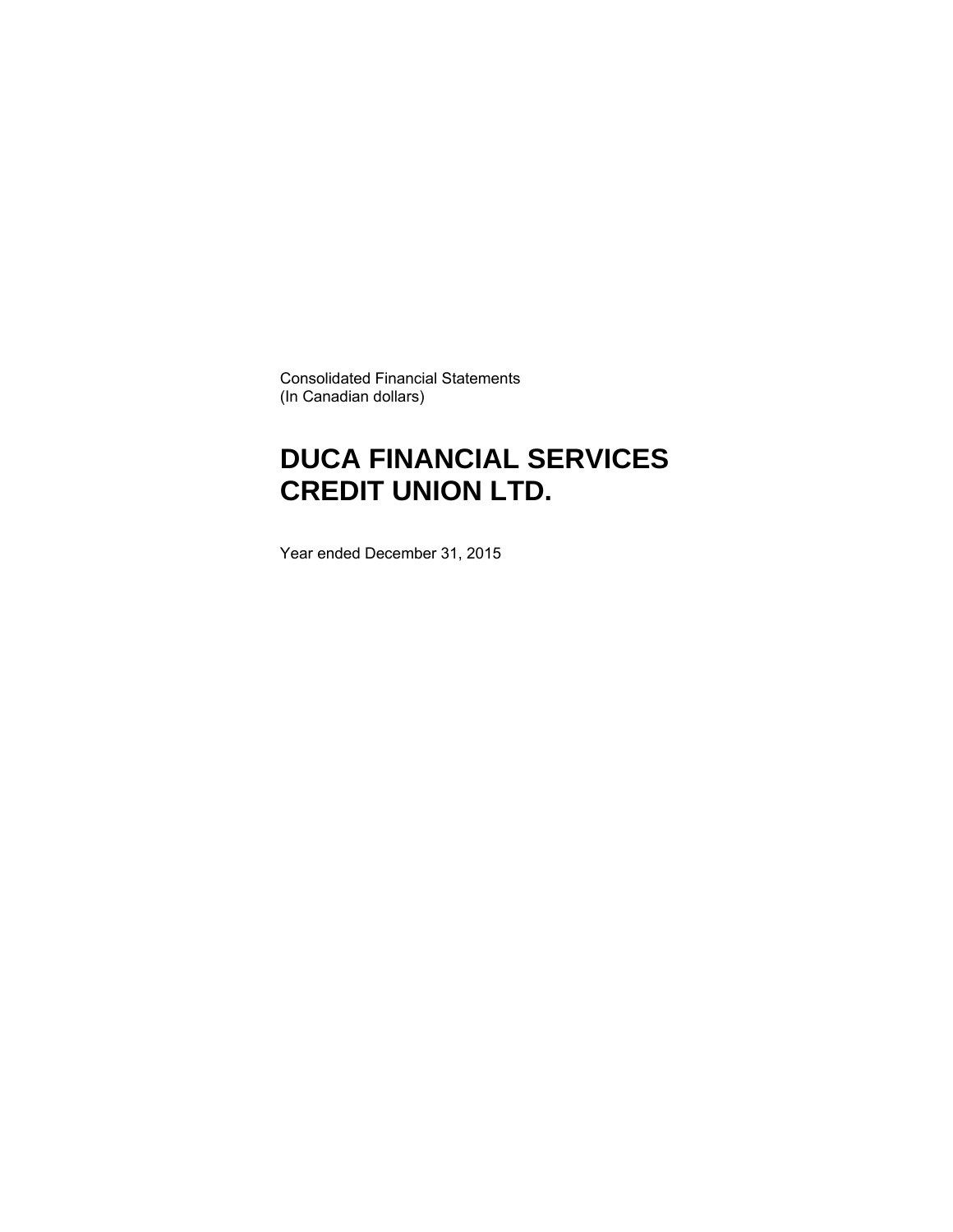

 Toronto ON M5H 2S5 Canada

**KPMG LLP** Telephone (416) 777-8500 Bay Adelaide Centre Fax (416) 777-8818<br>333 Bay Street Suite 4600 Fax Internet Www.kpmg.ca 333 Bay Street Suite 4600 **Internet** www.kpmg.ca

#### **INDEPENDENT AUDITORS' REPORT**

To the Members of **DUCA Financial Services Credit Union Ltd.** 

We have audited the accompanying consolidated financial statements of DUCA Financial Services Credit Union Ltd., which comprise the consolidated statement of financial position as at December 31, 2015, the consolidated statements of comprehensive income (loss), changes in equity and cash flows for the year then ended and notes, comprising a summary of significant accounting policies and other explanatory information.

#### **Management's Responsibility for the Consolidated Financial Statements**

Management is responsible for the preparation and fair presentation of these consolidated financial statements in accordance with International Financial Reporting Standards, and for such internal control as management determines is necessary to enable the preparation of consolidated financial statements that are free from material misstatement, whether due to fraud or error.

#### **Auditors' Responsibility**

Our responsibility is to express an opinion on these consolidated financial statements based on our audit. We conducted our audit in accordance with Canadian generally accepted auditing standards. Those standards require that we comply with ethical requirements and plan and perform the audit to obtain reasonable assurance about whether the consolidated financial statements are free from material misstatement.

An audit involves performing procedures to obtain audit evidence about the amounts and disclosures in the consolidated financial statements. The procedures selected depend on our judgment, including the assessment of the risks of material misstatement of the consolidated financial statements, whether due to fraud or error. In making those risk assessments, we consider internal control relevant to the entity's preparation and fair presentation of the consolidated financial statements in order to design audit procedures that are appropriate in the circumstances, but not for the purpose of expressing an opinion on the effectiveness of the entity's internal control. An audit also includes evaluating the appropriateness of accounting policies used and the reasonableness of accounting estimates made by management, as well as evaluating the overall presentation of the consolidated financial statements.

We believe that the audit evidence we have obtained is sufficient and appropriate to provide a basis for our audit opinion.

#### **Opinion**

In our opinion, the consolidated financial statements present fairly, in all material respects, the consolidated financial position of DUCA Financial Services Credit Union Ltd. as at December 31, 2015, and its consolidated financial performance and its consolidated cash flows for the year then ended in accordance with International Financial Reporting Standards.

 $KPMG$  14P

Chartered Professional Accountants, Licensed Public Accountants

March 1, 2016 Toronto, Canada

> KPMG LLP is a Canadian limited liability partnership and a member firm of the KPMG network of independent member firms affiliated with KPMG International Cooperative ("KPMG International"), a Swiss entity. KPMG Canada provides services to KPMG LLP.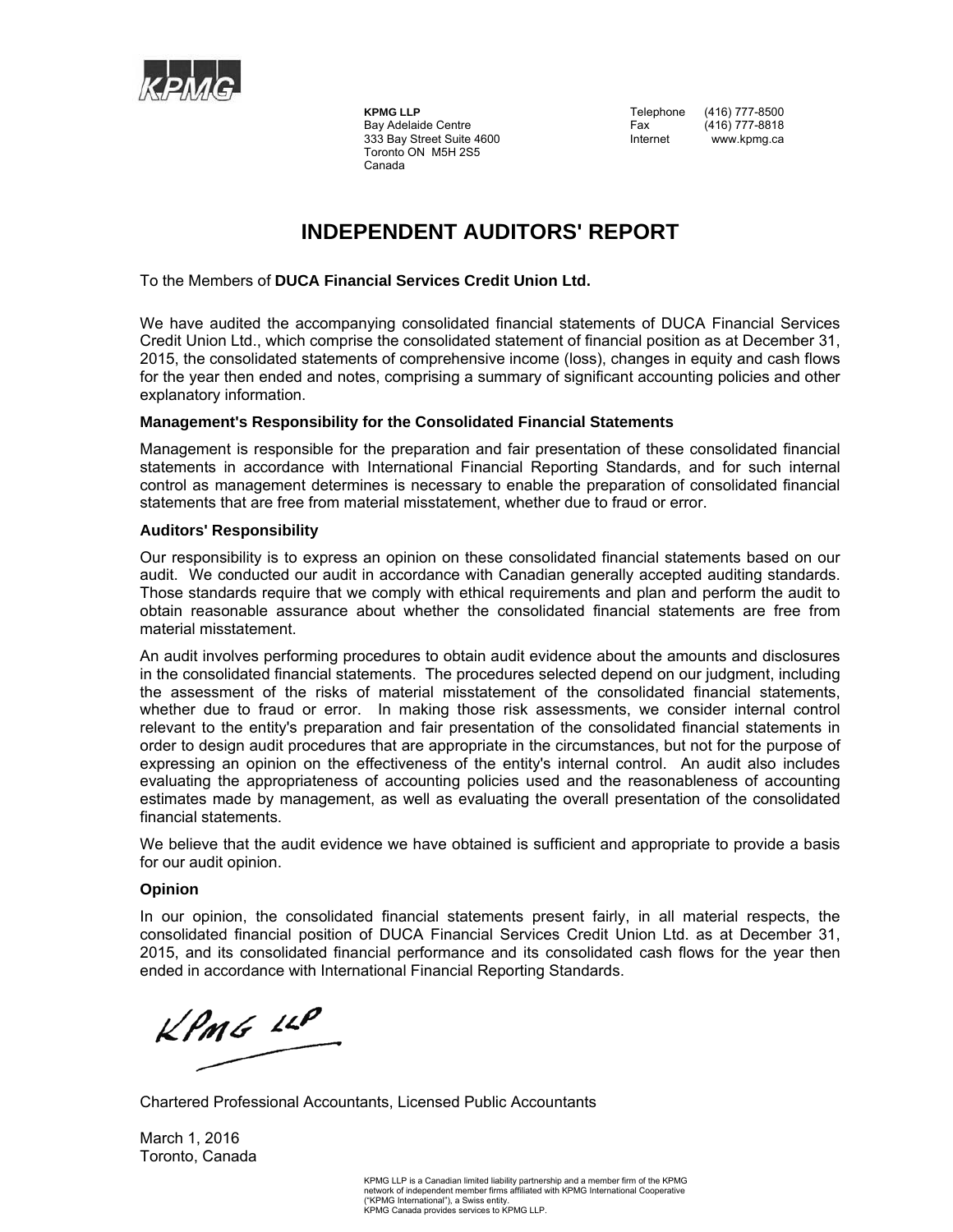**Consolidated Statement of Financial Position** 

|                                                                                                                                                                                                                                                                                                                          |                                                                 | As at                                                                |
|--------------------------------------------------------------------------------------------------------------------------------------------------------------------------------------------------------------------------------------------------------------------------------------------------------------------------|-----------------------------------------------------------------|----------------------------------------------------------------------|
|                                                                                                                                                                                                                                                                                                                          | December 31,                                                    | December 31,                                                         |
| thousands of Canadian dollars                                                                                                                                                                                                                                                                                            | 2015                                                            | 2014                                                                 |
| <b>Assets</b>                                                                                                                                                                                                                                                                                                            |                                                                 |                                                                      |
| Cash and cash equivalents (Note 4)<br>Investments (Note 5)                                                                                                                                                                                                                                                               | \$<br>93,103<br>188,960                                         | \$<br>22,483<br>120,236                                              |
| Member Loans (Notes 6, 7, 8)<br>Non-securitized mortgages and loans to members<br>Securitized mortgages<br>Unamortized broker fees<br>Accrued interest receivable<br>Allowance for credit losses                                                                                                                         | 1,655,870<br>329,659<br>1,985,529<br>4,076<br>2,711<br>(8, 447) | 1,624,189<br>91,031<br>1,715,220<br>3,478<br>2,083<br>(5,910)        |
| Other assets (Notes 9, 10)<br>Income taxes receivable<br>Property and equipment (Note 11)<br>Derivative financial instruments (Note 15)<br>Goodwill (Note 25)                                                                                                                                                            | 1,983,869<br>1,363<br>13,630<br>54<br>1.678<br>2,282,657<br>S.  | 1,714,871<br>2,196<br>2,185<br>13,896<br>241<br>1,678<br>\$1,877,786 |
| <b>Liabilities and Members' Equity</b>                                                                                                                                                                                                                                                                                   |                                                                 |                                                                      |
| <b>Liabilities</b><br>Member deposits (Note 12)<br>Borrowings (Note 24)<br>Securitization liabilities - mortgage-backed<br>security liabilities (Note 8)<br>Accounts payable and accrued liabilities (Note 13)<br>Payable to Zenbanx Holdings Inc. (Note 26)<br>Income taxes payable<br>Deferred tax liability (Note 14) | \$<br>1,790,981<br>329,114<br>3,896<br>4,688<br>2,266<br>580    | 1,640,795<br>S<br>24,016<br>91,251<br>4,973<br>825<br>556            |
| Derivative financial instruments (Note 15)<br>Patronage return and dividend payable (Note 16)<br>Deferred revenue<br>Members' shares (Note 17)                                                                                                                                                                           | 200<br>2,064<br>3,304<br>1,619<br>2,138,712                     | 338<br>3,124<br>2,149<br>1,770<br>1,769,797                          |
| <b>Equity</b><br>Members' shares (Note 17)<br>Retained earnings<br>Non-controlling interest (Note 26)                                                                                                                                                                                                                    | 86,187<br>60,427<br>(2,669)<br>143,945<br>2,282,657<br>\$       | 46,275<br>59,300<br>2,414<br>107,989<br>1,877,786<br>\$              |

The accompanying notes are an integral part of these financial statements.

Approved by the Board:

Director M.K. Director Director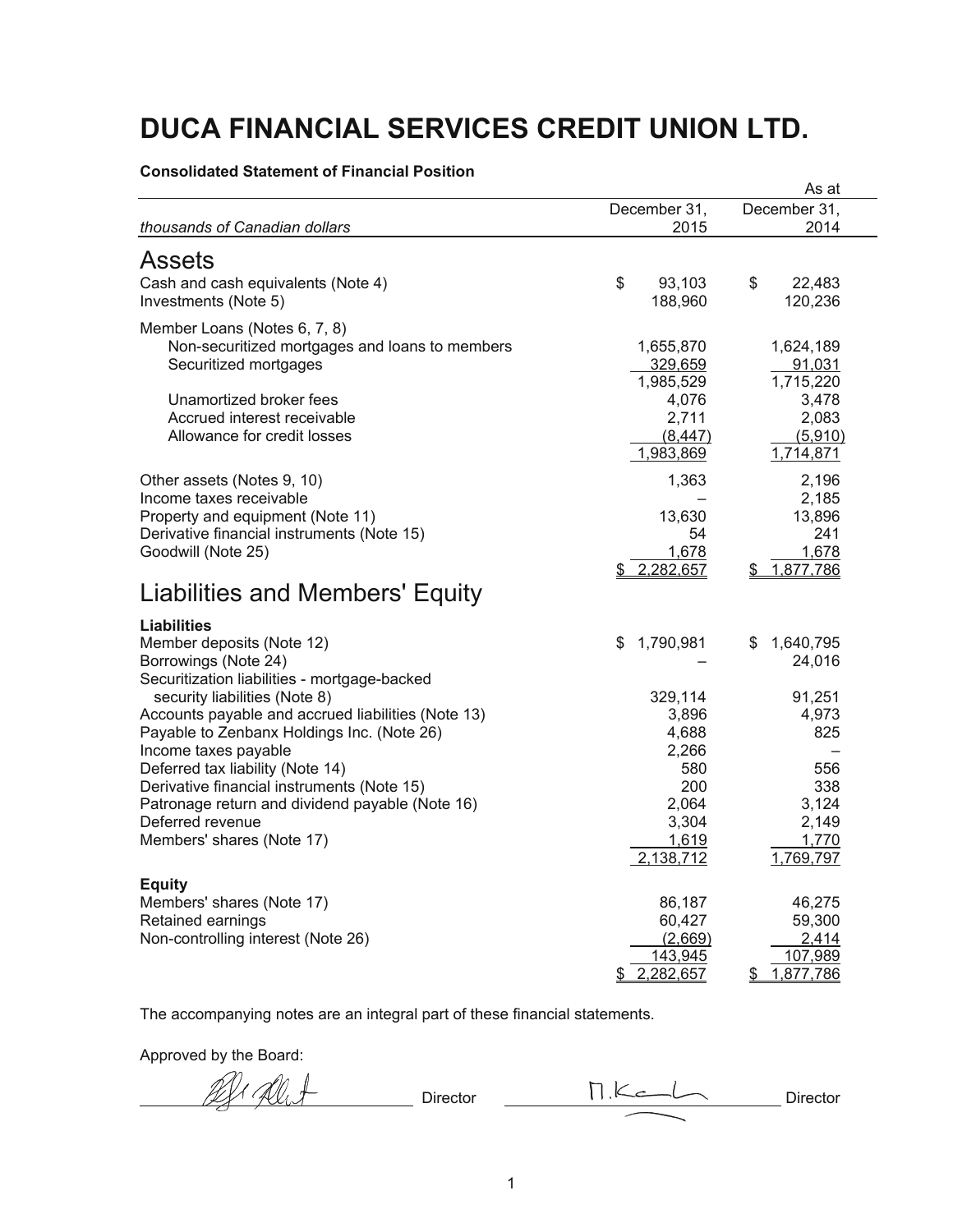|                                                                                                                                                                                                                                                                                                                     |                                                                              | For the year ended                                                          |  |  |
|---------------------------------------------------------------------------------------------------------------------------------------------------------------------------------------------------------------------------------------------------------------------------------------------------------------------|------------------------------------------------------------------------------|-----------------------------------------------------------------------------|--|--|
|                                                                                                                                                                                                                                                                                                                     | December 31,                                                                 | December 31.                                                                |  |  |
| thousands of Canadian dollars                                                                                                                                                                                                                                                                                       | 2015                                                                         | 2014                                                                        |  |  |
| Interest income:<br>Interest on member loans<br>Other interest                                                                                                                                                                                                                                                      | \$<br>74,787<br>2,426<br>77,213                                              | 58,551<br>\$<br>1,884<br>60,435                                             |  |  |
| Interest expenses:<br>Interest on member deposits<br>Borrowings and securitizations                                                                                                                                                                                                                                 | 35,968<br>4,664<br>40,632                                                    | 26,619<br>1,528<br>28,147                                                   |  |  |
| Net interest income                                                                                                                                                                                                                                                                                                 | 36,581                                                                       | 32,288                                                                      |  |  |
| Other income, including Zenbanx Canada (Note 18)                                                                                                                                                                                                                                                                    | 10,598                                                                       | 5,739                                                                       |  |  |
| Net interest and other income                                                                                                                                                                                                                                                                                       | 47,179                                                                       | 38,027                                                                      |  |  |
| Provision for credit losses (Note 7)                                                                                                                                                                                                                                                                                | 2,899                                                                        | 3,831                                                                       |  |  |
| Net interest and other income after provision for credit losses                                                                                                                                                                                                                                                     | 44,280                                                                       | 34,196                                                                      |  |  |
| <b>Operating expenses:</b><br>Salaries and benefits<br>Occupancy<br>Depreciation and amortization (Note 11)<br>Deposit insurance<br>Directors and committees (Notes 13, 20)<br>Gain (loss) on derivative instruments (Note 15)<br>Zenbanx Canada (Note 26)<br>Other operating and administrative expenses (Note 19) | 15,131<br>2,640<br>1,413<br>1,485<br>544<br>121<br>12,912<br>8,174<br>42,420 | 12,635<br>2,126<br>1,325<br>931<br>459<br>(193)<br>3,910<br>8,998<br>30,191 |  |  |
| Income before patronage return and income taxes and<br>non-controlling interest                                                                                                                                                                                                                                     | 1,860                                                                        | 4,005                                                                       |  |  |
| Patronage return (Note 16)                                                                                                                                                                                                                                                                                          | 1,173                                                                        | 2,141                                                                       |  |  |
| Income before income taxes and non-controlling interest                                                                                                                                                                                                                                                             | 687                                                                          | 1,864                                                                       |  |  |
| Income taxes (Note 14)                                                                                                                                                                                                                                                                                              | <u>3,752</u>                                                                 | 941                                                                         |  |  |
| <b>Comprehensive (loss) income</b><br>Net loss attributable to non-controlling interest<br>Zenbanx Canada (note 26)                                                                                                                                                                                                 | (3,065)<br>(5,083)                                                           | 923<br>(1,586)                                                              |  |  |
| Net income attributable to members                                                                                                                                                                                                                                                                                  | \$<br>2,018                                                                  | 2,509<br>\$                                                                 |  |  |

#### **Consolidated Statement of Comprehensive Income (Loss)**

The accompanying notes are an integral part of these financial statements.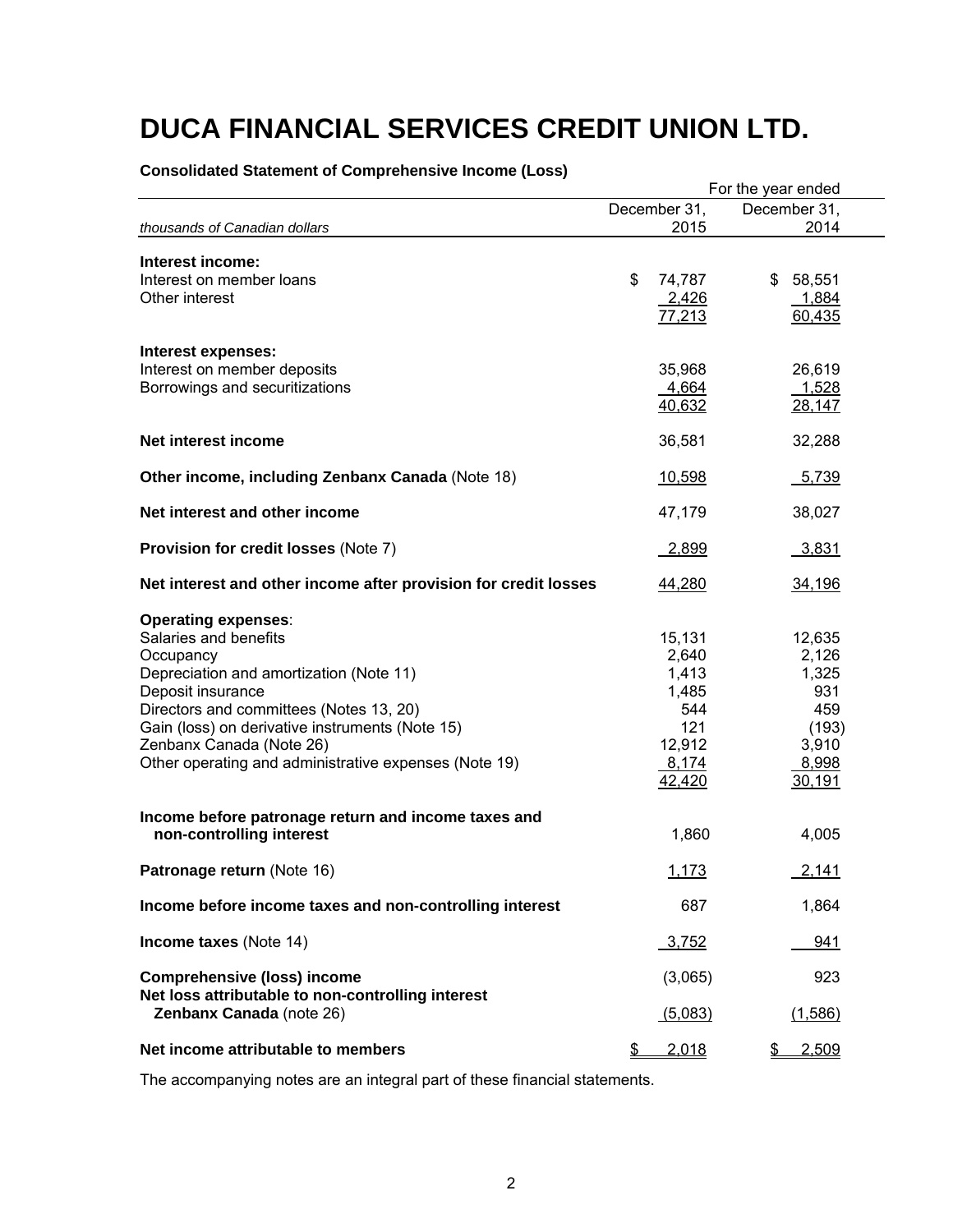#### **Consolidated Statement of Changes in Equity**

|                                |    |                          |                                 |    |                                    | Non-                            |    |                        |
|--------------------------------|----|--------------------------|---------------------------------|----|------------------------------------|---------------------------------|----|------------------------|
| thousands of Canadian dollars  |    | Class A<br><b>Shares</b> | <b>Class B</b><br><b>Shares</b> |    | <b>Retained</b><br><b>Earnings</b> | controlling<br><b>Interests</b> |    | Total<br><b>Equity</b> |
|                                |    |                          |                                 |    |                                    |                                 |    |                        |
| Balance, December 31, 2013     | \$ | 47,054                   | \$                              | \$ | 57,710                             | \$                              | S  | 104,764                |
| Comprehensive income           |    |                          |                                 |    | 2,509                              | (1,586)                         |    | 923                    |
| Dividends to members (Note 17) |    |                          |                                 |    | (919)                              |                                 |    | (919)                  |
| Issue of shares                |    | 2,621                    |                                 |    |                                    |                                 |    | 2,621                  |
| Redemption of shares           |    | (3,400)                  |                                 |    |                                    |                                 |    | (3,400)                |
| Capital contributed            |    |                          |                                 |    |                                    | 4,000                           |    | 4,000                  |
| Balance, December 31, 2014     | \$ | 46,275                   | \$                              | \$ | 59,300                             | \$<br>2,414                     | \$ | 107,989                |
| Comprehensive loss             |    |                          |                                 |    | 2,018                              | (5,083)                         |    | (3,065)                |
| Dividends to members (Note 17) |    |                          |                                 |    | (891)                              |                                 |    | (891)                  |
| Issue of shares                |    | 2,736                    | 41,337                          |    |                                    |                                 |    | 44,073                 |
| Redemption of shares           |    | (4, 161)                 |                                 |    |                                    |                                 |    | (4, 161)               |
| Balance, December 31, 2015     | S  | 44,850                   | \$<br>41,337                    | S  | 60,427                             | \$<br>(2,669)                   | \$ | 143,945                |

The accompanying notes are an integral part of these financial statements.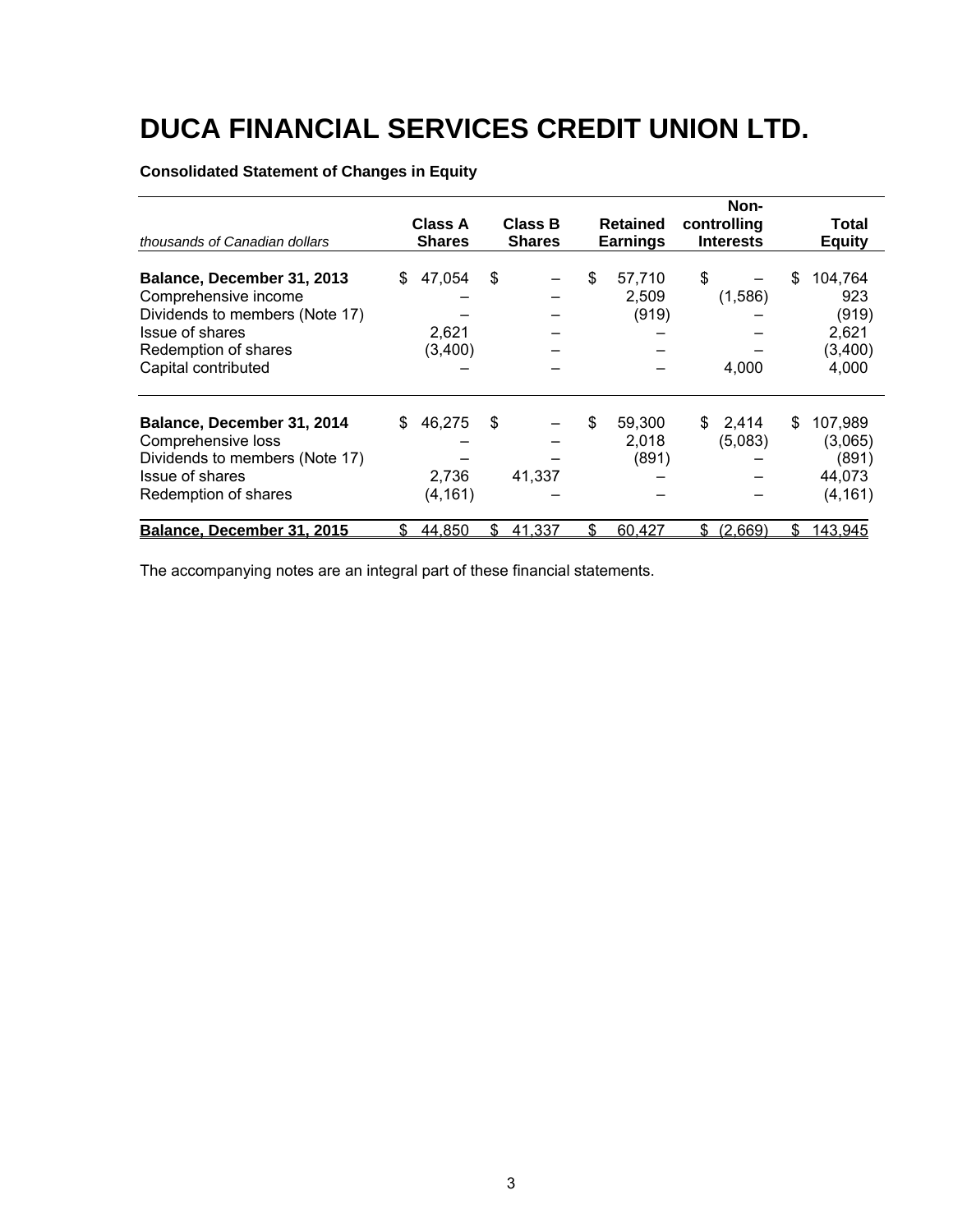#### **Consolidated Statement of Cash Flows**

|                                                                  |               |    | For the year ended |
|------------------------------------------------------------------|---------------|----|--------------------|
|                                                                  | December 31,  |    | December 31,       |
| thousands of Canadian dollars                                    | 2015          |    | 2014               |
| Cash provided by (used in):                                      |               |    |                    |
| <b>Operating Activities:</b>                                     |               |    |                    |
| Comprehensive income (loss)                                      | \$<br>(3,065) | \$ | 923                |
| Adjustments for:                                                 |               |    |                    |
| Net interest income                                              | (36, 581)     |    | (32, 288)          |
| Depreciation and amortization                                    | 1,413         |    | 1,325              |
| Loss on disposal of property and equipment                       |               |    | 280                |
| Provision for current income taxes                               | 3,728         |    | 42                 |
| Provision for deferred income taxes                              | 24            |    | 899                |
| Provision for credit losses on member loans                      | 2,899         |    | 3,831              |
| Patronage distribution                                           | 1,173         |    | 2,141              |
| Change in other assets, accounts payable and accrued liabilities |               |    |                    |
| and deferred revenue                                             | 4,774         |    | 3,335              |
| Market value adjustment on derivative financial instruments      | 49            |    | (557)              |
|                                                                  | (25, 586)     |    | (20,069)           |
| Loans, net of securitization                                     | (271, 269)    |    | (477, 274)         |
| Deposits                                                         | 146,858       |    | 367,476            |
| Securitization liability                                         | 237,863       |    | 91,251             |
|                                                                  | 113,452       |    | (18, 547)          |
| Cash Flows related to:                                           |               |    |                    |
| Interest received on member loans                                | 76,584        |    | 60,318             |
| Interest paid on member deposit                                  | (37, 304)     |    | (24, 357)          |
| Income taxes paid                                                | 724           |    | (3,080)            |
|                                                                  | 40,004        |    | 32,881             |
| Net cash provided from operating activities                      | 127,870       |    | (5,735)            |
| <b>Financing Activities:</b>                                     |               |    |                    |
| Net change in borrowings                                         | (24, 016)     |    | 17,016             |
| Issuance of membership shares, net of redemptions                | (151)         |    | (63)               |
| Redemption of class A shares                                     | (4, 161)      |    | (3,400)            |
| Issuance of class A shares                                       | 2,736         |    | 2,621              |
| Issuance of class B shares                                       | 41,337        |    |                    |
| Patronage distribution paid                                      | (2, 233)      |    | (1,961)            |
| Cash contribution by non-controlling interest                    |               |    | 4,000              |
| Dividend on class A and class B shares                           | (891)         |    | (919)              |
|                                                                  | 12,621        |    | 17,294             |
| <b>Investing Activities:</b>                                     |               |    |                    |
| Net change in investments                                        | (68, 724)     |    | (10, 114)          |
| Purchase of property and equipment                               | (1, 147)      |    | (2,077)            |
| Proceeds from Assets Held for Sale                               |               |    | 565                |
|                                                                  | (69, 871)     |    | (11, 626)          |
| Increase (decrease) in Cash and Cash Equivalents                 | 70,620        |    | (67)               |
| Cash and Cash Equivalents, beginning of year                     | 22,483        |    | 22,550             |
| Cash and Cash Equivalents, end of year                           | \$<br>93,103  | S  | 22,483             |

The accompanying notes are an integral part of these financial statements.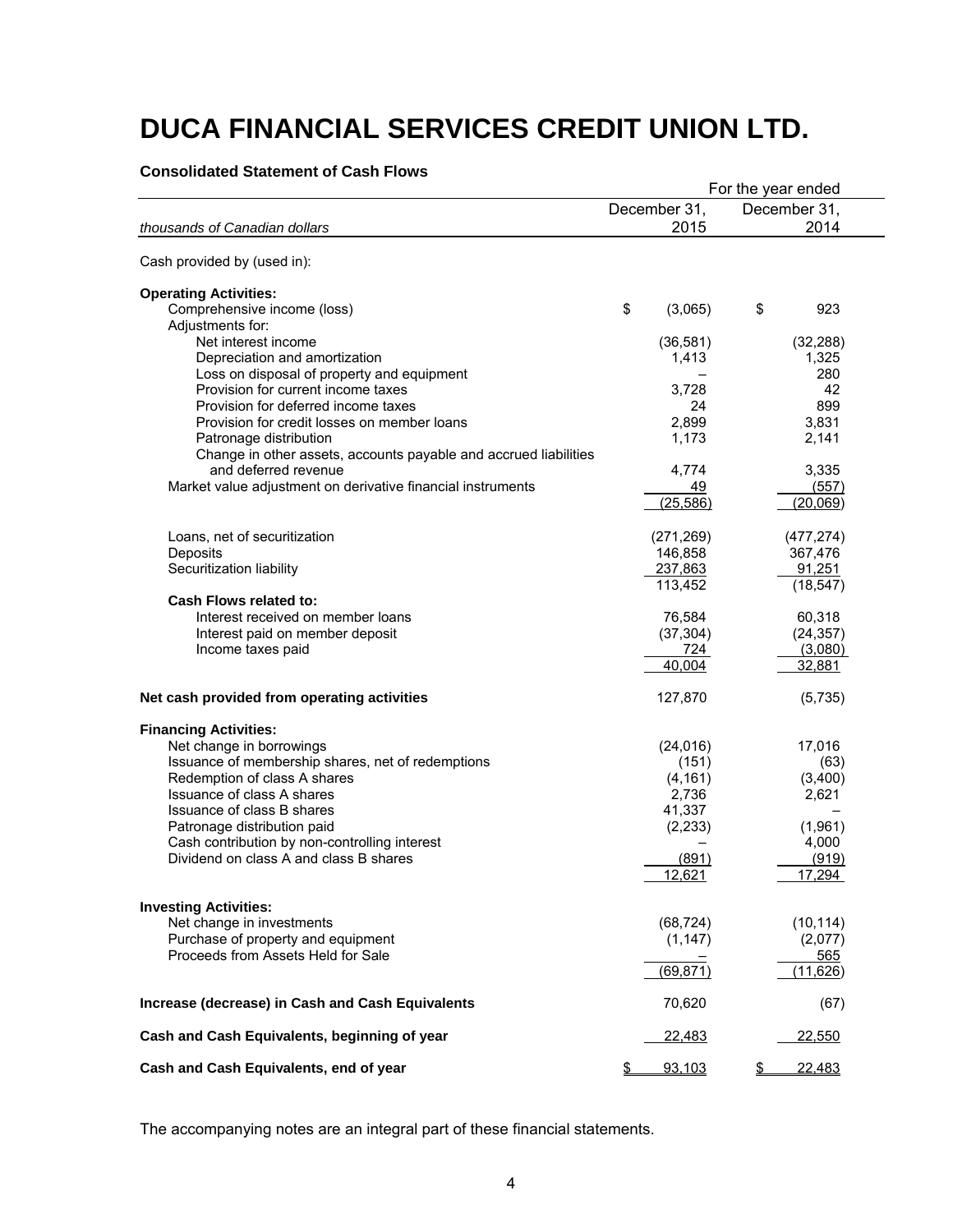Notes to Consolidated Financial Statements (In thousands of Canadian dollars)

Year ended December 31, 2015

#### **1. Corporate Information:**

DUCA Financial Services Credit Union Ltd. (the "Credit Union" or "DUCA") is incorporated under the Credit Unions and Caisses Populaires Act, 1994 (the "Act") of Ontario and is a member of Central 1 Credit Union ("Central 1"). The Credit Union offers residential and commercial mortgage lending, securitization of insured residential first mortgage products, wealth management products and unsecured personal loans. In addition, the Credit Union offers deposits via its branch network and deposit brokers. The Credit Union's subsidiary, Zenbanx Canada Inc. ("ZBC") was created in June 2014. ZBC is 60% owned by the Credit Union and 40% owned by Zenbanx Holdings Ltd. ("ZBH"). Since ZBC is majority-owned and controlled by DUCA, ZBC has been fully consolidated in these financial statements.

#### **2. Basis of Presentation:**

(a) Statement of compliance:

These consolidated financial statements have been prepared by management in accordance with International Financial Reporting Standards ("IFRS"), as issued by the International Accounting Standards Board ("IASB").

These consolidated financial statements have been authorized for issue by the Board of Directors on March 1, 2016.

(b) Comparative consolidated financial statements:

Certain 2014 financial information has been reclassified from statements previously presented to conform to the presentation of the 2015 consolidated financial statements.

(c) Use of judgment and estimates:

Management has exercised judgment in the process of applying the Credit Union's accounting policies.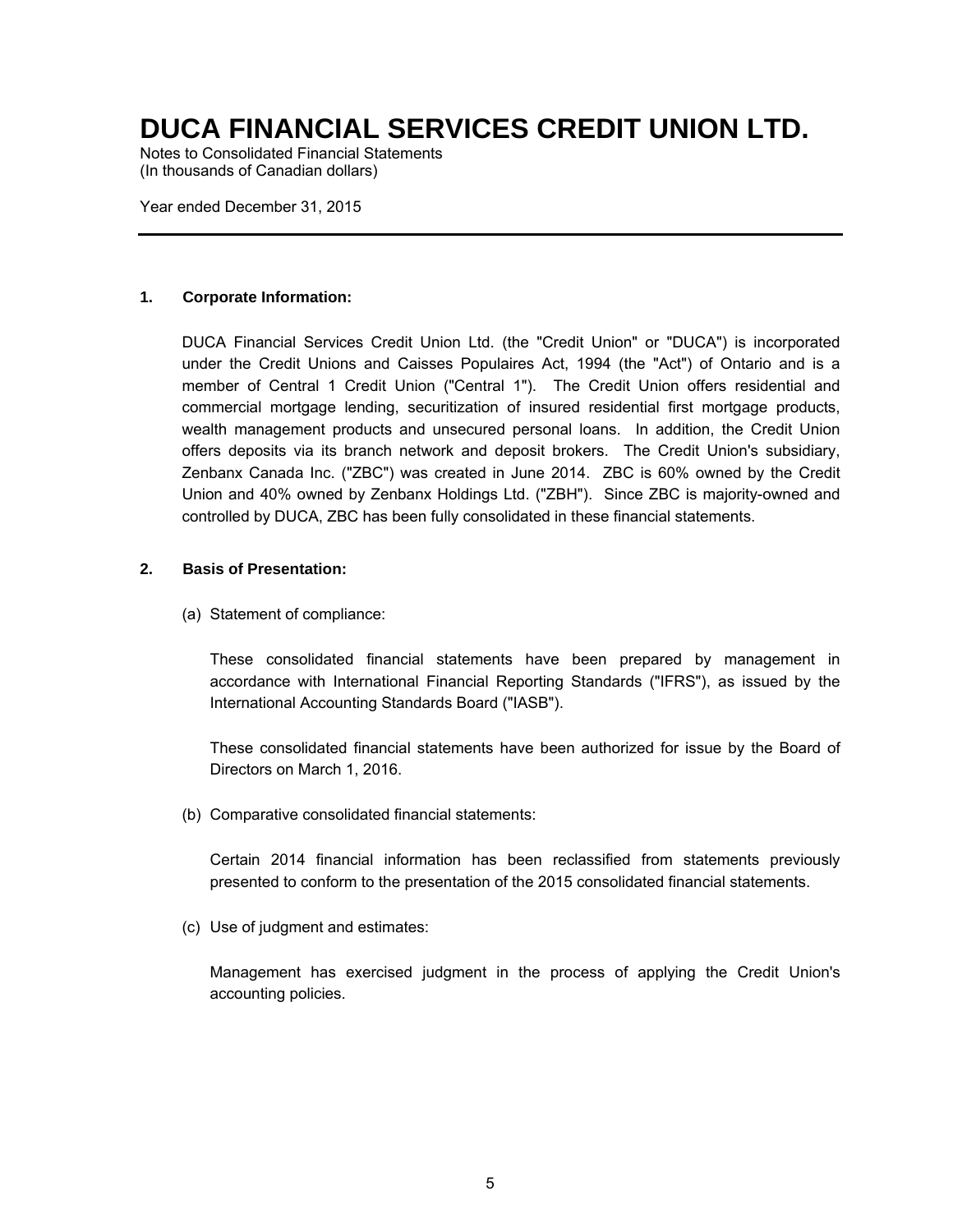Notes to Consolidated Financial Statements (continued) (In thousands of Canadian dollars)

Year ended December 31, 2015

The preparation of consolidated financial statements in accordance with IFRS requires management to make estimates and assumptions that affect the reported amounts of assets and liabilities and disclosure of contingent assets and liabilities at the consolidated statement of financial position date and the reported amounts of revenue and expenses during the year. Key areas where management has made estimates include allowance for credit losses, fair values and impairment of financial instruments, goodwill and intangible assets, income taxes and useful lives of capital assets. Actual results could differ from those estimates.

#### (d) Basis of measurement:

The consolidated financial statements have been prepared on the historical cost basis, except for the following items which are measured at fair value:

- Derivative financial instruments; and
- Financial instruments at fair value through profit or loss.
- (e) Functional and presentation currency:

These consolidated financial statements are presented in Canadian dollars, which is the Credit Union's functional currency. Financial information presented in Canadian dollars has been rounded to the nearest thousands, except when otherwise indicated.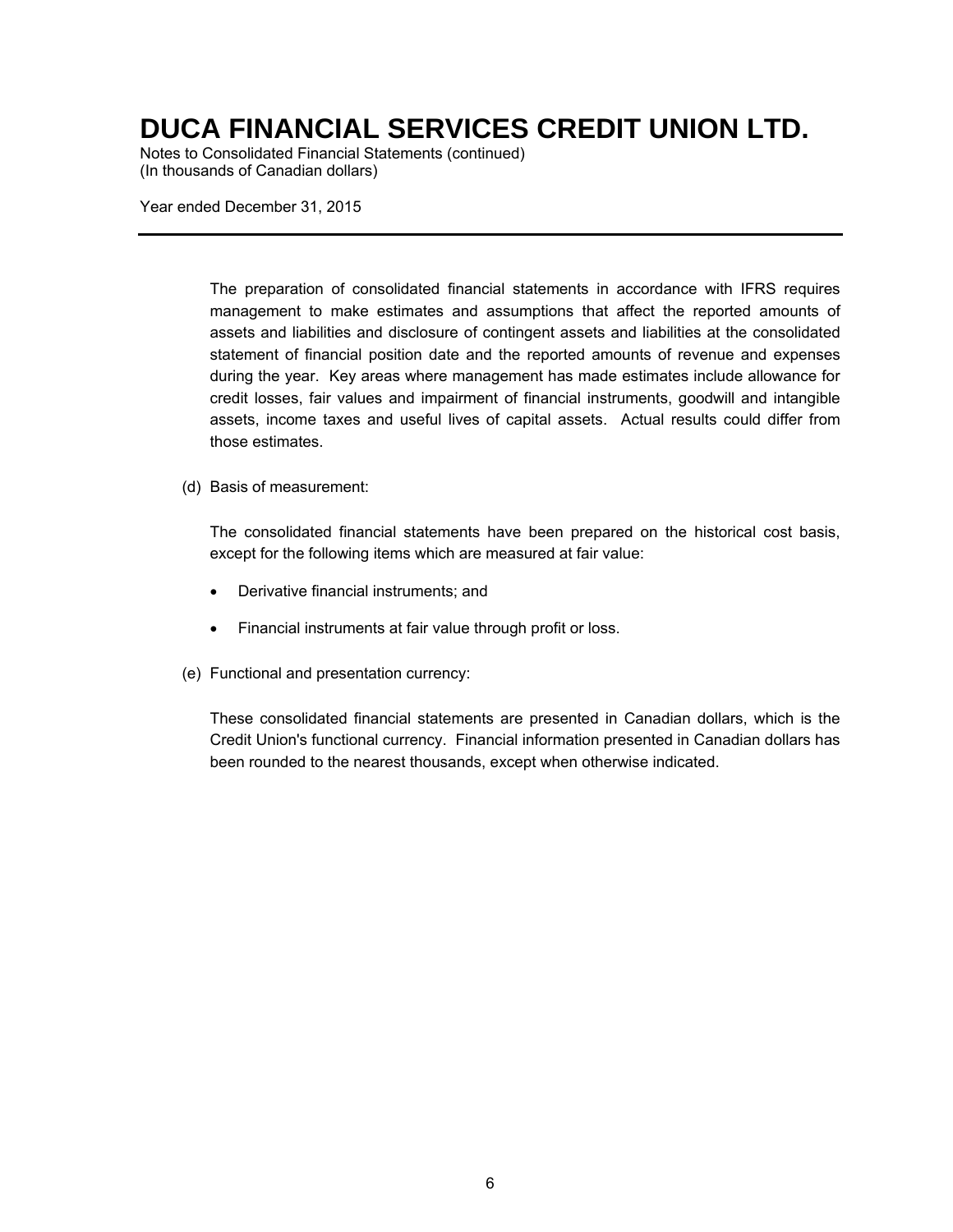Notes to Consolidated Financial Statements (continued) (In thousands of Canadian dollars)

Year ended December 31, 2015

(f) Changes in accounting policies:

The Credit Union has adopted the following new standards and amendments to standards, including any consequential amendments to other standards, with a date of initial application of January 1, 2014. The nature and effects of the changes are explained below:

 International Financial Reporting Interpretations Committee ("IFRIC") 21, Levies ("IFRIC 21"):

IFRIC 21 provides guidance on accounting for levies in accordance with the requirements of International Accounting Standard ("IAS") 37, Provisions, Contingent Liabilities and Contingent Assets. The interpretation defines a levy as an outflow from an entity imposed by a government in accordance with legislation. It also notes that levies do not arise from executory contracts or other contractual arrangements. The interpretation also confirms that an entity recognizes a liability for a levy only when the triggering event specified in the legislation occurs.

At January 1, 2015, the Credit Union adopted this amendment and there was no impact on the Credit Union's consolidated financial statements.

New standards and interpretations not yet adopted:

The following are upcoming changes to IFRSs that may impact the Credit Union:

IFRS 15, Revenue from Contracts with Customers ("IFRS 15"):

The standard contains a single model that applies to contracts with customers and two approaches to recognizing revenue: at a point in time or over time. The model features a contract-based five-step analysis of transactions to determine whether, how much and when revenue is recognized. New estimates and judgmental thresholds have been introduced, which may affect the amount and/or timing of revenue recognized. The new standard applies to contracts with customers. It does not apply to insurance contracts, financial instruments or lease contracts, which fall in the scope of other IFRSs. The Credit Union intends to adopt IFRS 15 in its consolidated financial statements for the annual period beginning on January 1, 2017. The extent of the impact of adoption of the standard has not yet been determined.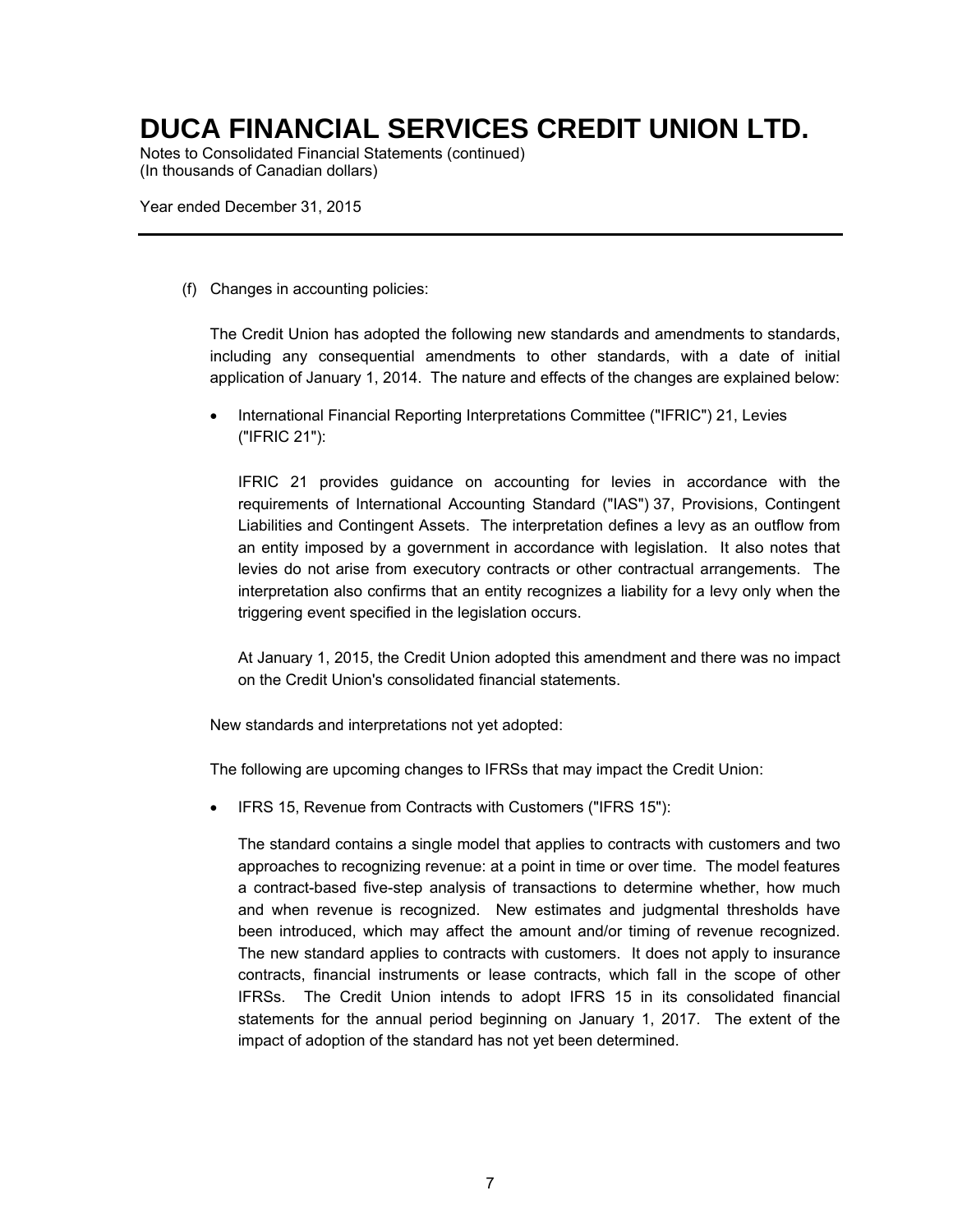Notes to Consolidated Financial Statements (continued) (In thousands of Canadian dollars)

Year ended December 31, 2015

IFRS 9, Financial Instruments ("IFRS 9"):

IFRS 9, published in July 2014, replaced the existing guidance in IAS 39, Financial Instruments: Recognition and Measurement ("IAS 39"). IFRS 9 includes revised guidance on the classification and measurement of financial instruments, including a new expected credit loss model for calculating impairment on financial assets, and the new general hedge accounting requirements. It also carries forward the guidance on recognition and derecognition of financial instruments from IAS 39. The Credit Union intends to adopt these amendments in its consolidated financial statements for the annual period beginning on January 1, 2018. The extent of the impact of adoption of the standard has not yet been determined.

Annual improvements to IFRS:

In December 2013, the IASB issued narrow-scope amendments to a total of nine standards as part of its annual improvements process. The nature of the changes in accounting policy that will impact the Credit Union are as follows:

- IFRS 13, Fair Value Measurements Measurement of short-term receivables and payables, and
- IAS 24, Related Party Disclosures ("IAS 24") Definition of "related party".

The Credit Union adopted these amendments in its consolidated financial statements for the annual period beginning on January 1, 2015. The Credit Union does not expect the amendments to have a material impact on its financial statements.

• IAS 1, Presentation of Financial Statements ("IAS 1"):

The amendments in IAS 1 will not require significant change to current practice, but should facilitate improved financial statement disclosures. The Credit Union intends to adopt these amendments in its consolidated financial statements for the annual period beginning on January 1, 2016. The extent of the impact of adoption of the amendments has not yet been determined.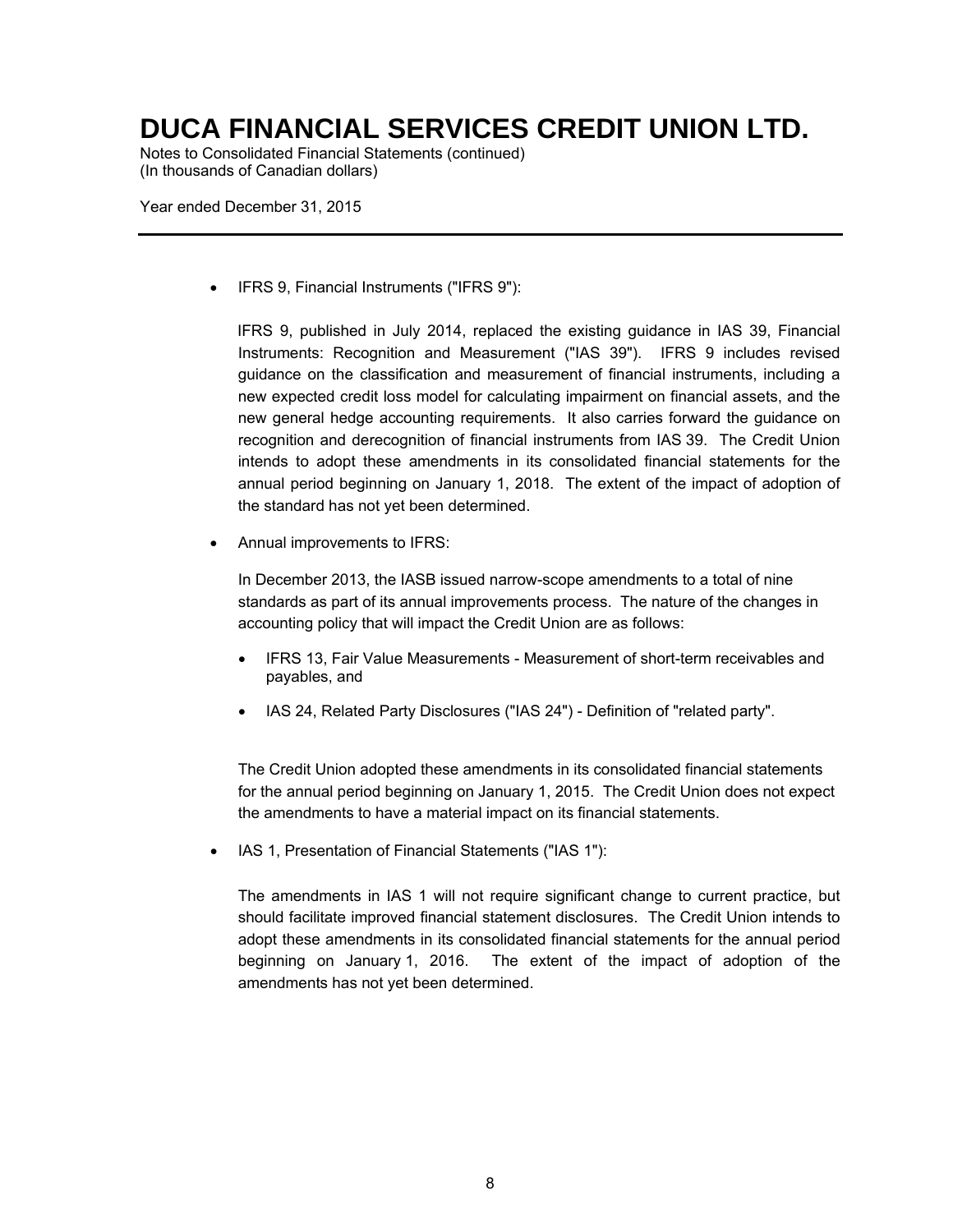Notes to Consolidated Financial Statements (continued) (In thousands of Canadian dollars)

Year ended December 31, 2015

#### **3. Significant Accounting Policies:**

(a) Cash and cash equivalents:

Cash and cash equivalents include cash on hand, deposits with banks, other short-term highly liquid investments with original maturities of three months or less; and for the purpose of the consolidated statement of cash flows, bank overdrafts that are repayable on demand.

- (b) Financial instruments:
	- (i) Recognition and measurement:

The Credit Union initially recognizes loans and receivables, deposits and borrowings on the date at which they are originated. Regular way purchases and sales of financial assets are recognized on the trade date at which the Credit Union commits to purchase or sell the asset. All other financial assets and liabilities (including assets and liabilities designated at fair value through profit or loss) are initially recognized on the trade date at which the Credit Union becomes a party to the contractual provisions of the instrument.

A financial asset or financial liability is measured initially at fair value plus, for an item not at fair value through profit or loss, transaction costs that are directly attributable to its acquisition or issue.

The Credit Union's financial assets and liabilities are carried at amortized cost less impairment, if any, except for trading securities, available-for-sale securities, derivatives and certain financial liabilities.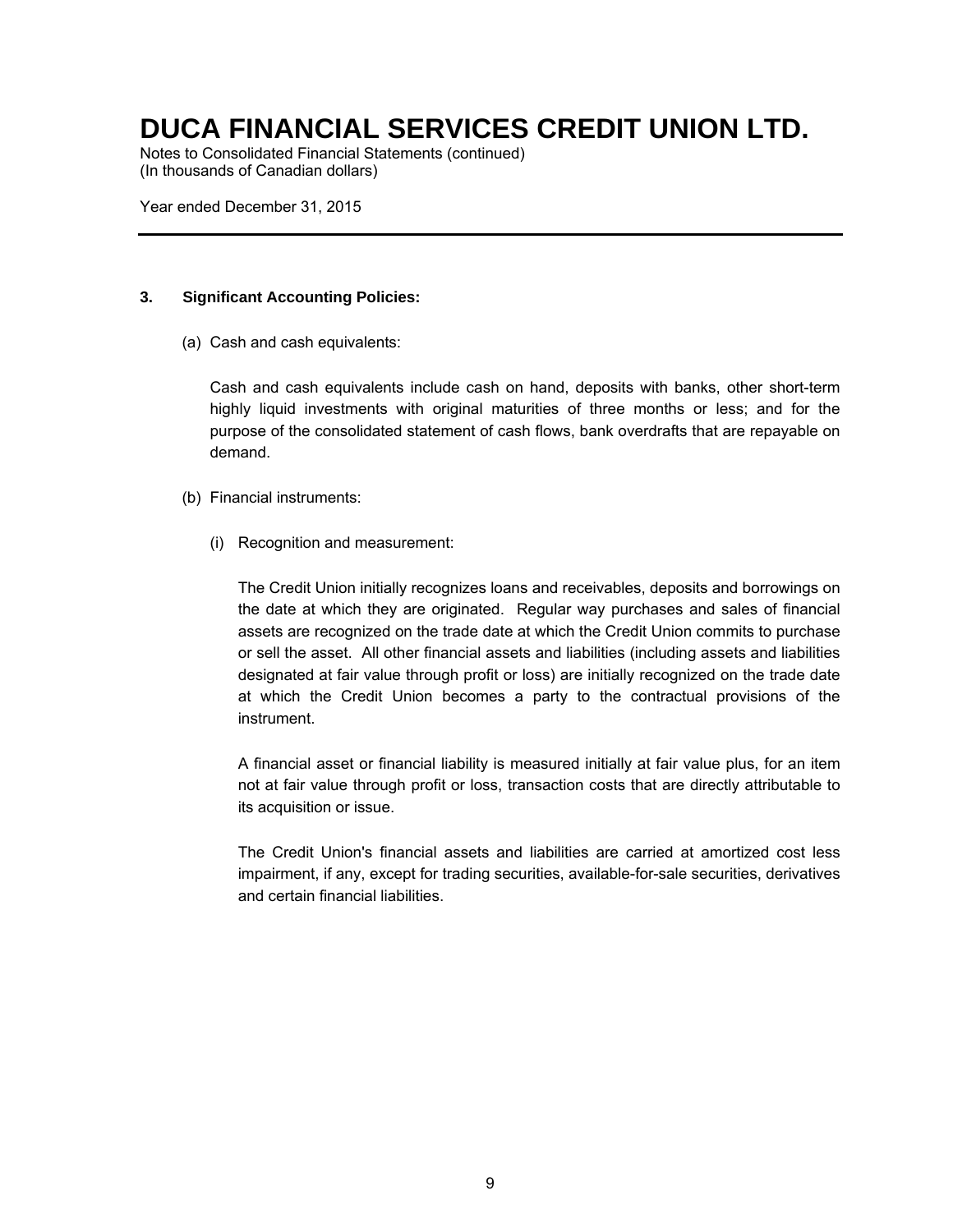Notes to Consolidated Financial Statements (continued) (In thousands of Canadian dollars)

Year ended December 31, 2015

#### (ii) Classification:

At inception, a financial asset is classified in one of the following categories:

- Loans and receivables;
- Held-to-maturity;
- Available-for-sale; or
- At fair value through profit or loss and within the category as:
- Held-for-trading; or
- Designated at fair value through profit or loss.

The Credit Union classifies its financial liabilities as measured at amortized cost or at fair value through profit or loss.

#### (iii) Derecognition:

The Credit Union derecognizes a financial asset when the contractual rights to the cash flows from the financial asset expire, or when it transfers the financial asset in a transaction in which substantially all the risks and rewards of ownership of the financial asset are transferred or in which the Credit Union neither transfers nor retains substantially all the risks and rewards of ownership and it does not retain control of the financial asset.

The Credit Union derecognizes a financial liability when its contractual obligations are discharged, cancelled or expired.

#### (iv) Offsetting:

Financial assets and liabilities are offset and the net amount presented in the consolidated statement of financial position when, and only when, the Credit Union has a legal right to set off the recognized amounts and it intends either to settle on a net basis or to realize the asset and settle the liability simultaneously.

Income and expenses are presented on a net basis only when permitted under IFRS, or for gains and losses arising from a group of similar transactions.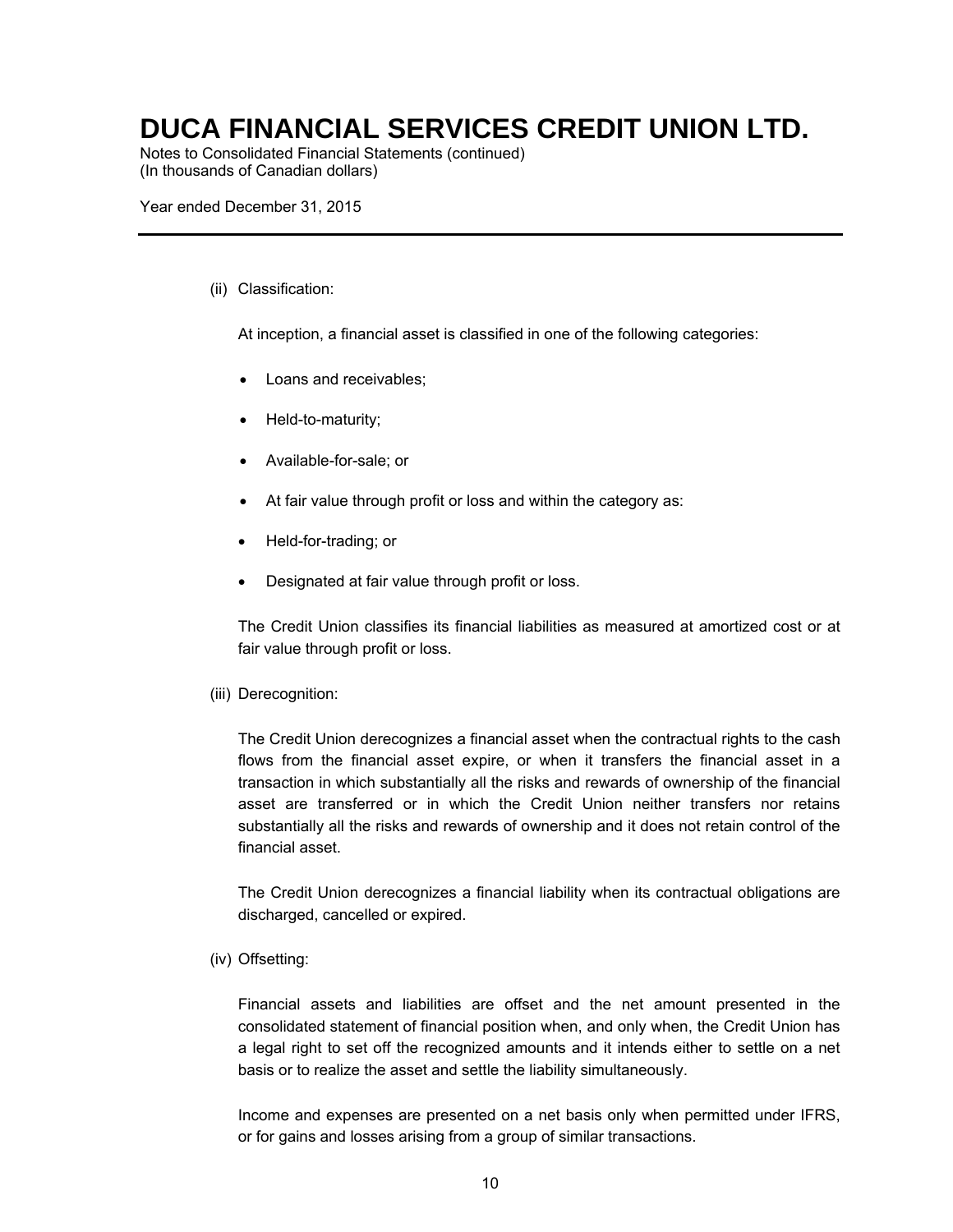Notes to Consolidated Financial Statements (continued) (In thousands of Canadian dollars)

Year ended December 31, 2015

(v) Amortized cost measurement:

The amortized cost of a financial asset or liability is the amount at which the financial asset or liability is measured at initial recognition, minus principal repayments, plus or minus the cumulative amortization using the effective interest method of any difference between the initial amount recognized and the maturity amount, minus any reduction for impairment.

(vi) Fair value measurement:

Fair value is the price that would be received to sell an asset or paid to transfer a liability in an orderly transaction between market participants at the measurement date in the principal, or in its absence, the most advantageous market to which the Credit Union has access at that date. The fair value of a liability reflects its non-performance risk. For assets and liabilities carried at fair value, the Credit Union measures such value using the procedures set out below, irrespective of whether these assets and liabilities are carried at fair value as a result of an election.

When available, the Credit Union uses quoted market prices to determine fair value and classifies such items as Level 1. In some cases where a market price is not available, the Credit Union uses quoted prices for similar instruments in active markets; quoted prices for identical or similar instruments in markets that are not active and model-derived valuations in which all significant inputs and significant value drivers are observable in active markets to calculate fair value, in which case, the items are classified as Level 2.

If quoted market prices are not available, fair value is based upon internally developed valuation techniques that use, where possible, current market-based or independently sourced market parameters, such as interest rates, currency rates, option volatilities, etc. Items valued using such internally generated valuation techniques are classified as Level 2 or Level 3 depending on the observability of significant inputs to the model.

Treasury bills, bank deposits, bankers' acceptances, government bonds, Central 1 deposits, other bonds and deposit notes are classified as held-to-maturity and are initially measured at fair value plus transaction costs that are directly attributable to their acquisition. Subsequently, they are carried at amortized cost using the effective interest method less any provision for impairment.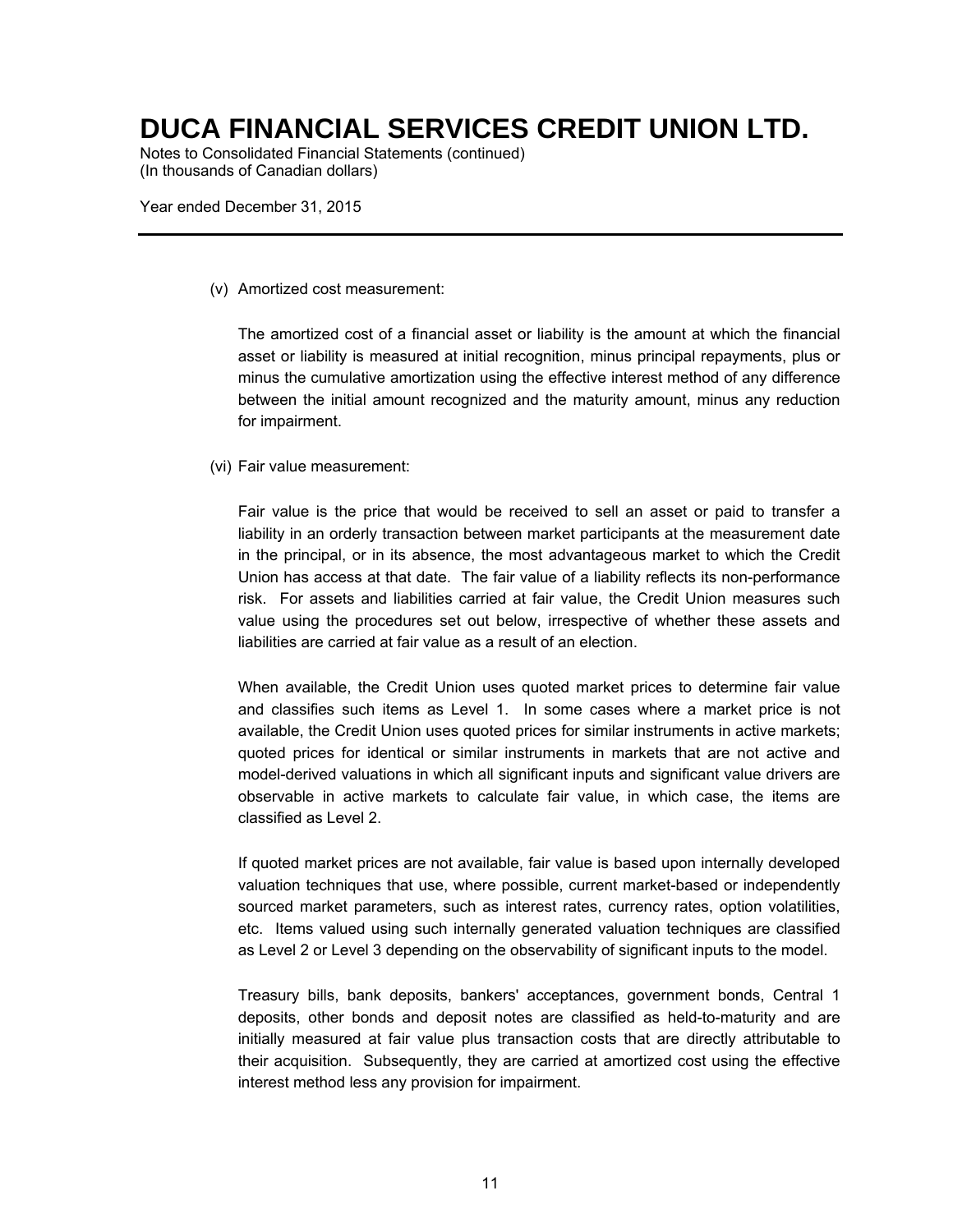Notes to Consolidated Financial Statements (continued) (In thousands of Canadian dollars)

Year ended December 31, 2015

Equity instruments and certain bonds are designated at fair value though profit or loss and are recognized at fair value at their acquisition. Subsequently, they are carried at fair value, unless they do not have a quoted market price in an active market and fair value is not reliably measured, in which case, they are carried at cost. Transaction costs that are directly attributable to their acquisition are expensed through net income.

Purchases and sales of equity instruments are recognized on the settlement date with any change in fair value between trade date and settlement date being recognized in net income.

The Credit Union manages interest rate risk through interest rate swaps. These derivatives are carried at fair value and are reported as assets where they have a positive fair value and as liabilities where they have a negative fair value, in both cases shown on the consolidated statement of financial position. The Credit Union has designated its interest rate swap agreements as fair value through profit and loss and hence, changes in fair value of the interest rate swaps is reflected immediately in net income.

The Credit Union manages the risk of foreign currency fluctuation through the use of forward contracts. These derivatives are carried at fair value and are reported as assets where they have a positive fair value and as liabilities where they have a negative fair value, in both cases, shown on the consolidated statement of financial position. The Credit Union has designated its forward rate agreements as fair value through profit or loss and hence, changes in fair value of the interest rate swaps is reflected immediately in net income.

(vii) Identification and measurement of impairment:

At each reporting date, the Credit Union assesses whether there is objective evidence that financial assets not carried at fair value through profit or loss are impaired. A financial asset is impaired when objective evidence demonstrates that a loss event has occurred after the initial recognition of the asset(s), and that the loss event has an impact on the future cash flows of the asset(s) that can be estimated reliably.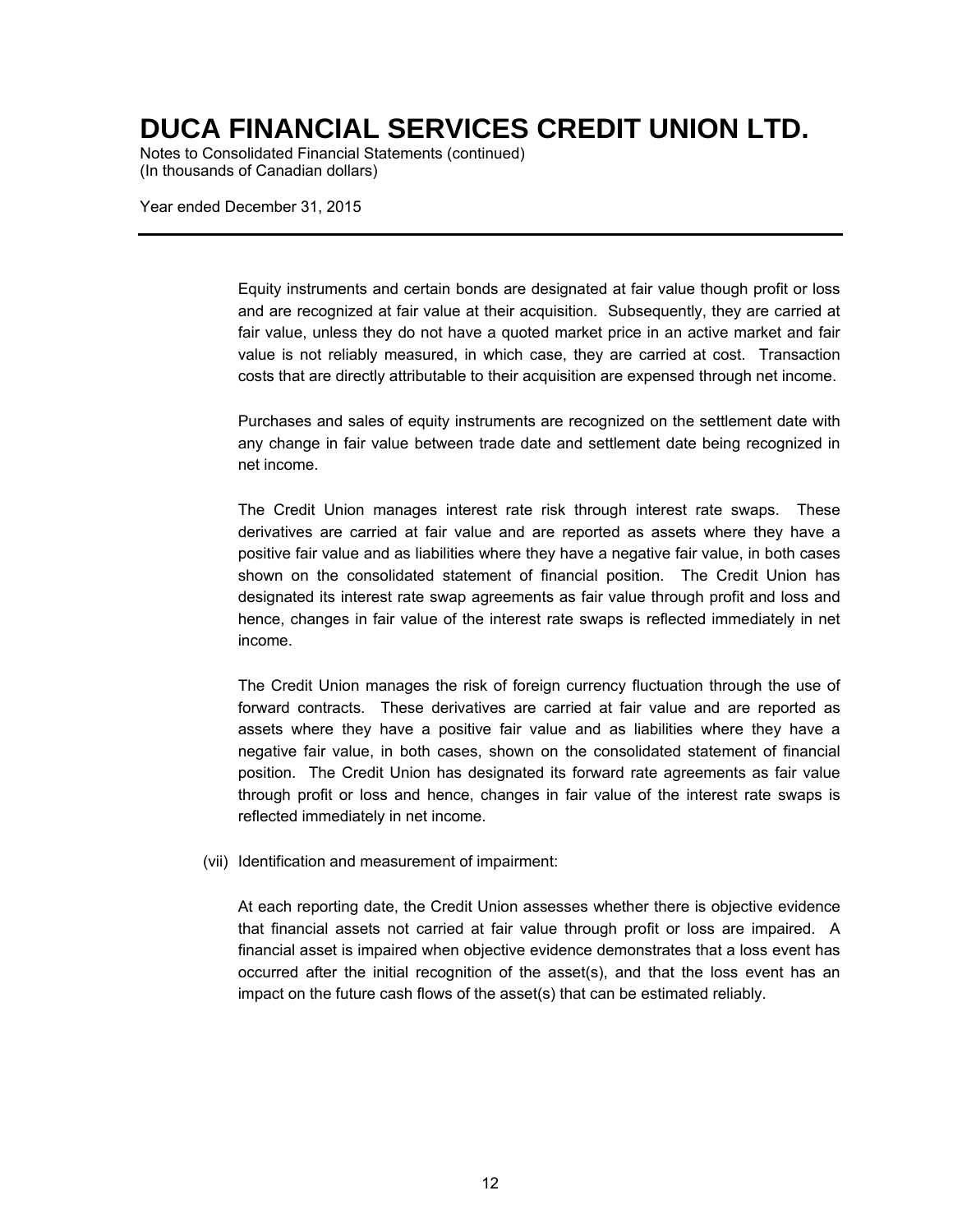Notes to Consolidated Financial Statements (continued) (In thousands of Canadian dollars)

Year ended December 31, 2015

Objective evidence that financial assets are impaired can include significant financial difficulty of the borrower or issuer, default or delinquency by a borrower, restructuring of a loan by the Credit Union on terms that the Credit Union would not otherwise consider, indications that a borrower or issuer will enter bankruptcy, the disappearance of an active market for a security, or other observable data relating to a group of assets, such as adverse changes in the payment status of borrowers or issuers in the group, or economic conditions that correlate with defaults in the group. In addition, for an investment in an equity security, a significant or prolonged decline in its fair value below its cost is objective evidence of impairment.

A loan is classified as impaired when, in management's opinion, there has been a deterioration in credit quality to the extent that there is no longer reasonable assurance as to the timely collection of the full amount of principal and interest. Loans where interest or principal is contractually past due for greater than 90 days are automatically recognized as impaired, unless management determines that the loan is fully secured, in the process of collection and the collection efforts are reasonably expected to result in either repayment of the loan or restoring it to a current state within 90 days.

The Credit Union considers evidence of impairment for loans at both an individual asset and collective level. All individually significant loans are assessed for specific impairment. All individually significant loans found not to be specifically impaired are then collectively assessed for any impairment that has been incurred but not yet identified. Loans that are not individually significant are collectively assessed for impairment by grouping together loans with similar risk characteristics.

In assessing collective impairment, the Credit Union uses historical trends, adjusted for management's judgment as to whether current economic and credit conditions are such that the actual losses are likely to be greater or less than suggested by historical modelling.

Impairment losses on assets carried at amortized cost are measured as the difference between the carrying amount of the financial asset and the present value of estimated future cash flows discounted at the asset's original effective interest rate inherent in the financial asset at the date of impairment. Impairment losses are recognized in profit or loss and reflected in an allowance account against related financial assets. When a subsequent event causes the amount of impairment loss to decrease, the decrease in impairment loss is reversed through profit or loss.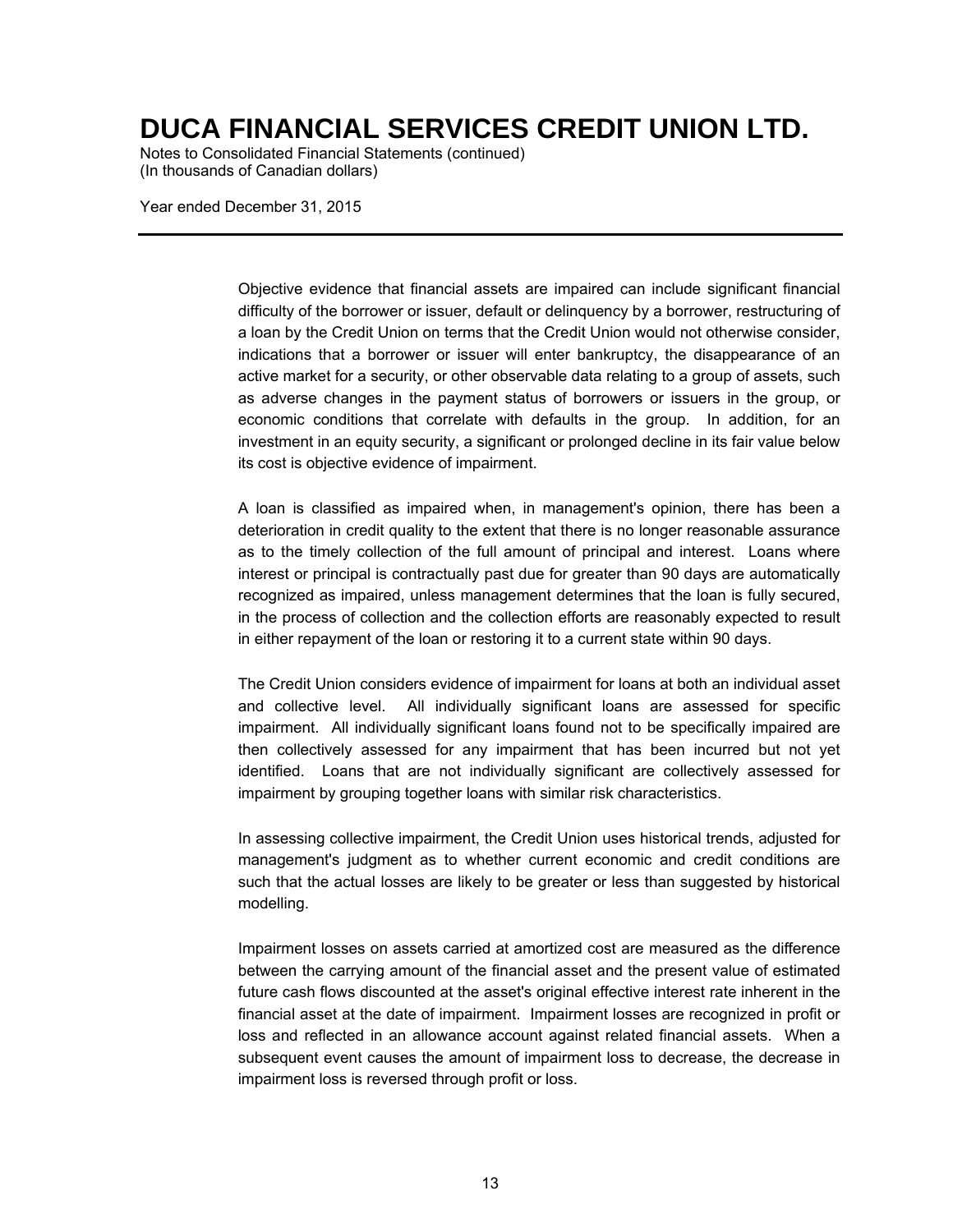Notes to Consolidated Financial Statements (continued) (In thousands of Canadian dollars)

Year ended December 31, 2015

(c) Principles of consolidation:

The consolidated financial statements include the assets, liabilities and results of operations of the Credit Union and its subsidiary after the elimination of intercompany transactions and balances.

Subsidiaries are entities the Credit Union controls. The Credit Union has control when it has power over the entity and has the ability to use its power over the entity to affect returns. The subsidiary included in the consolidated financial statements is ZBC, which is 60% owned by the Credit Union and 40% owned by ZBH.

(d) Derivatives held for risk management:

Derivatives held for risk management purposes are measured at fair value in the consolidated statement of financial position and reported as assets where they have a positive fair value and as liabilities where they have a negative fair value.

Derivatives held for risk management purposes are designated as either cash flow hedges, fair value hedges or economic hedges that do not qualify for hedge accounting. The Credit Union has employed only cash flow hedges or economic hedges. Cash flow hedges are utilized to hedge the variability in cash flows associated with floating rate debt liabilities by converting them to fixed rate debt liabilities.

The Credit Union enters into economic hedges to hedge its own exposure. Changes in fair value of economic hedge derivatives are recognized in net income. Management did not employ hedge accounting during the year or the previous year.

(e) Member loans:

All member loans are non-derivative financial assets with fixed or determinable payments that are not quoted in an active market and have been classified as loans and receivables.

Member loans are initially measured at fair value, net of loan origination fees and inclusive of transaction costs incurred and subsequently measured at amortized cost, using the effective interest method (net of an allowance for credit losses).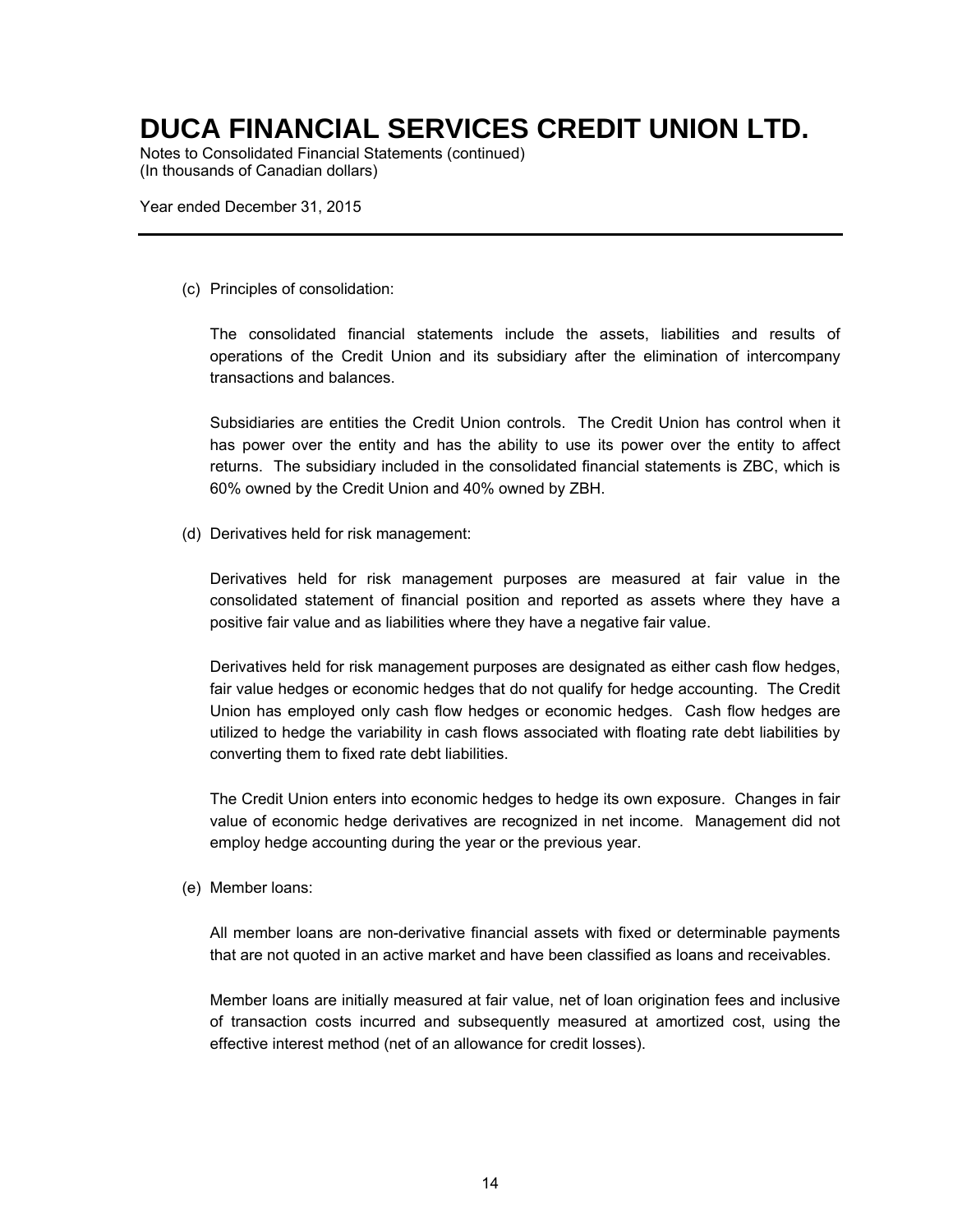Notes to Consolidated Financial Statements (continued) (In thousands of Canadian dollars)

Year ended December 31, 2015

(f) Securitized loans and securitization liabilities:

The Credit Union periodically securitizes mortgages and sells the securities to Canada Mortgage and Housing Corporation's ("CMHC") sponsored entities. Mortgage loan securitization is part of the Credit Union's liquidity and funding strategy. In the absence of sales of retained interests (see below), most transfers of pools of mortgages under the current programs do not result in derecognition of the mortgages from the Credit Union's consolidated statement of financial position. As such, these transactions result in the recognition of securitization liabilities when cash is received from the securitization entities. Such mortgages are reclassified to securitized residential mortgages on the consolidated statement of financial position and continue to be accounted for as loans, as described above.

The securitization liabilities are recorded at amortized cost using the effective interest rate method. Interest expense is allocated over the expected term of the borrowing by applying the effective interest rate to the carrying amount of the liability. The effective interest rate is the rate that exactly discounts estimated future cash outflows over the expected life of the liability. Transaction costs and premiums or discounts are applied to the carrying amount of the liability.

(g) Property and equipment:

Property and equipment are initially recorded at cost and subsequently measured at cost less accumulated depreciation and amortization and any accumulated impairment (losses), with the exception of land, which is not depreciated.

| Asset                                     | <b>Basis</b>      | Rate          |
|-------------------------------------------|-------------------|---------------|
| <b>Buildings</b><br>Computer hardware and | Straight line     | 20 years      |
| software                                  | Straight line     | 5 years       |
| Furniture and fixtures                    | Declining balance | <b>20%</b>    |
| Leasehold improvements                    | Straight line     | Term of lease |

Depreciation methods, useful lives and residual values are reviewed annually and adjusted, if necessary.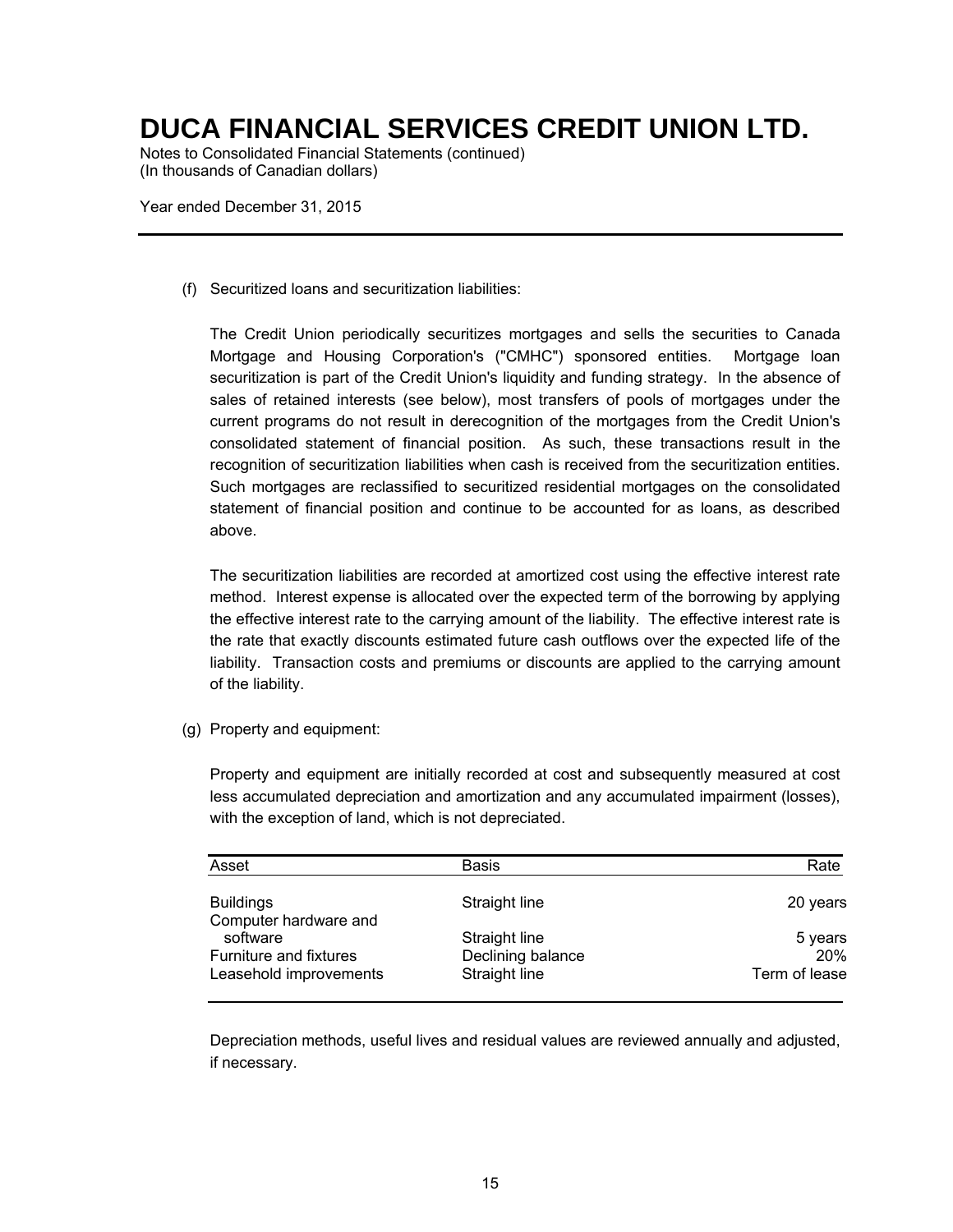Notes to Consolidated Financial Statements (continued) (In thousands of Canadian dollars)

Year ended December 31, 2015

(h) Impairment of non-financial assets:

Non-financial assets are subject to impairment tests whenever events or changes in circumstances indicate that their carrying amount may not be recoverable. Where the carrying value of an asset exceeds its recoverable amount, which is the higher of value in use and fair value less costs to sell, the asset is written down accordingly.

Where it is not possible to estimate the recoverable amount of an individual asset, the impairment test is carried out on the asset's cash-generating unit ("CGU"), which is the lowest group of assets in which the asset belongs for which there are separately identifiable cash flows. The Credit Union has one CGU for which impairment testing is performed.

(i) Income taxes:

Income tax expense comprises current and deferred taxes. Current tax and deferred tax are recognized in net income, except to the extent that it relates to a business combination, or items recognized directly in equity.

Current income taxes are recognized for the estimated income taxes payable or receivable on taxable income or loss for the current year and any adjustment to income taxes payable in respect of previous years. Current income taxes are measured at the amount expected to be recovered from or paid to the taxation authorities. This amount is determined using tax rates and tax laws that have been enacted or substantively enacted by the year-end date.

Deferred tax assets and liabilities are recognized where the carrying amount of an asset or liability differs from its tax base, except for taxable temporary differences arising on the initial recognition of goodwill and temporary differences arising on the initial recognition of an asset or liability in a transaction which is not a business combination and at the time of the transaction affects neither accounting nor taxable profit or loss.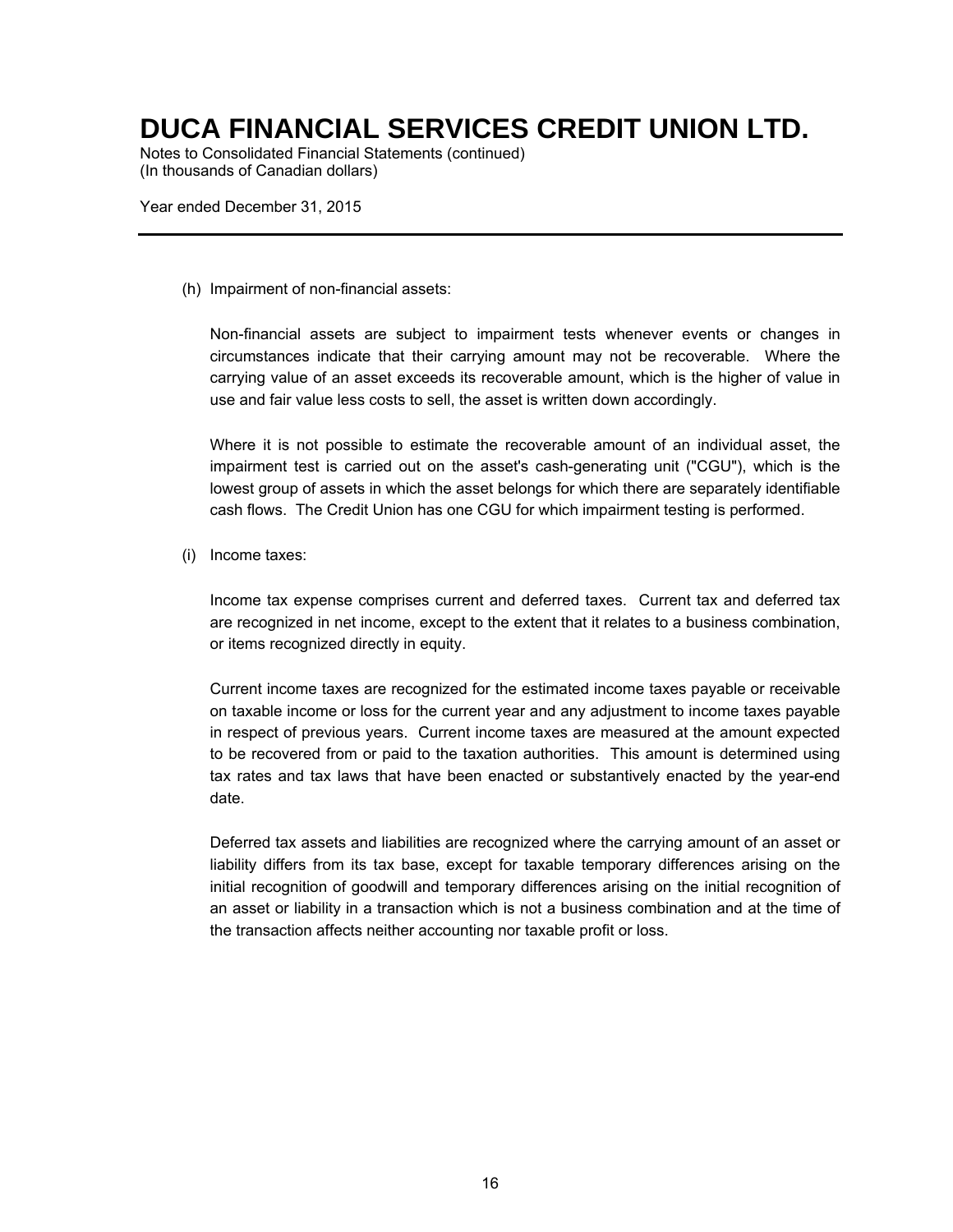Notes to Consolidated Financial Statements (continued) (In thousands of Canadian dollars)

Year ended December 31, 2015

Recognition of deferred tax assets for unused tax losses, tax credits and deductible temporary differences is restricted to those instances where it is probable that future taxable profit will be available which allow the deferred tax asset to be utilized. Deferred tax assets are reviewed at each reporting date and are reduced to the extent that it is no longer probable that the related tax benefit will be realized.

The amount of the deferred tax asset or liability is measured at the amount expected to be recovered from or paid to the taxation authorities. This amount is determined using tax rates and tax laws that have been enacted or substantively enacted by the year-end date and are expected to apply when the liabilities (assets) are settled (recovered).

(j) Member deposits:

All member deposits are initially measured at fair value, net of any transaction costs directly attributable to the issuance of the instrument and have been classified as other financial liabilities.

Member deposits are subsequently measured at amortized cost, using the effective interest method.

(k) Pension plan:

The Credit Union accrues its obligations under the supplementary executive retirement plan ("SERP") and the related costs, net of plan assets and has adopted the following policies:

- (i) the cost of the supplementary executive retirement plan is valued using the projected benefit method based on service and management's best estimate of expected plan investment performance, salary escalation and retirement ages of employees; and
- (ii) for the purpose of calculating the expected return on plan assets, those assets are valued at fair value.

The Credit Union also has a defined contribution pension plan. Contributions to this plan are expensed as incurred.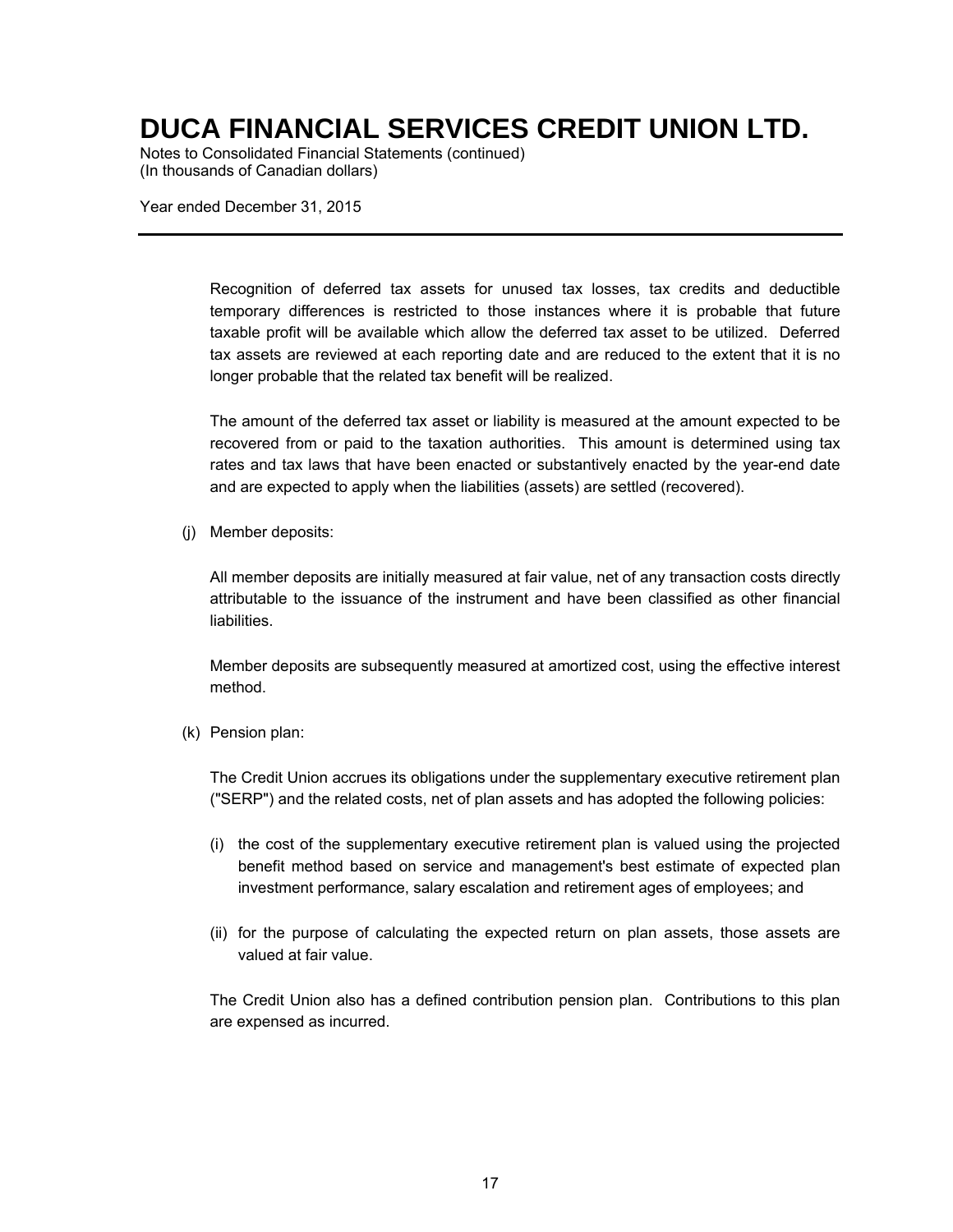Notes to Consolidated Financial Statements (continued) (In thousands of Canadian dollars)

Year ended December 31, 2015

(l) Provisions:

A provision is recognized if, as a result of a past event, the Credit Union has a present legal or constructive obligation that can be estimated reliably, and it is probable that an outflow of economic benefits will be required to settle the obligation. Provisions are determined by discounting the expected future cash flows at a pre-tax rate that reflects current market assessments of the time value of money and, where appropriate, the risks specific to the liability.

(m) Members' shares:

Members' shares issued by the Credit Union are classified as equity only to the extent that they do not meet the definition of a financial liability or financial asset.

Shares that contain redemption features subject to the Credit Union maintaining adequate regulatory capital are accounted for using the requirements of IFRIC 2, Members' Shares in Cooperative Entities and Similar Instruments ("IFRIC 2").

(n) Patronage return:

Patronage returns are recognized in the consolidated statement of comprehensive income (loss) when declared payable by the Board of Directors.

(o) Deferred revenue:

Deferred revenue consists primarily of commitment fee revenue received on commercial loans and is recognized evenly over the remaining term of the related loan.

(p) Revenue recognition:

Revenue from the provision of services to members is recognized when earned, specifically when amounts are fixed or can be determined and the ability to collect is reasonably assured.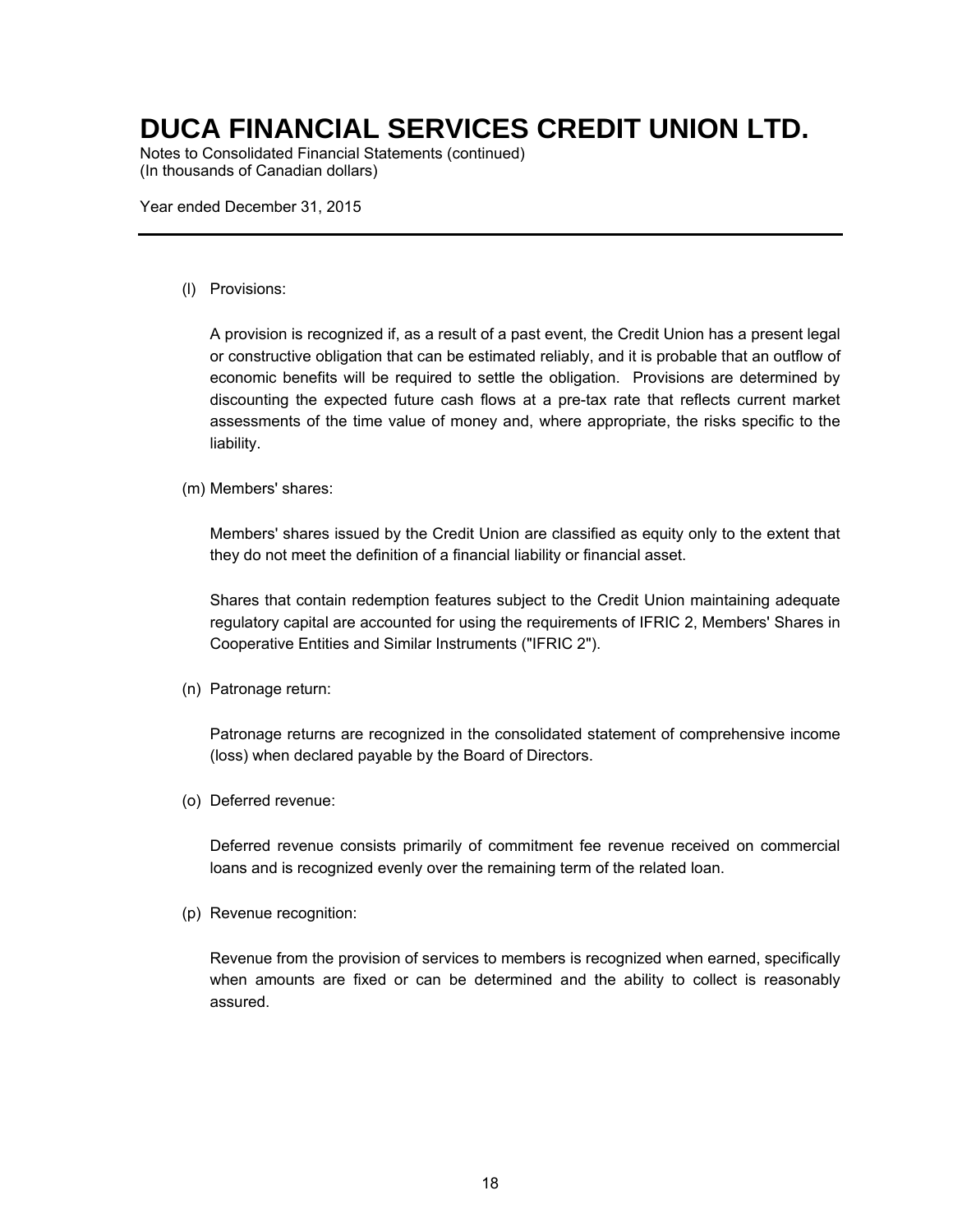Notes to Consolidated Financial Statements (continued) (In thousands of Canadian dollars)

Year ended December 31, 2015

#### (q) Goodwill:

Goodwill represents the excess of the cost of a business combination over the total acquisition date fair value of the identifiable assets, liabilities and contingent liabilities acquired.

The carrying amounts of the Credit Union's intangible assets are reviewed at each reporting date to determine whether there is any indication of impairment. If any such indication exists, then the asset's recoverable amount is estimated. For goodwill and intangible assets that have indefinite useful lives, the recoverable amount is estimated each year at the same time.

The recoverable amount of an asset or CGU is the greater of its value in use and its fair value less costs to sell. In assessing value in use, the estimated future cash flows are discounted to their present value using a pre-tax discount rate that reflects current market assessments of the time value of money and the risks specific to the asset.

An impairment loss is recognized if the carrying amount of an asset or a CGU exceeds its recoverable amount. Impairment losses are recognized in profit or loss. Impairment losses recognized in respect of CGUs are allocated first to reduce the carrying amount of any goodwill allocated to the CGU and then to reduce the carrying amount of the other assets in the unit (group of units) on a pro rata basis.

An impairment loss in respect of goodwill is not reversed. In respect of other intangible assets, impairment losses recognized in prior periods are assessed at each reporting date for any indications that the loss has decreased or no longer exists. An impairment loss is reversed if there has been a change in the estimates used to determine the recoverable amount. An impairment loss is reversed only to the extent that the asset's carrying amount does not exceed the carrying amount that would have been determined, net of depreciation or amortization, if no impairment loss had been recognized.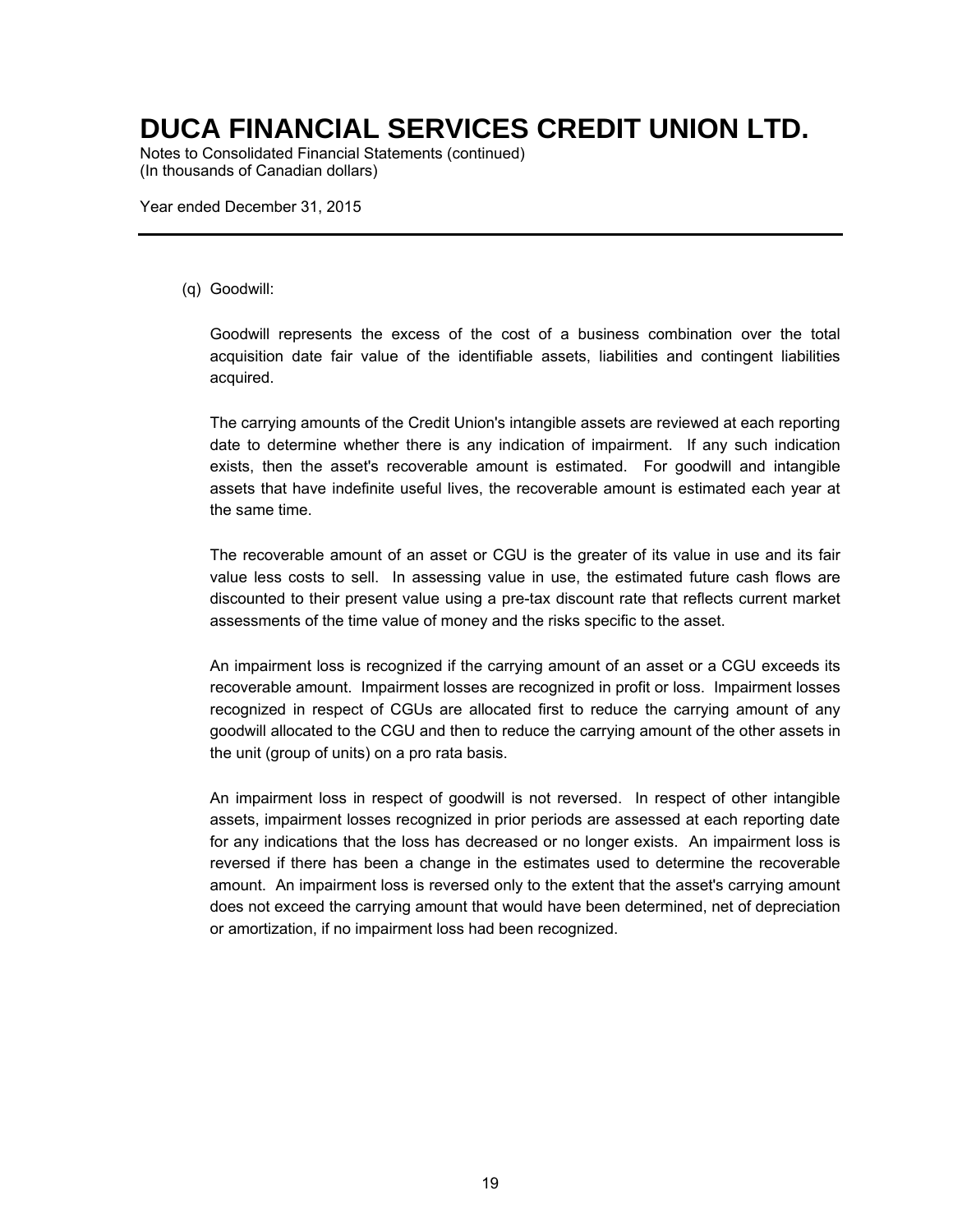Notes to Consolidated Financial Statements (continued) (In thousands of Canadian dollars)

Year ended December 31, 2015

(r) Foreign currency translation:

Foreign currency accounts are translated into Canadian dollars as follows:

At the transaction date, each asset, liability, revenue and expense denominated in a foreign currency is translated into Canadian dollars by the use of the exchange rate in effect at that date. At the year-end date, monetary assets and liabilities are translated into Canadian dollars by using the exchange rate in effect at the year-end date and the related translation differences are recognized in net income. Non-monetary assets and liabilities that are measured at historical cost are translated into Canadian dollars by using the exchange rate in effect at the date of the initial transaction and are not subsequently restated. Nonmonetary assets and liabilities that are measured at fair value or a revalued amount are translated into Canadian dollars by using the exchange rate in effect at the date the value is determined and the related translation differences are recognized in net income.

|                                                                                                | 2015         |   | 2014   |
|------------------------------------------------------------------------------------------------|--------------|---|--------|
| Cash                                                                                           | \$30,724     | S | 4,456  |
| Cash resources where maturities are within three months:<br>Deposits and bankers' acceptances: |              |   |        |
| Schedule I banks                                                                               | 24,479       |   | 3,527  |
| Central 1                                                                                      | 37,900       |   | 14,500 |
|                                                                                                | 62,379       |   | 18,027 |
|                                                                                                | \$<br>93,103 |   | 22.483 |

#### **4. Cash and Cash Equivalents:**

The Credit Union has pledged \$3,500 of deposits and bankers' acceptances to secure its comprehensive credit facility and \$2,990 to secure its interest rate swap agreements.

Interest rates on deposits and bankers' acceptances range from 0.53% to 1.40%.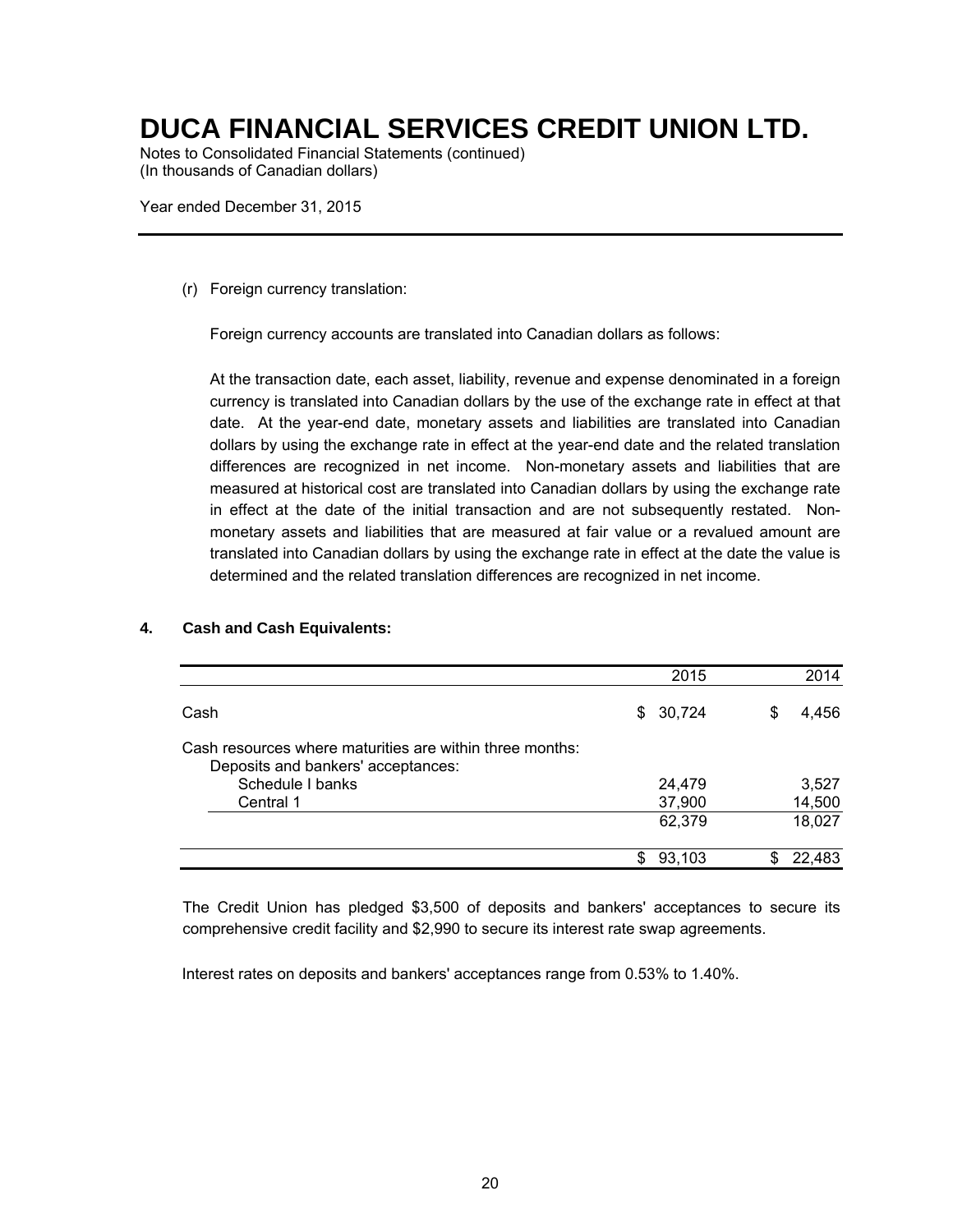Notes to Consolidated Financial Statements (continued) (In thousands of Canadian dollars)

Year ended December 31, 2015

#### **5. Investments:**

The following table provides information on the investments by type of security and issuer. The maximum exposure to credit risk would be the fair value as detailed below:

|                                                                                      |               | 2015    |               | 2014    |
|--------------------------------------------------------------------------------------|---------------|---------|---------------|---------|
|                                                                                      | Amount        | Yield   | Amount        | Yield   |
| Held-to-maturity:<br>Central 1 Liquidity                                             |               |         |               |         |
| <b>Reserve Deposit</b><br>(Note 21)<br>Treasury bills, bank<br>deposits and bankers' | \$<br>127,100 | $1.0\%$ | \$<br>97,510  | 1.3%    |
| acceptances<br>Central 1 discount                                                    | 34,521        | 1.3%    | 9,462         | $1.4\%$ |
| deposits                                                                             | 15,000        | $1.1\%$ | 4,000         | $1.6\%$ |
|                                                                                      | 176,621       |         | 110,972       |         |
| Fair value through profit or<br>loss:                                                |               |         |               |         |
| Shares of ZBH                                                                        | 2,777         | N/A     | 2,319         | N/A     |
| <b>Bonds</b>                                                                         | 26            | N/A     | 760           | 2.0%    |
| Central 1 shares                                                                     | 7,154         | N/A     | 5,047         | N/A     |
| Other                                                                                | 2,382         | N/A     | 1,138         | N/A     |
|                                                                                      | 12,339        |         | 9,264         |         |
| <b>Total Investments</b>                                                             | \$<br>188,960 |         | 120,236<br>\$ |         |

The Credit Union has pledged \$6,500 of bank deposit notes to secure its comprehensive credit facility.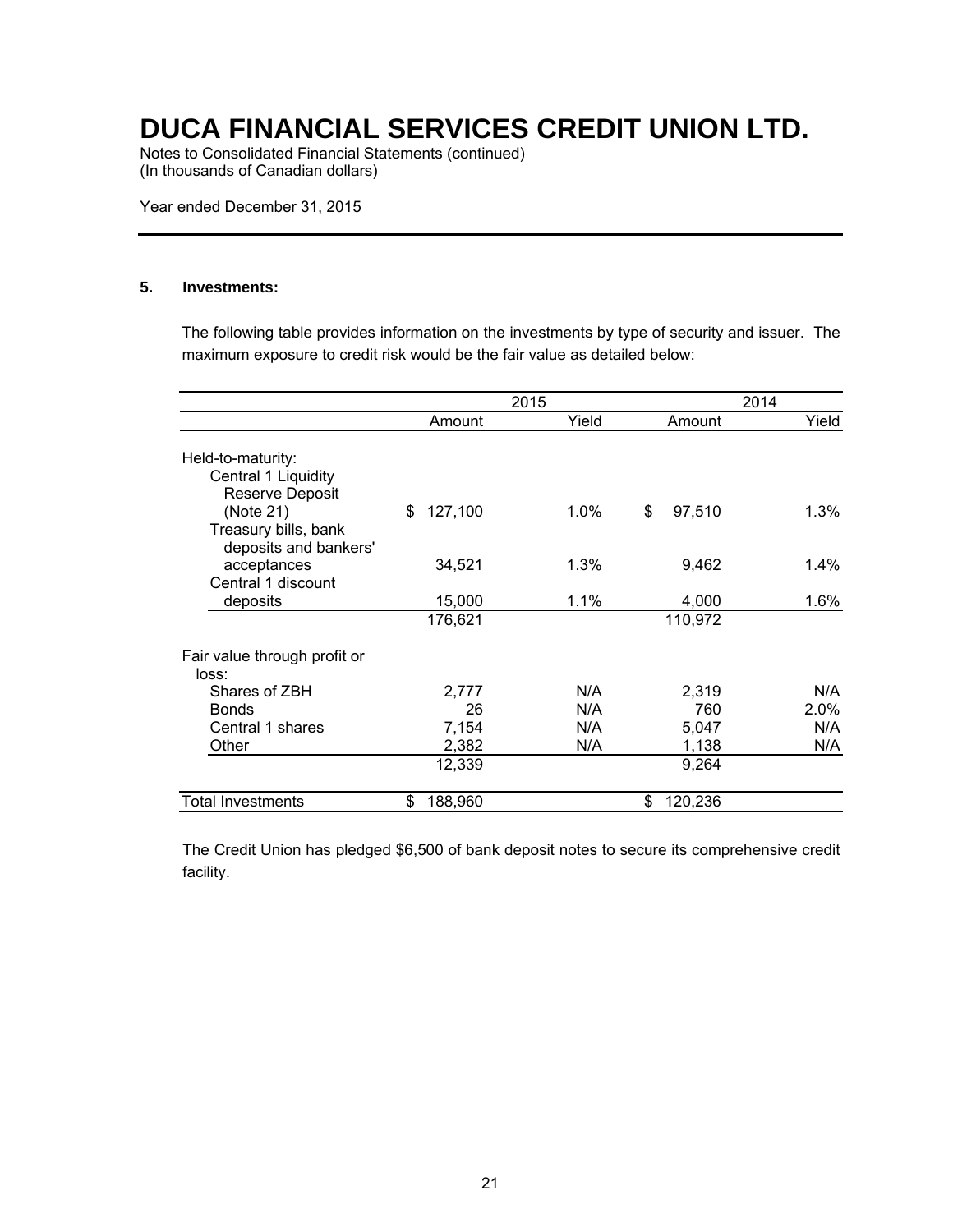Notes to Consolidated Financial Statements (continued) (In thousands of Canadian dollars)

Year ended December 31, 2015

#### **6. Member Loans:**

|                                              | 2015          |    | 2014      |
|----------------------------------------------|---------------|----|-----------|
| <b>Residential Mortgages:</b>                |               |    |           |
| Uninsured                                    | \$<br>601,540 | \$ | 721,900   |
| Insured by CMHC                              | 51.519        |    | 48.048    |
| Insured by Genworth or Canada Guaranty Corp. | 482,568       |    | 262,771   |
|                                              | 1,135,627     |    | 1,032,719 |
| Personal Loans                               | 1.978         |    | 2,644     |
| <b>Commercial Loans</b>                      | 847,924       |    | 679,857   |
|                                              | 1,985,529     |    | 1,715,220 |
| Unamortized Broker Fees                      | 4,076         |    | 3,478     |
| Accrued Interest Receivable                  | 2,711         |    | 2,083     |
| Allowance for Credit Losses                  | (8, 447)      |    | (5,910)   |
| Net Loans to Members                         | 1,983,869     | S. | 1.714.871 |

(a) Terms and conditions:

Member loans can have either a variable or fixed rate of interest and they generally mature within five years.

Variable rate loans are based on a prime rate formula, ranging from prime minus 1% to prime plus 5.25%. The rate is determined by the type of security offered and the member's creditworthiness. The Credit Union's prime rate at December 31, 2015 was 2.70%.

The interest rate offered on fixed rate loans being advanced at December 31, 2015 ranges from 2.69% to 18%. The rate offered to a member varies with the type of security offered and the member's creditworthiness.

Residential mortgages are loans and lines of credit secured by residential property and are generally repayable monthly with either blended payments of principal and interest or interest only.

Personal loans consist of term loans and lines of credit that are not secured by real estate and, as such, have various repayment terms. Some of the personal loans are secured by wage assignments and personal property or investments.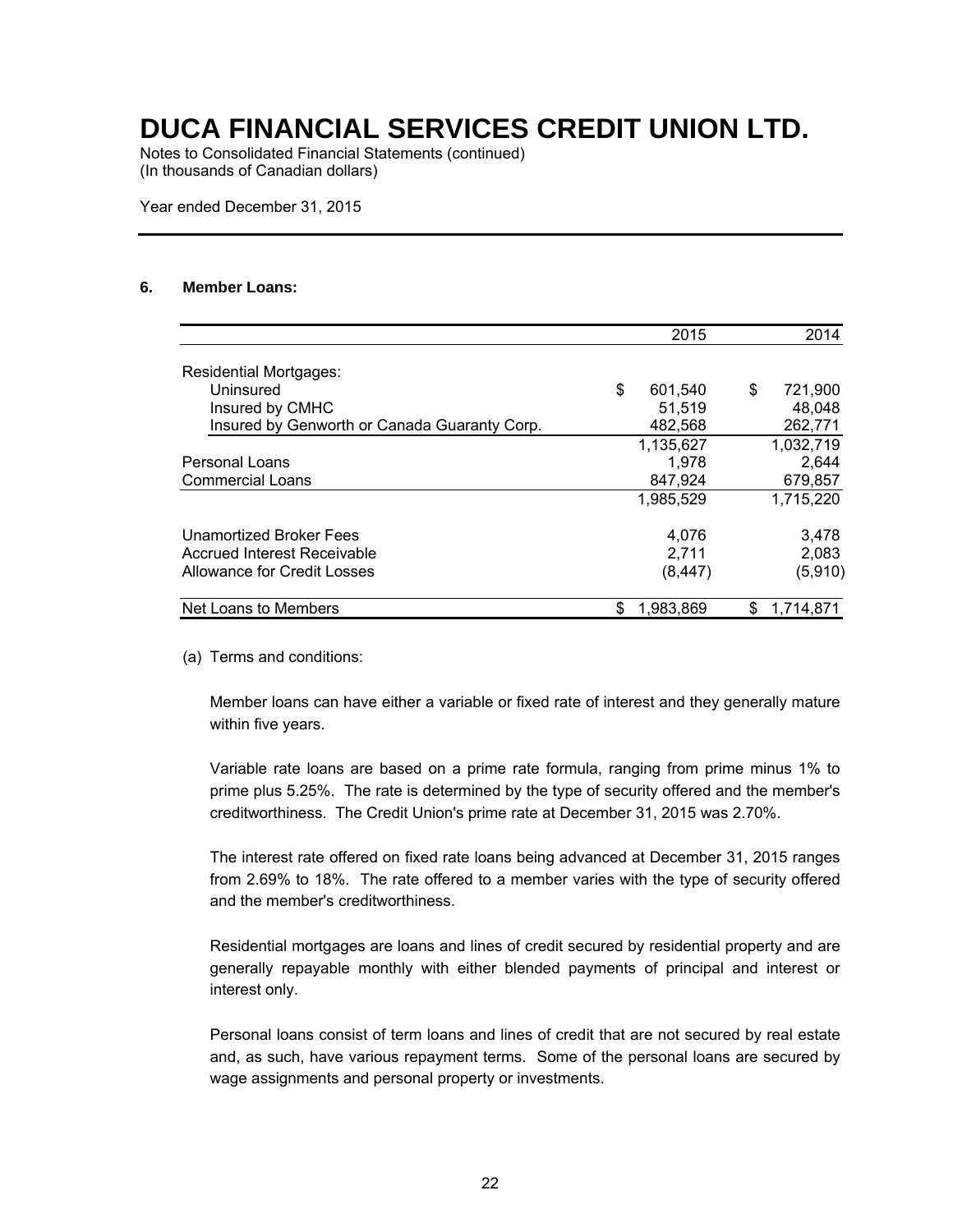Notes to Consolidated Financial Statements (continued) (In thousands of Canadian dollars)

Year ended December 31, 2015

Commercial loans consist of term loans, operating lines of credit, co-ops and mortgages to individuals, partnerships and corporations, and have various repayment terms. They are secured by various types of collateral, including mortgages on real property, general security agreements, and charges on specific equipment, investments and personal guarantees.

#### (b) Average yields to maturity:

Loans bear interest at both variable and fixed rates with the following yields at December 31:

|                                                      |                 | 2014  |                 |       |
|------------------------------------------------------|-----------------|-------|-----------------|-------|
|                                                      | Principal       | Yield | Principal       | Yield |
| Variable rate                                        | \$<br>633,298   | 4.33% | \$<br>483,477   | 4.02% |
| Fixed rate due<br>less than 1 year<br>Fixed rate due | 148,569         | 5.12% | 166,192         | 4.96% |
| between 1 and<br>5 years                             | 1,203,662       | 3.61% | 1,065,551       | 3.72% |
|                                                      | \$<br>1,985,529 |       | \$<br>1,715,220 |       |

(c) Concentration of risk:

The Credit Union has no exposure to groupings of individual loans, which concentrate risk and create exposure as no individual or related groups of member loans exceed 10% of member loans outstanding. All member loans are with members with assets located in Ontario.

#### **7. Allowance for Credit Losses:**

Total allowance for credit losses comprises:

|                                            |    | 2015           | 2014           |
|--------------------------------------------|----|----------------|----------------|
| Collective allowance<br>Specific allowance | S. | 4,960<br>3,487 | 2,657<br>3,253 |
| Total allowance                            |    | \$ 8.447       | 5,910          |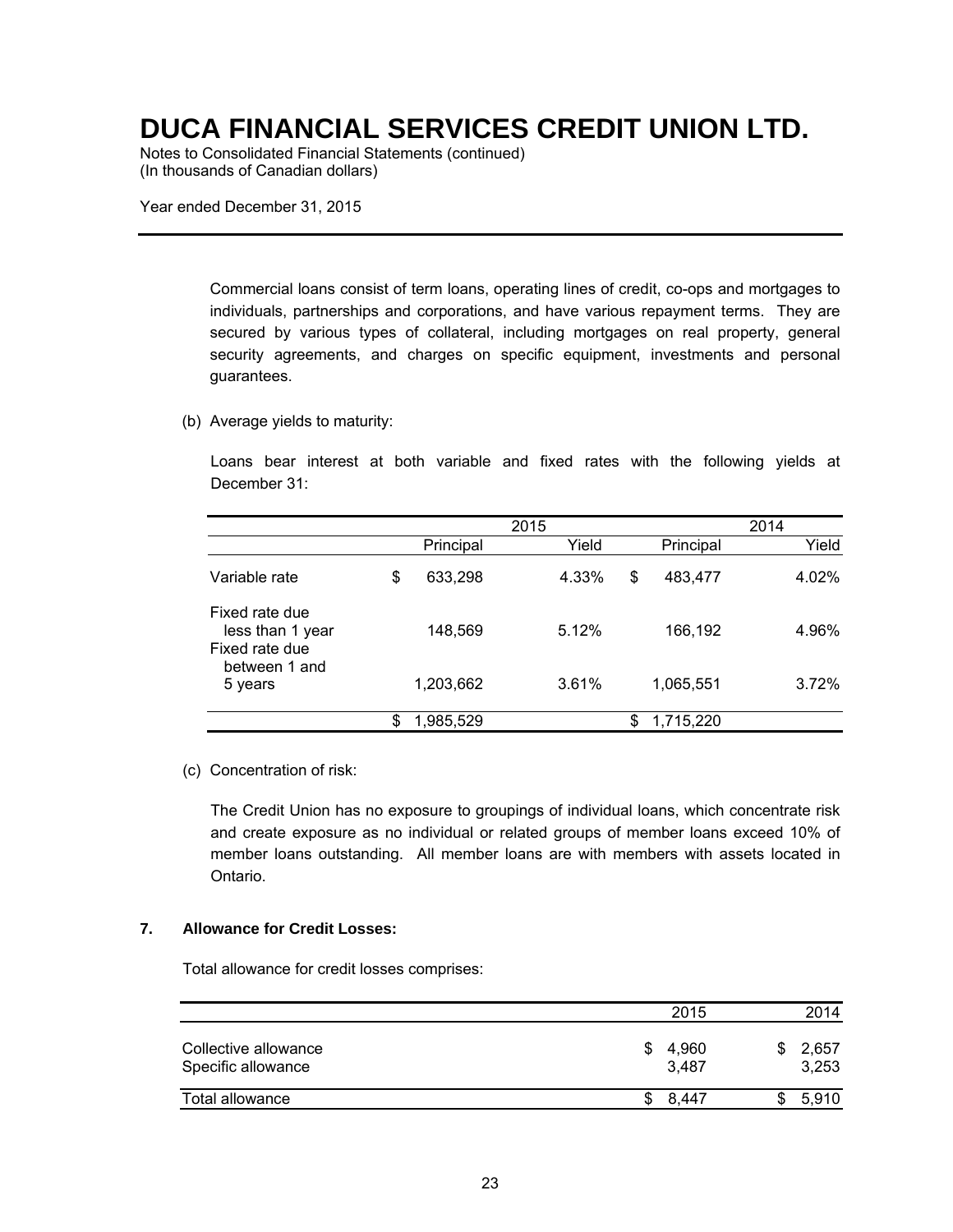Notes to Consolidated Financial Statements (continued) (In thousands of Canadian dollars)

Year ended December 31, 2015

| 2015                                                                            | Residential<br>mortgage | Personal           | Commercial           | Total                |
|---------------------------------------------------------------------------------|-------------------------|--------------------|----------------------|----------------------|
| Balance, January 1, 2015<br>Loans written off<br>Recoveries or loans previously | \$<br>266<br>(138)      | \$<br>357<br>(100) | \$<br>5,287<br>(134) | \$<br>5.910<br>(372) |
| written off<br>Provision for credit losses                                      | 3                       | 4<br>(57)          | 6<br>2,953           | 10<br>2,899          |
| Balance, December 31, 2015                                                      | \$<br>131               | \$<br>204          | \$<br>8,112          | \$<br>8,447          |
| Gross principal balance of<br>individually impaired<br>loans                    | \$                      | \$<br>157          | \$<br>12,116         | \$<br>12.273         |

|                                                                                 | Residential       |                   |                      |                      |
|---------------------------------------------------------------------------------|-------------------|-------------------|----------------------|----------------------|
| 2014                                                                            | mortgage          | Personal          | Commercial           | Total                |
| Balance, January 1, 2014<br>Loans written off<br>Recoveries or loans previously | \$<br>146<br>(23) | \$<br>592<br>(84) | \$<br>1.674<br>(240) | \$<br>2.412<br>(347) |
| written off<br>Provision for credit losses                                      | 143               | 11<br>(162)       | 3<br>3,850           | 14<br>3,831          |
| Balance, December 31, 2014                                                      | \$<br>266         | \$<br>357         | \$<br>5,287          | \$<br>5,910          |
| Gross principal balance of<br>individually impaired<br>loans                    | \$<br>759         | \$<br>290         | \$<br>21.404         | \$<br>22,453         |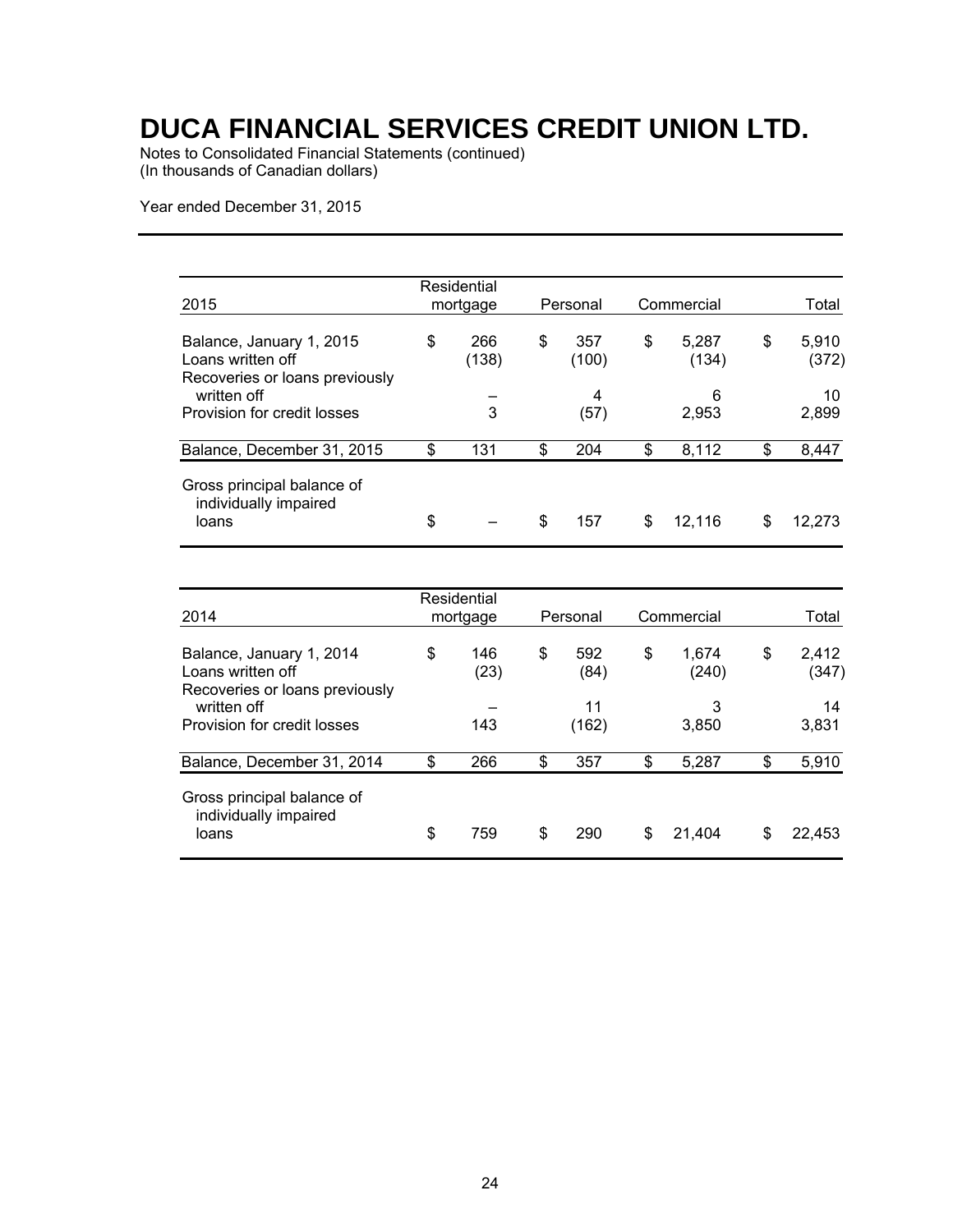Notes to Consolidated Financial Statements (continued) (In thousands of Canadian dollars)

Year ended December 31, 2015

Analysis of individual loans that are past due based on age are shown below:

|                            | 2015            | 2014            |
|----------------------------|-----------------|-----------------|
| Period of delinquency:     |                 |                 |
| Less than 30 days          | \$<br>15,813    | \$<br>27,221    |
| 30 to 89 days              | 1,930           | 2,841           |
| 90 to 179 days             | 1,963           | 11,001          |
| 180 to 365 days            | 16,979          | 2,623           |
| Over 365 days              | 2,963           | 248             |
| Total loans in arrears     | 39,648          | 43,934          |
| Total loans not in arrears | 1,945,881       | 1,671,286       |
| Total loans                | \$<br>1.985.529 | \$<br>1,715,220 |

As at December 31, 2015, total loans past due but not impaired was \$27,375 (2014 - \$21,481).

Key assumptions in determining the collective allowance for impaired loans:

The Credit Union has determined the likely impairment loss on loans which have not maintained the loan repayments in accordance with the loan contract, or where there is other evidence of potential impairment, such as industrial restructuring, job losses or economic circumstances. In identifying the impairment likely from these events, the Credit Union estimates the potential impairment using the loan type, industry, geographical location, type of loan security, the length of time the loans are past due and the historical loss experience. The circumstances may vary for each loan over time, resulting in higher or lower impairment losses. The methodology and assumptions used for estimating future cash flows are reviewed regularly by the Credit Union to reduce any differences between loss estimates and actual loss experience.

An estimate of the collective allowance is based on the period of repayments that are past due.

For purposes of the collective allowance, loans are classified into separate groups with similar risk characteristics, based on the type of product and type of security.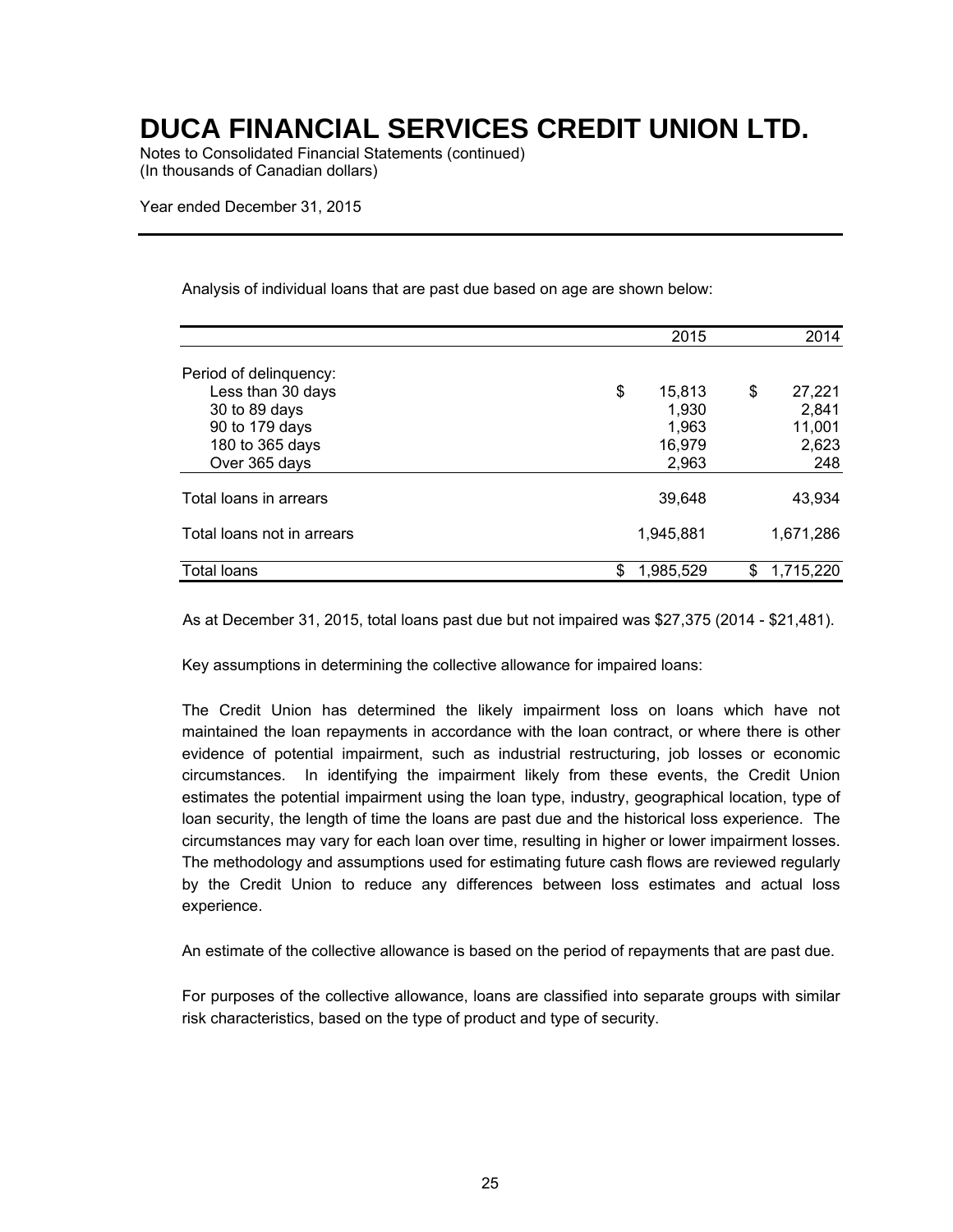Notes to Consolidated Financial Statements (continued) (In thousands of Canadian dollars)

Year ended December 31, 2015

#### **8. Securitization Activity:**

As a requirement of the National Housing Authority Mortgage-Backed Securities ("NHA MBS") and Canada Mortgage Bond ("CMB") programs, the Credit Union assigns to CMHC all of its interest in securitized mortgage pools. If the Credit Union fails to make timely payment under an NHA MBS or CMB security, CMHC may enforce the assignment of the mortgages included in all the mortgage pools backing the mortgage-backed securities issued.

The following table summarizes DUCA's securitization activity:

|                                                 | 2015       | 2014     |
|-------------------------------------------------|------------|----------|
| Amount securitized                              | \$ 253.432 | \$91.251 |
| Net cash proceeds received                      | 251,093    | 90.540   |
| Outstanding balances of securitized mortgages   | 329.659    | 91.031   |
| Outstanding balance of mortgage-backed security | 332,501    | 91.251   |

The average yield on MBS pools was 1.44% (2014 - 1.71%).

#### **9. Other Assets:**

|                                            | 2015         |   | 2014         |
|--------------------------------------------|--------------|---|--------------|
| Prepaid expenses<br>Pension plan (Note 10) | 1,230<br>133 |   | 2,042<br>154 |
|                                            | ,363         | D | 2.196        |

#### **10. Pension Plan:**

The Credit Union has a defined contribution pension plan and a SERP for senior executives, under which costs and obligations are determined using the projected benefit method of actuarial valuation prorated on service.

On December 31, 2012, the SERP was closed to new members.

The Credit Union contributes a percentage of employee salaries to the defined contribution plan. The amount of the expense for the year was \$434 (2014 - \$352).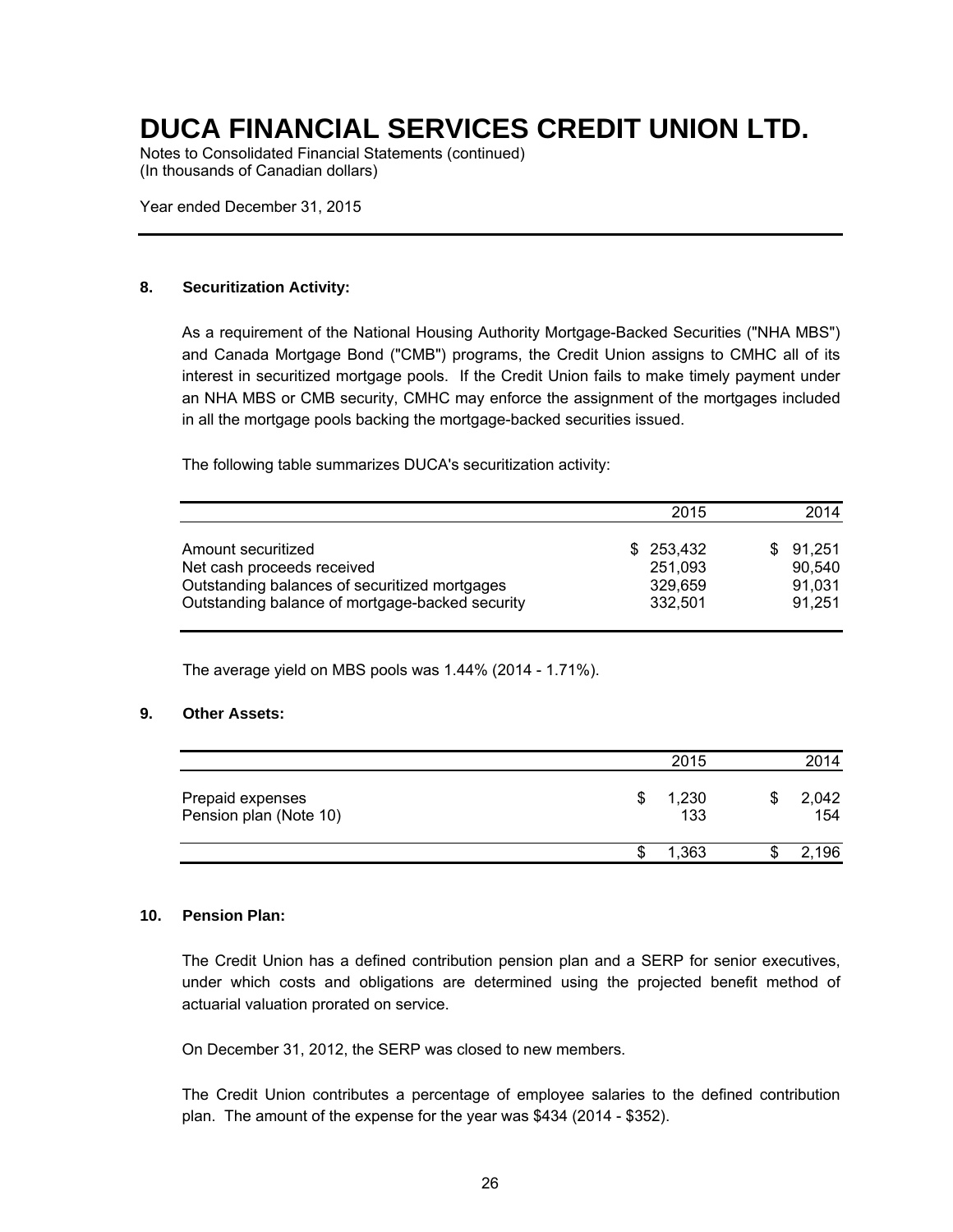Notes to Consolidated Financial Statements (continued) (In thousands of Canadian dollars)

Year ended December 31, 2015

#### **11. Property and Equipment:**

|                                                        | Land             | <b>Buildings</b>     | Leasehold<br>improvements | Computer<br>hardware<br>and<br>software | Furniture<br>and<br>fixtures | Total                  |
|--------------------------------------------------------|------------------|----------------------|---------------------------|-----------------------------------------|------------------------------|------------------------|
| Cost                                                   |                  |                      |                           |                                         |                              |                        |
| Balance,<br>December 31,<br>2014<br>Additions          | \$<br>739        | \$<br>10,625         | \$<br>2,598<br>43         | \$<br>5,938<br>127                      | \$<br>6,539<br>979           | \$<br>26,439<br>1,149  |
| Balance,<br>December 31,<br>2015                       | \$<br>739        | \$<br>10,625         | \$<br>2,641               | \$<br>6,065                             | \$<br>7,518                  | \$27,588               |
| <b>Accumulated</b><br>depreciation<br>and amortization |                  |                      |                           |                                         |                              |                        |
| Balance,<br>December 31.<br>2014<br>Depreciation       | \$               | \$<br>2,263<br>324   | \$<br>1,662<br>187        | \$<br>3.939<br>334                      | \$<br>4,679<br>570           | \$<br>12,543<br>1,415  |
| Balance,<br>December 31,<br>2015                       | \$               | \$<br>2,587          | \$<br>1,849               | \$<br>4,273                             | \$<br>5,249                  | \$<br>13,958           |
| Net book value                                         |                  |                      |                           |                                         |                              |                        |
| December 31.<br>2014<br>December 31.<br>2015           | \$<br>739<br>739 | \$<br>8,362<br>8,038 | \$<br>936<br>792          | \$<br>1,999<br>1,792                    | \$<br>1,860<br>2,269         | \$<br>13,896<br>13,630 |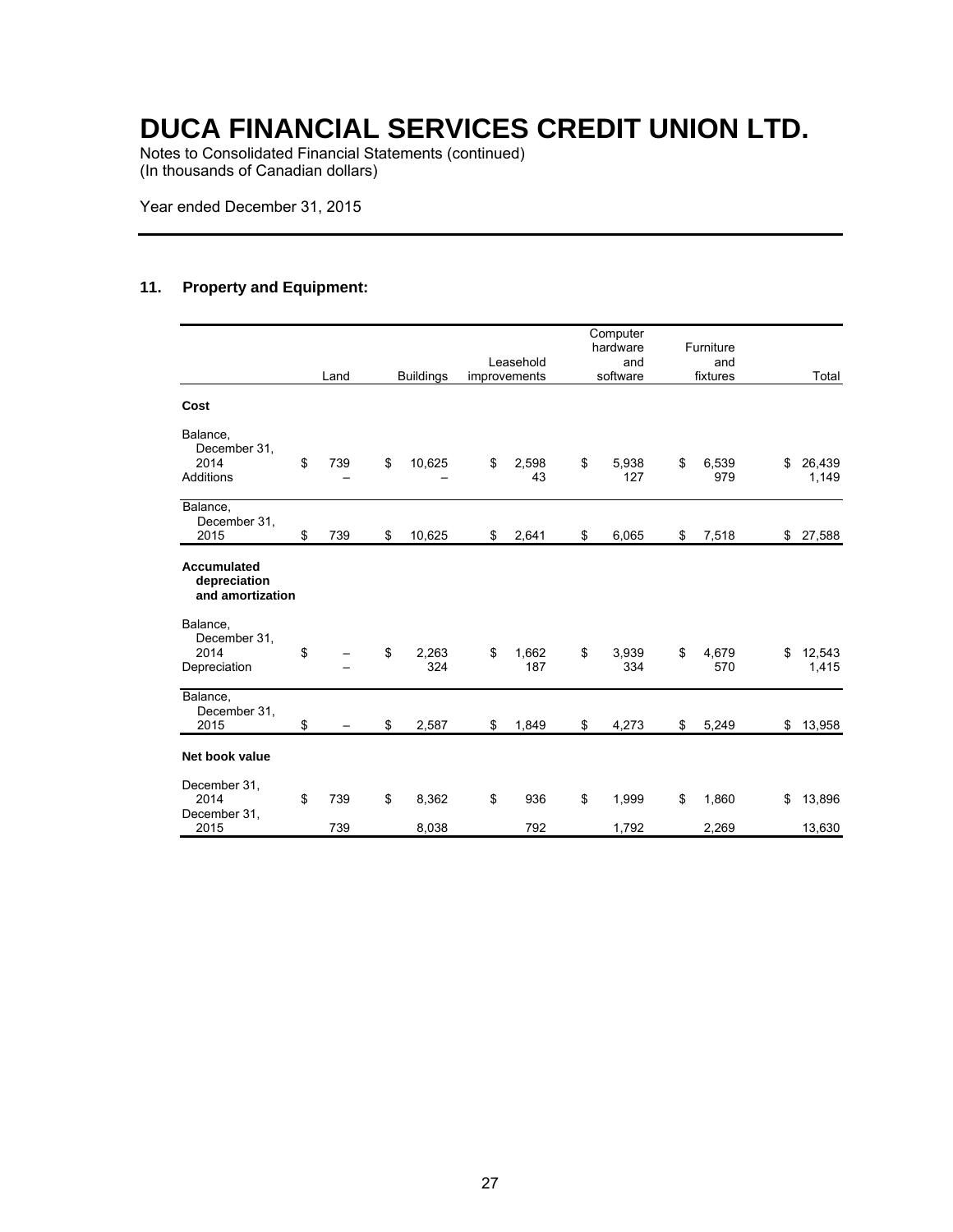Notes to Consolidated Financial Statements (continued) (In thousands of Canadian dollars)

Year ended December 31, 2015

#### **12. Member Deposits:**

|                                | 2015          | 2014            |
|--------------------------------|---------------|-----------------|
| Demand deposit accounts        | \$<br>416.924 | \$<br>344,343   |
| Term deposits                  | 866,160       | 829,689         |
| Registered deposits            | 470,719       | 436,377         |
| Foreign currency accounts      | 22,372        | 18,964          |
|                                | 1,776,175     | 1,629,373       |
| Accrued interest payable       | 16,708        | 13,380          |
| <b>Unamortized Broker Fees</b> | (1,902)       | (1,958)         |
|                                | 1,790,981     | \$<br>1,640,795 |

(a) Term and conditions:

Demand deposit accounts include chequing accounts, savings accounts, and daily interest accounts, and are due on demand and bear interest at a variable rate up to 1.20% at December 31, 2015. Interest is calculated daily and paid on the accounts monthly.

Term deposits bear fixed rates of interest for terms of up to seven years. Interest can be paid annually, semi-annually, monthly or upon maturity. The interest rates offered on term deposits issued on December 31, 2015 range from 0.25% to 2.30%.

The registered retirement savings plans accounts can be fixed or variable rate. The fixed rate accounts have terms and rates similar to the term deposit accounts described above. The variable rate accounts bear interest at rates to 0.20% at December 31, 2015. Registered retirement income funds consist of both fixed and variable rate products with terms and conditions similar to those of the registered retirement savings plans accounts described above. Members may make withdrawals from a registered retirement income fund account on a monthly, semi-annual, or annual basis. The regular withdrawal amounts vary according to individual needs and statutory requirements. The tax-free savings accounts can be fixed or variable rate with terms and conditions similar to those of the registered retirement savings plans accounts described above.

Foreign currency accounts include accounts from all of the above balances.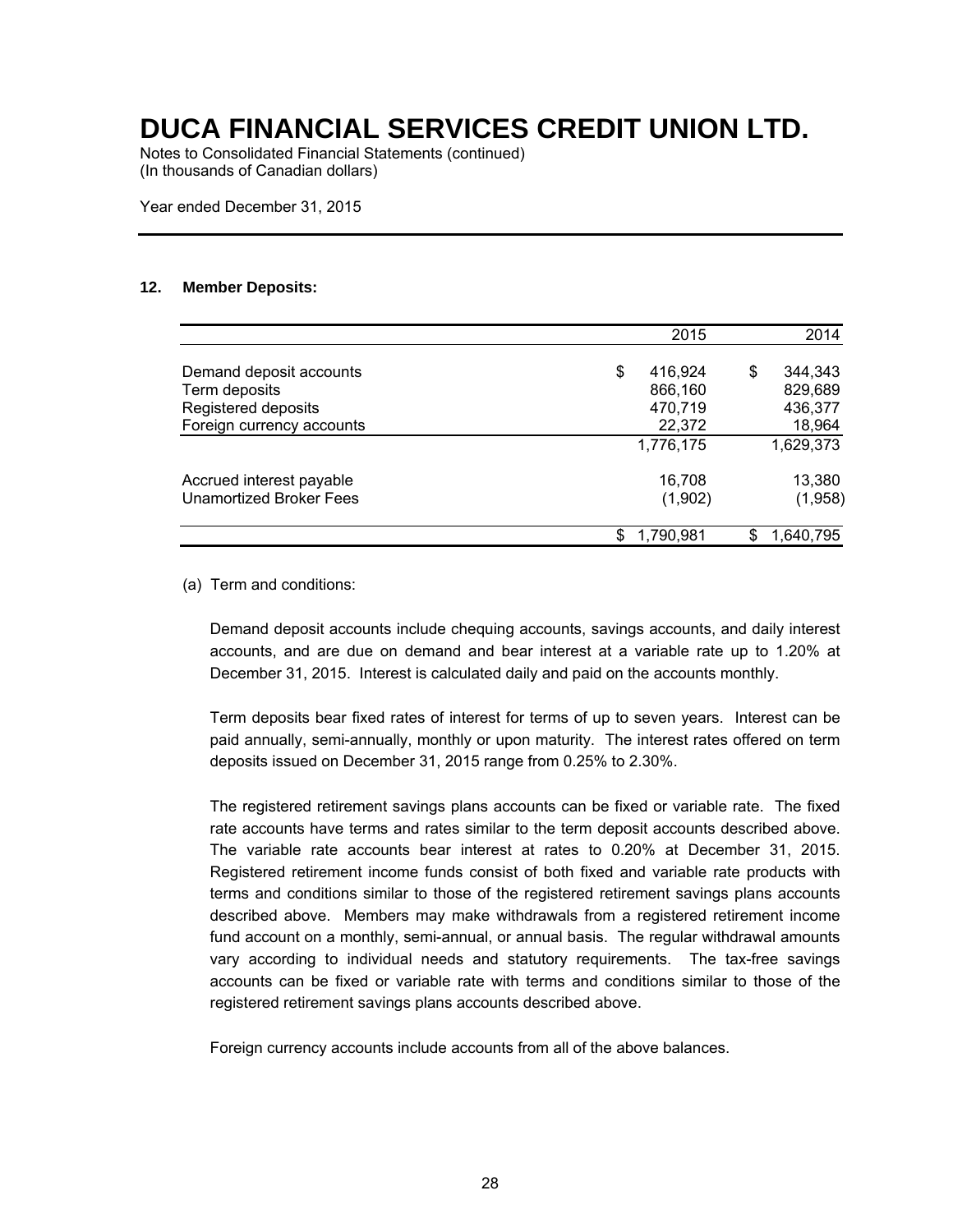Notes to Consolidated Financial Statements (continued) (In thousands of Canadian dollars)

Year ended December 31, 2015

#### (b) Average yields to maturity:

Members' deposits bear interest at both variable and fixed rates with the following yields at:

|                                                                                                       | Principal     | 2015 yield | Principal     | 2014 yield |
|-------------------------------------------------------------------------------------------------------|---------------|------------|---------------|------------|
| Variable rate<br>Fixed rate due less<br>than one year<br>Fixed rate due between<br>one and five years | \$<br>513,687 | 0.69%      | \$<br>441.532 | 0.88%      |
|                                                                                                       | 415,318       | 1.95%      | 583.583       | 2.07%      |
|                                                                                                       | 847,170       | 2.63%      | 604.258       | 2.56%      |
|                                                                                                       | 1,776,175     |            | 1.629.373     |            |

#### (c) Concentration of risk:

The Credit Union does not have an exposure to groupings of individual deposits which concentrate risk as no individual or related groups of member deposits exceed 10% of member deposits.

#### **13. Accounts Payable and Accrued Liabilities:**

|                                                                          |   | 2015         | 2014      |
|--------------------------------------------------------------------------|---|--------------|-----------|
| Creditors and accruals<br>Class B 1% cash back                           | S | 3,476<br>420 | 4.732     |
| Employee stock appreciation rights<br>Director stock appreciation rights |   |              | 164<br>77 |
|                                                                          |   | 3.896        | . 973.    |

During 2015, the Credit Union paid out to Employees and Directors all accrued stock appreciation rights.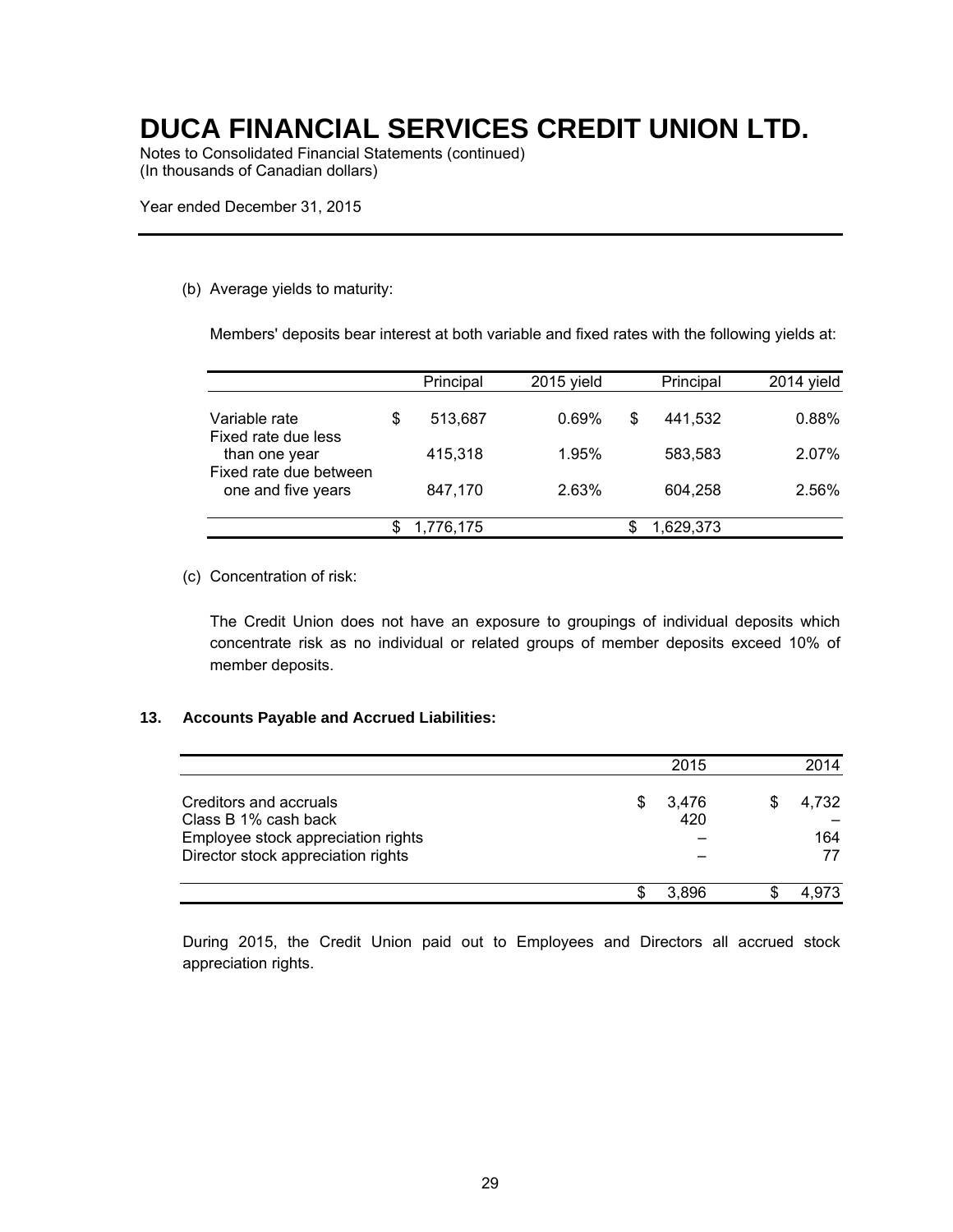Notes to Consolidated Financial Statements (continued) (In thousands of Canadian dollars)

Year ended December 31, 2015

#### **14. Income Taxes:**

The significant components of tax expense included in net income are composed of:

|                                                                                                                   |    | 2015         |    | 2014         |
|-------------------------------------------------------------------------------------------------------------------|----|--------------|----|--------------|
| Current tax expense:<br>Based on current year's taxable income<br>Adjustments for overprovision in prior year     | \$ | 3,423<br>305 | \$ | 207<br>(165) |
|                                                                                                                   | \$ | 3,728        | \$ | 42           |
| Deferred tax expense (recovery):<br>Origination and reversal of temporary<br>differences<br>Reduction in tax rate | \$ | (99)<br>123  | \$ | 899          |
|                                                                                                                   | \$ | 24           | S  | 899          |
| Total income tax expense                                                                                          | S  | 3,752        | S  | 941          |

Difference between tax expense for the year and the expected income taxes based on the statutory tax rate of 26.5% (2014 - 26.5%) is as follows:

|                                                                            |    | 2015        |   | 2014        |
|----------------------------------------------------------------------------|----|-------------|---|-------------|
| Income before income taxes                                                 | \$ | 687         |   | 1.864       |
| Expected taxes based on the statutory rate<br>Loss on disposal of property | \$ | 176         | S | 494<br>174  |
| Losses for which no deferred tax asset is recognized                       |    | 3,367       |   | 616         |
| Over (under) provision in prior years                                      |    | 428         |   | (165)       |
| Distributions to members<br>Other                                          |    | (236)<br>17 |   | (244)<br>66 |
| Total income tax expense                                                   | S  | 3,752       |   | 941         |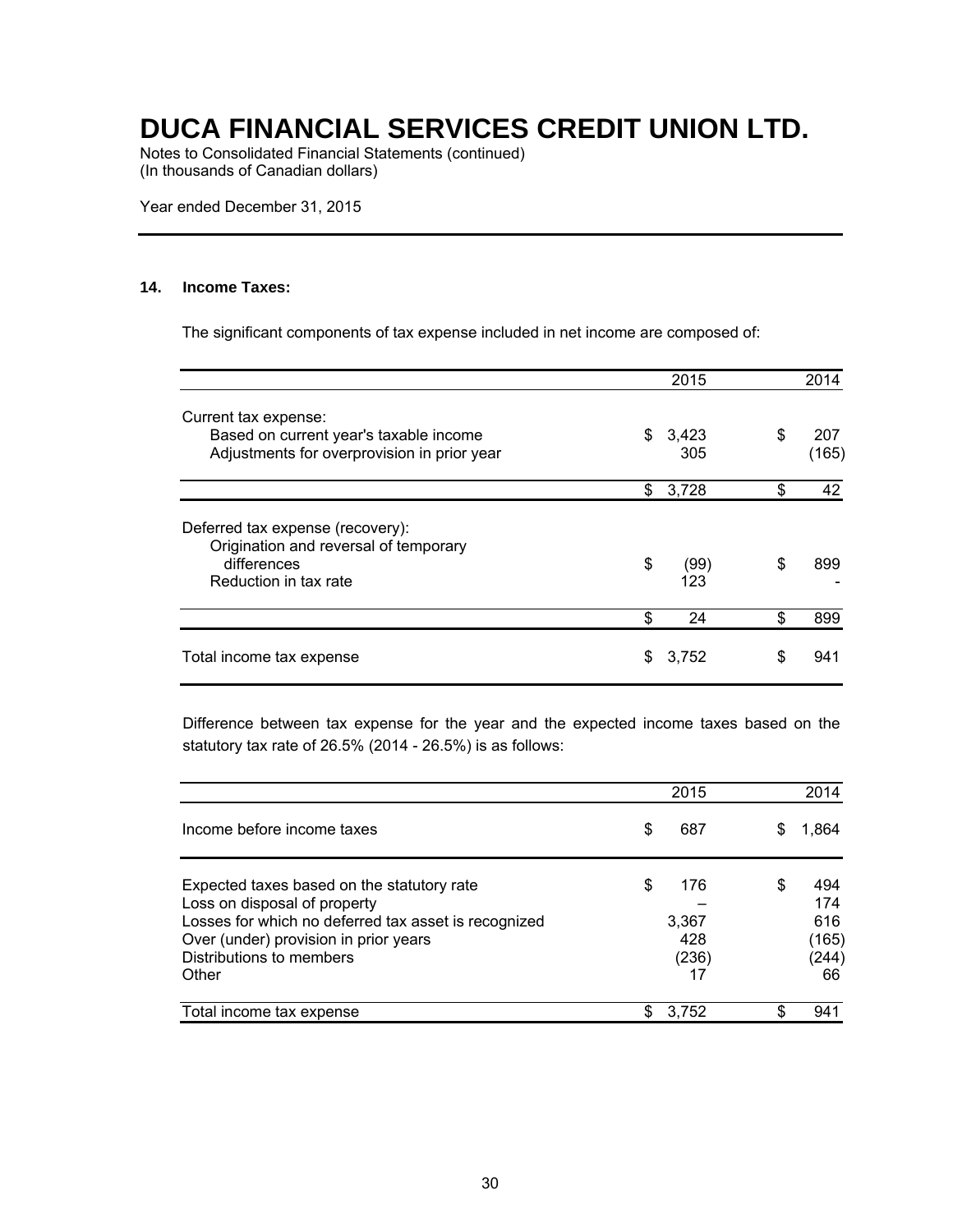Notes to Consolidated Financial Statements (continued) (In thousands of Canadian dollars)

Year ended December 31, 2015

The tax effects of temporary differences that give rise to significant portions of the deferred income tax assets and liabilities at December 31, 2015 and 2014 are presented below:

|                                           |                | 2015  | 2014        |
|-------------------------------------------|----------------|-------|-------------|
| Deferred income tax assets:               |                |       |             |
| Allowance for impaired loans              | \$             | 1,400 | \$<br>790   |
| Loans to members                          |                |       | 199         |
| Deferred revenue                          |                | 547   | 570         |
| Accounts payable                          |                |       | 64          |
| Total deferred income tax assets          | \$             | 1,947 | \$<br>1,623 |
|                                           |                |       |             |
|                                           |                | 2015  | 2014        |
| Deferred income tax liabilities:          |                |       |             |
| Capital assets                            | $\mathfrak{S}$ | 834   | \$<br>118   |
| <b>Broker fees</b>                        |                | 1,584 | 1,441       |
| Taxable capital gain                      |                |       | 515         |
| Other                                     |                | 109   | 105         |
| Total deferred income tax liabilities     | \$             | 2,527 | \$<br>2,179 |
| Total net deferred income tax liabilities | \$             | (580) | \$<br>(556) |

A deferred tax asset has not been recognized in respect of the non-capital losses of \$16,617 (2014 - \$3,910) available for carryforward to offset taxable income in future years in ZBC.

In assessing the realisability of deferred tax assets, management considers whether it is probable that some portion or all of the deferred tax assets will be realized. The ultimate realization of deferred tax assets is dependent upon the generation of future taxable income in ZBC during the years in which those temporary differences become deductible. ZBC is still in the early stage of its existence and, as such, a deferred tax asset related to this tax loss has not been recognized at year end. The non-capital loss expires in 2035.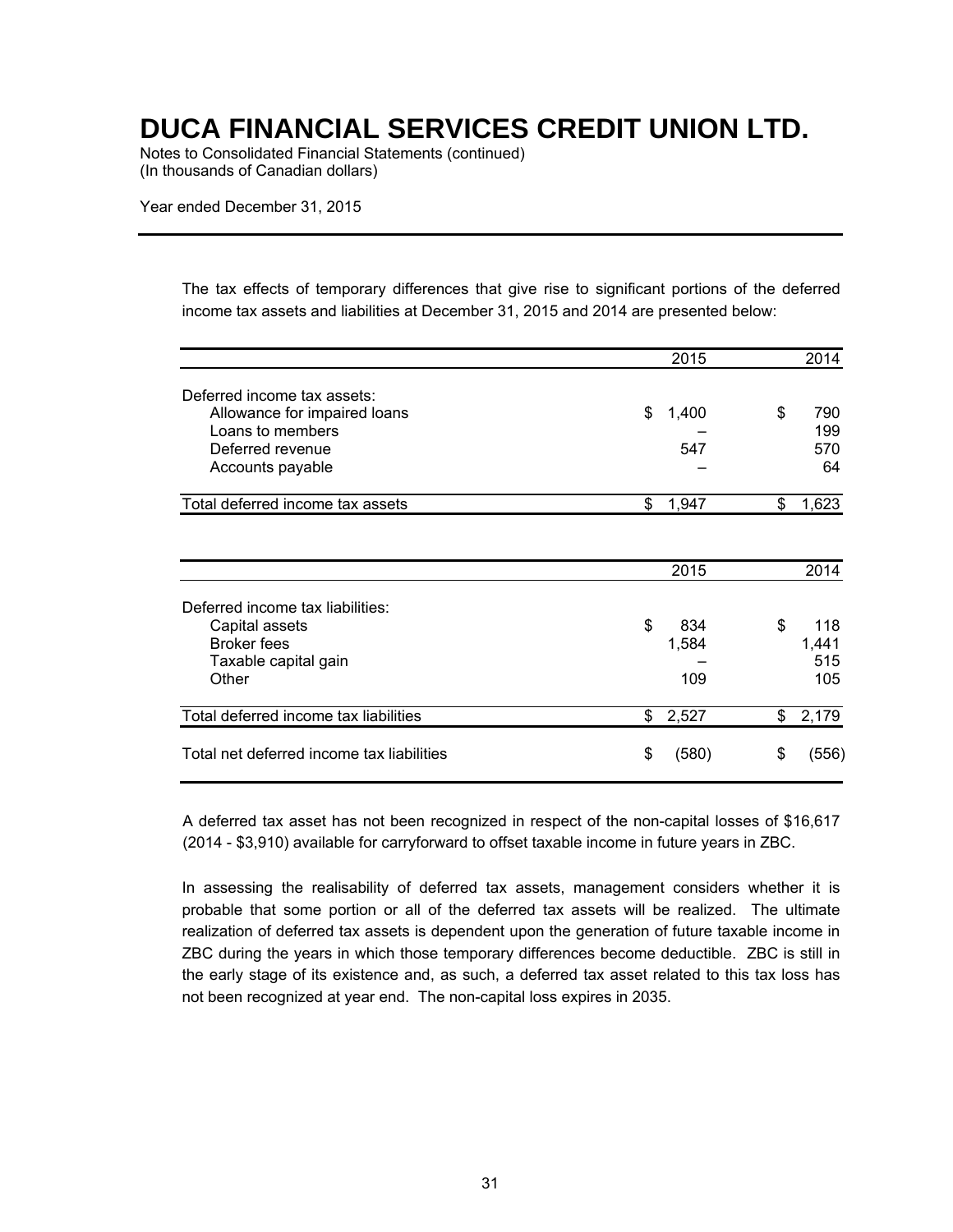Notes to Consolidated Financial Statements (continued) (In thousands of Canadian dollars)

Year ended December 31, 2015

#### **15. Derivative Financial Instruments:**

The Credit Union has entered into interest rate swap contracts to hedge the Credit Union's exposure to interest rate risks. As at December 31, 2015, the Credit Union had entered into interest rate swap contracts for a total of \$15,000 (2014 - \$25,000) of notional principal, whereby the Credit Union has agreed to pay fixed interest rates and receive at variable interest rates based on banker's acceptance rates for one month. These swap contracts have fixed interest rates ranging from 1.75% to 2.34%. The corresponding liability at year end is \$200 (2014 - \$320). The Credit Union has pledged \$2,990 in investments to secure these agreements. These agreements mature in 2016.

The Credit Union has entered into forward contracts to hedge the Credit Union's exposure to foreign currency fluctuations. As at December 31, 2015, the Credit Union had entered into forward contracts for a total of \$1,000 (2014 - \$16,200) of notional amount, whereby it has agreed to settle at various exchange rates for both U.S. dollars and Euros. The corresponding asset and liability at year end is \$54 (2014 - \$241) and nil (2014 - \$18), respectively. The contracts mature in 2016.

#### **16. Patronage Return and Dividend:**

During the year, the Board of Directors declared a patronage return of 2% (2014 - 4%), consisting of bonus interest on members' deposits and loan interest rebates and a 2% (2014 - 2%) dividend on outstanding Class A shares, both payable subsequent to the year end.

Dividends on shares classified as equity are charged to retained earnings on the date at which distributions are declared payable by the Board of Directors. Patronage returns relating to the adjustments to the amounts charged or credited to members as customers of the Credit Union are reported as patronage return on the consolidated statement of comprehensive income (loss).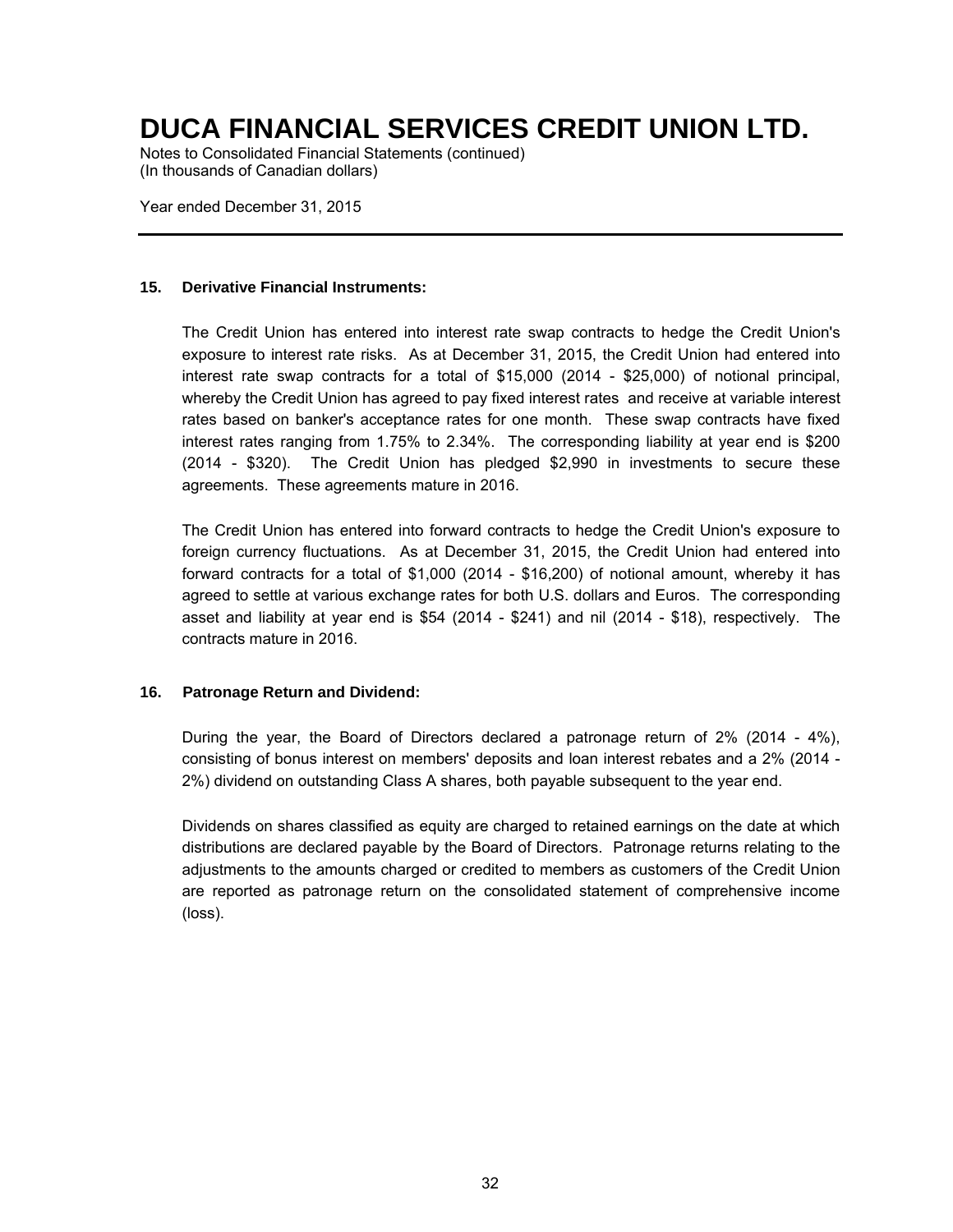Notes to Consolidated Financial Statements (continued) (In thousands of Canadian dollars)

Year ended December 31, 2015

#### **17. Members' Shares:**

|                                                                                          |                     | 2015                           |             |                     | 2014         |             |
|------------------------------------------------------------------------------------------|---------------------|--------------------------------|-------------|---------------------|--------------|-------------|
|                                                                                          | Number<br>of shares | Equity                         | Liability   | Number<br>of shares | Equity       | Liability   |
| Authorized:<br>Unlimited membership<br>shares<br>Investment shares:<br>Unlimited Class A | 1,619               | \$<br>$\overline{\phantom{0}}$ | \$<br>1,619 | 1,770               | \$           | \$<br>1,770 |
| shares<br>Unlimited Class B                                                              | 44,850              | 44,850                         |             | 46,275              | 46.275       |             |
| shares                                                                                   | 41,968              | 41,337                         |             |                     |              |             |
|                                                                                          |                     | \$<br>86,187                   | 1,619       |                     | \$<br>46,275 | \$<br>1,770 |

Membership shares, Class A and Class B investment shares are recognized as a liability, equity or compound instrument based on the terms and in accordance with IAS 32, Financial Instruments - Presentation and IFRIC 2. If they are classified as equity, they are recognized at cost. If they are classified as liability, they are initially recognized at fair value, net of any transaction costs directly attributable to the issuance of the instrument and subsequently carried at amortized cost using the effective interest rate method.

Terms and conditions:

(a) Member shares:

As a condition of membership, which is required to use the services of the Credit Union, each member is required to hold one membership share which has a par value of \$1. These membership shares are redeemable at par only when a membership is withdrawn. Dividends are at the discretion of the Board of Directors.

Funds invested by members in member shares are not insured by the Deposit Insurance Corporation of Ontario. The withdrawal of member shares is subject to the Credit Union maintaining adequate regulatory capital (Note 22), as is the payment of any dividends on these shares. Membership shares that are available for redemption are classified as a liability. Any difference between the total membership shares and the liability amount is classified as equity.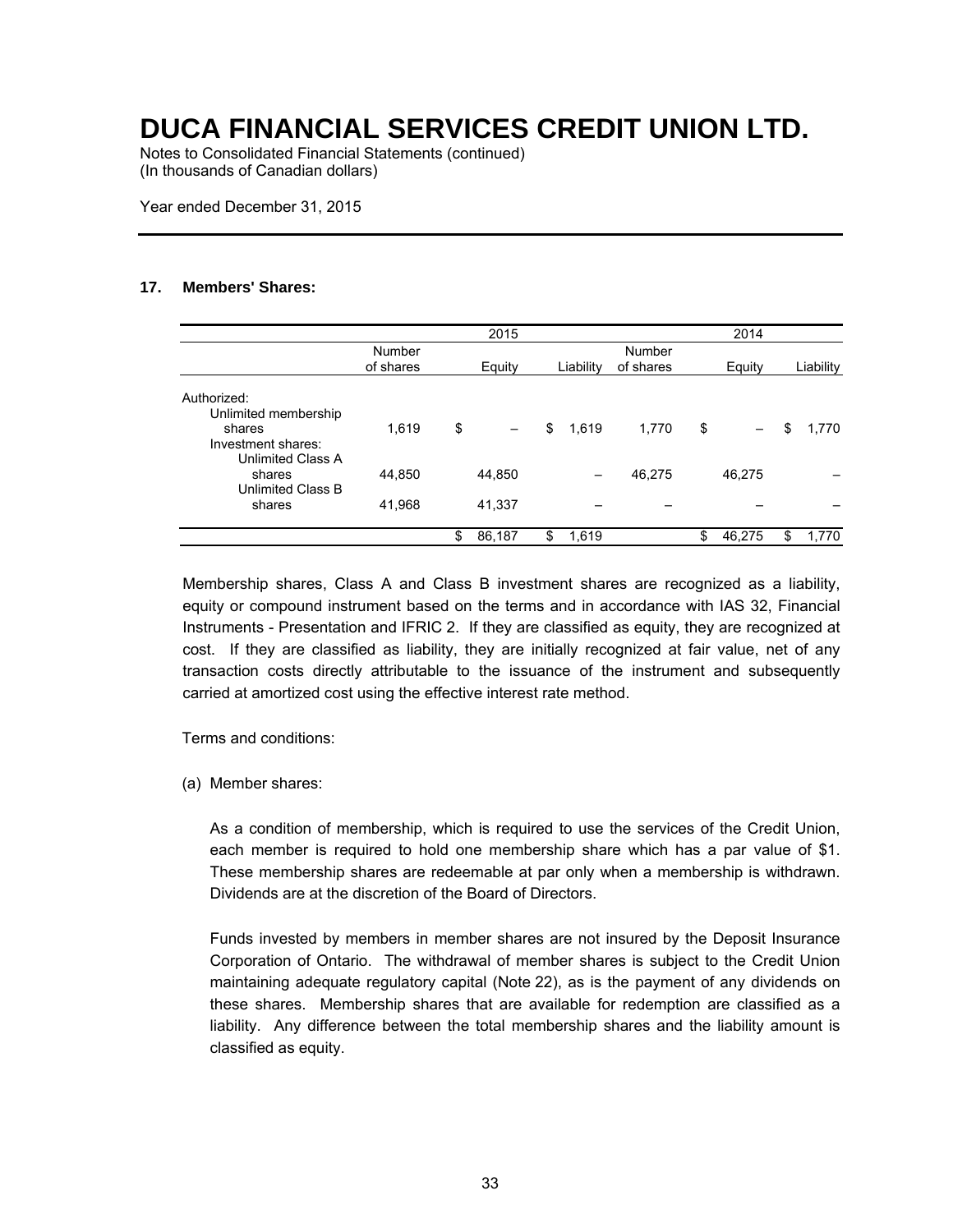Notes to Consolidated Financial Statements (continued) (In thousands of Canadian dollars)

Year ended December 31, 2015

#### (b) Class A shares:

An unlimited number of Class A non-cumulative, non-voting, non-participating bonus shares which are redeemable at the sole and absolute discretion of the Credit Union, up to a limit of 10% of the Class each year, at full face value at any time upon the death of the holder and ranging from 50% of face value in the second year after issue with annual increments in redemption value to 100% of face value in the seventh and subsequent years. The Credit Union may redeem the full amount of the shares at any point after five years from their date of issue. Discretionary dividends may be declared by the Board of Directors in priority to those on membership shares.

Patronage returns are at the discretion of the Board of Directors unless a constructive obligation exists for distribution.

|                                                                    | 2015           | 2014         |
|--------------------------------------------------------------------|----------------|--------------|
| Patronage return payable<br>Dividends on investment shares payable | \$1,173<br>891 | 2,205<br>919 |
|                                                                    | 2.064          | 3.124        |

#### (c) Class B investment shares:

The Class B investment shares are not redeemable for five years after the date of their issuance. The holders of Class B investment shares may, at any time after the respective non-redeemable period, make a request in writing to the Board of Directors of the Credit Union to redeem their Class B investment shares. Approval of such request is the sole and absolute discretion of the Board of Directors. In no case shall total redemptions approved in any fiscal year exceed 10% of the total Class B investment shares outstanding at the end of the previous fiscal year. The Credit Union may at any time redeem the full amount of the shares outstanding after the non-redeemable term has ended at the discretion of the Board of Directors.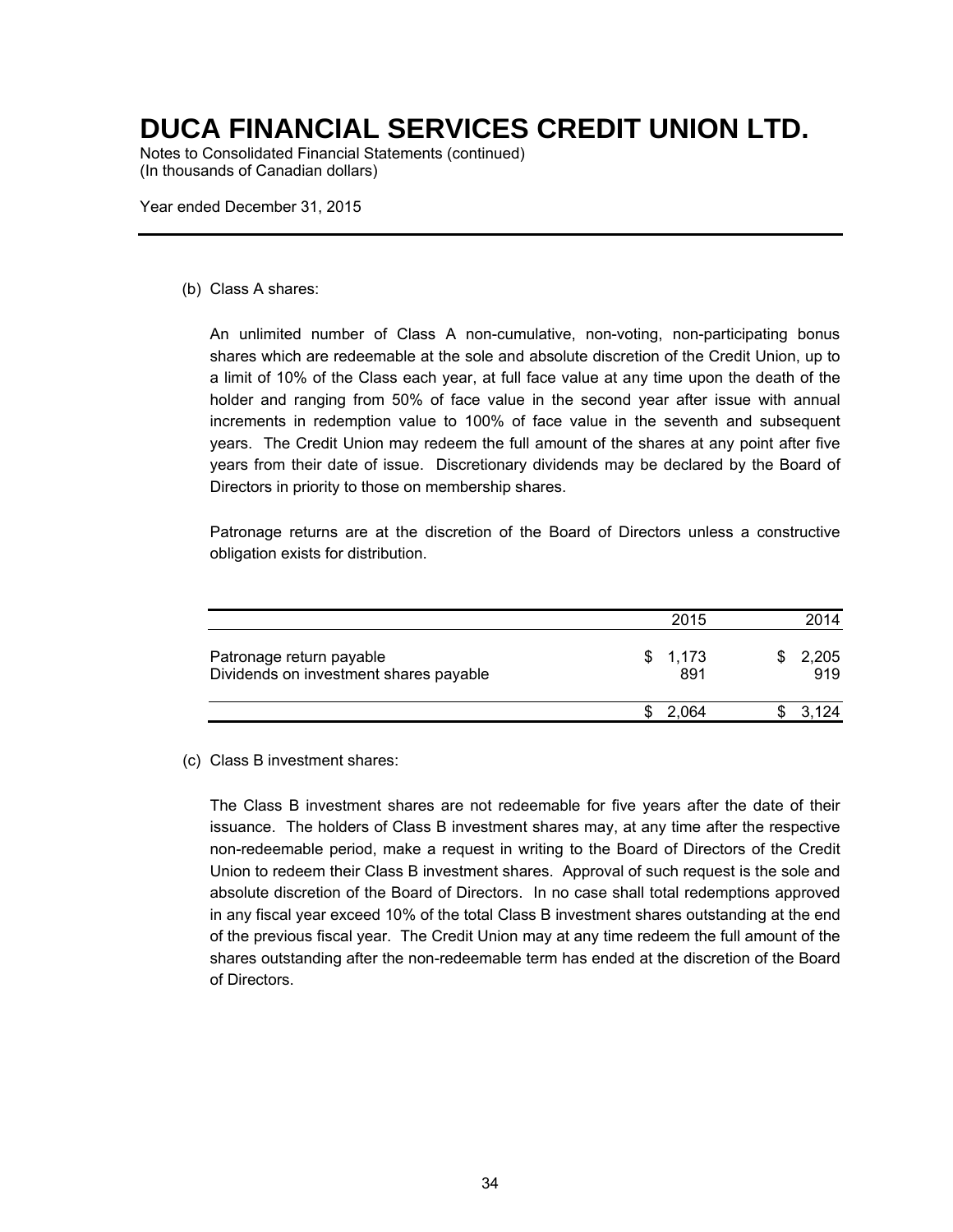Notes to Consolidated Financial Statements (continued) (In thousands of Canadian dollars)

Year ended December 31, 2015

#### **18. Other Income:**

|                                   |    | 2015   |   | 2014  |
|-----------------------------------|----|--------|---|-------|
| Loan fees                         | \$ | 3,837  | S | 1,578 |
| Service fees                      |    | 3,062  |   | 2,425 |
| Foreign exchange gains and losses |    | 1,018  |   | 613   |
| Wealth Management fees            |    | 1,090  |   | 653   |
| Rental income                     |    | 260    |   | 217   |
| Other (non-recurring)             |    | 1,126  |   | 16    |
| Zenbanx Canada                    |    | 205    |   | 237   |
|                                   | S  | 10,598 |   | 5,739 |

#### **19. Other Operating and Administrative Expenses:**

|                            | 2015        | 2014        |
|----------------------------|-------------|-------------|
| Technology                 | \$<br>1,703 | \$<br>1,213 |
| Administration             | 1,658       | 1,942       |
| Marketing                  | 1,271       | 1,753       |
| Professional fees          | 1,204       | 1,768       |
| Central 1 and bank charges | 1,043       | 1,146       |
| Other                      | 845         | 695         |
| Donations                  | 450         | 481         |
|                            | \$<br>8,174 | \$<br>8,998 |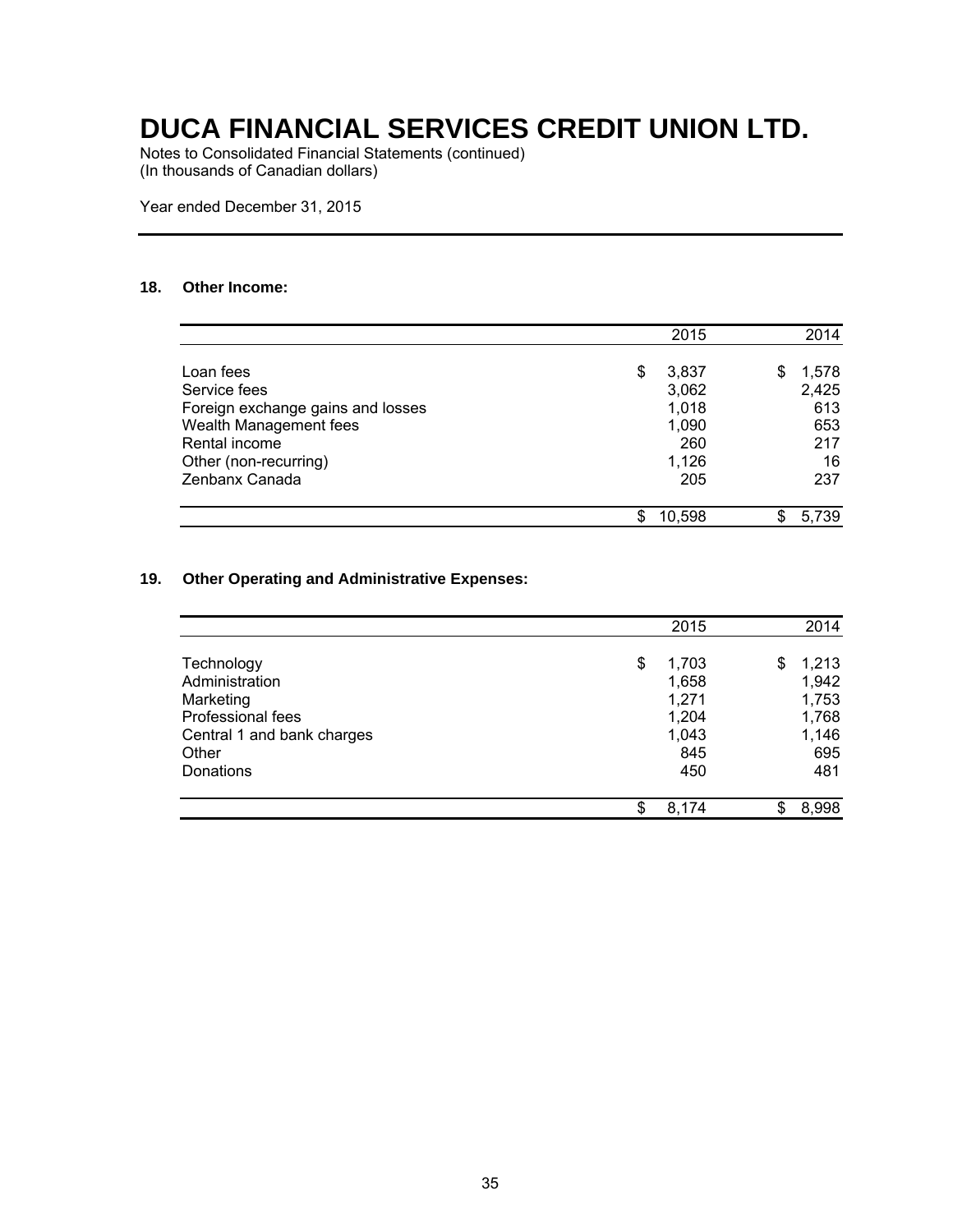Notes to Consolidated Financial Statements (continued) (In thousands of Canadian dollars)

Year ended December 31, 2015

#### **20. Related Party Transactions:**

The Act requires disclosure of the five highest paid officers and employees of the Credit Union where total remuneration exceeds \$150,000. The names, positions and remuneration paid during 2015 of those officers and employees are as follows:

2015:

| Employee                                                                                        | Title                                                                                                                            | Salaries<br>paid                      | <b>Bonus</b><br>paid             | Pension and<br>other post<br>retirement<br>retirement<br>benefits paid |                     | Other<br>paid            |    | Total                           |
|-------------------------------------------------------------------------------------------------|----------------------------------------------------------------------------------------------------------------------------------|---------------------------------------|----------------------------------|------------------------------------------------------------------------|---------------------|--------------------------|----|---------------------------------|
| <b>Richard Senechal</b><br>Len Dias<br>Francis Sajéd<br><b>Geoff Ritchie</b><br>Michael Creasor | President and CEO<br><b>Chief Financial Officer</b><br><b>Chief Lending Officer</b><br>Chief Legal counsel - ZBC<br>VP - Finance | \$<br>300<br>182<br>182<br>225<br>153 | \$<br>25<br>64<br>55<br>12<br>25 | \$                                                                     | 25<br>18<br>25<br>8 | \$<br>62<br>8<br>8<br>33 | £. | 412<br>272<br>270<br>237<br>219 |
|                                                                                                 |                                                                                                                                  | 1,042                                 | \$<br>181                        | \$                                                                     | 76                  | \$<br>111                | \$ | 1410                            |

A former board member of DUCA, who currently serves as a board member of the Credit Union's subsidiary, ZBC, has been appointed by the court to provide receivership services for certain troubled DUCA commercial loans.

2014:

| Employee<br><b>Richard Senechal</b><br>Francis Sajéd<br>Michael Creasor<br>Afzal Hussain<br>Ryan Yates | Title                                                                                                            | Salaries<br>paid                      | <b>Bonus</b><br>paid              | Pension and<br>other post<br>retirement<br>retirement<br>benefits paid |                   | Other<br>paid                 |    | Total                           |
|--------------------------------------------------------------------------------------------------------|------------------------------------------------------------------------------------------------------------------|---------------------------------------|-----------------------------------|------------------------------------------------------------------------|-------------------|-------------------------------|----|---------------------------------|
|                                                                                                        | President and CEO<br><b>Chief Lending Officer</b><br>VP - Finance<br>VP - Risk & Audit Affairs<br>VP - Marketing | \$<br>285<br>178<br>151<br>143<br>133 | \$<br>215<br>63<br>19<br>17<br>41 | \$                                                                     | 28<br>9<br>8<br>8 | \$<br>7<br>10<br>28<br>2<br>2 | S  | 535<br>260<br>206<br>169<br>184 |
|                                                                                                        |                                                                                                                  | \$<br>890                             | \$<br>355                         | \$                                                                     | 60                | \$<br>49                      | \$ | 1,354                           |

The Credit Union has accrued staff bonuses of \$2,005 (2014 - \$770) for services rendered during the year ended December 31, 2015.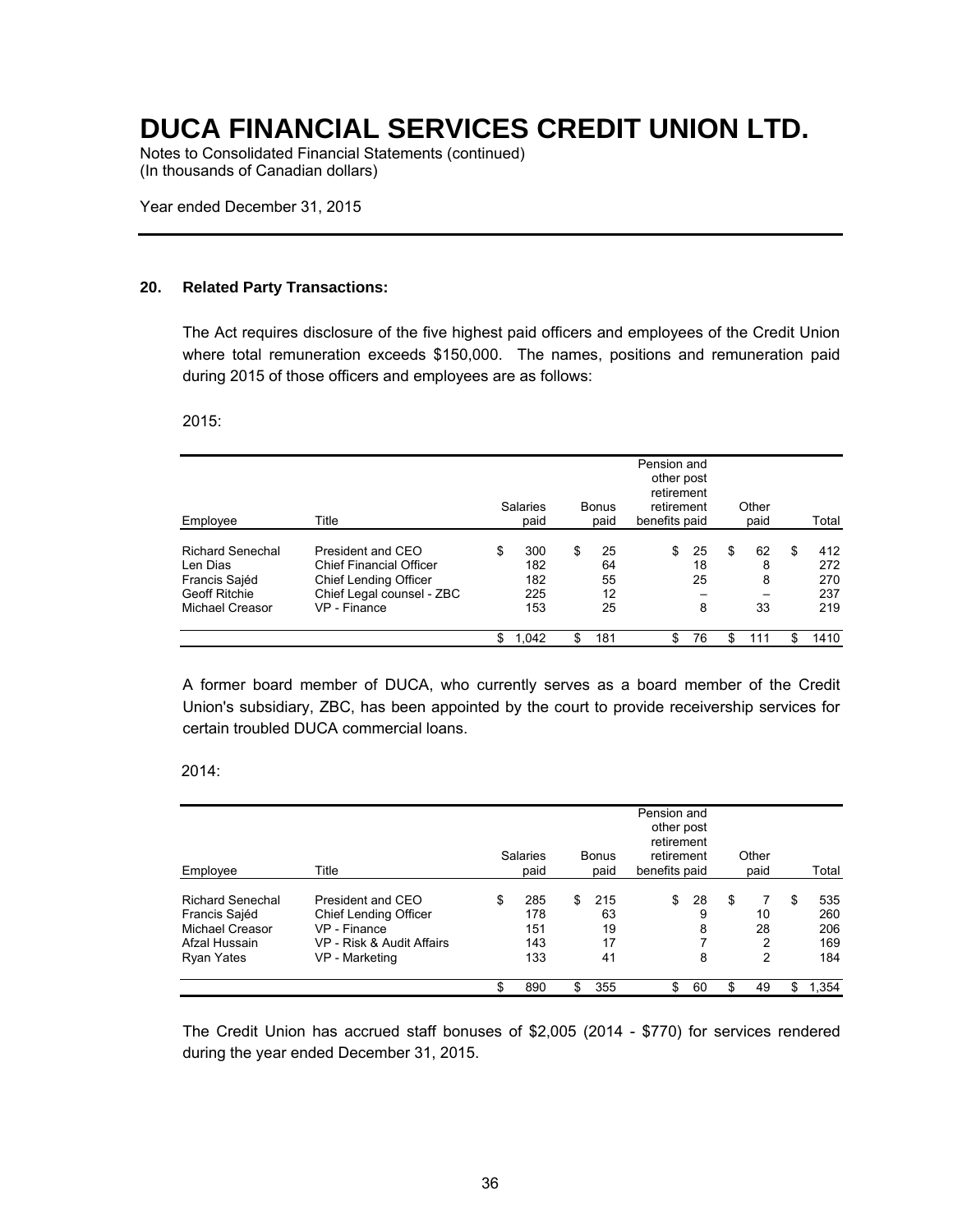Notes to Consolidated Financial Statements (continued) (In thousands of Canadian dollars)

Year ended December 31, 2015

The Credit Union entered into the following transactions with key management personnel, which are defined by IAS 24, as those persons having authority and responsibility for planning, directing and controlling the activities of the Credit Union, including directors and management.

|                                                                                                                                                                                                                                               | 2015                                   | 2014                               |
|-----------------------------------------------------------------------------------------------------------------------------------------------------------------------------------------------------------------------------------------------|----------------------------------------|------------------------------------|
| Loans to key management personnel:<br>Aggregate value of loans advanced<br>Interest received on loans advanced<br>Total value of lines of credit advanced<br>Interest received on lines of credit advanced<br>Unused value of lines of credit | \$.<br>4,072<br>37<br>927<br>31<br>457 | S<br>913<br>16<br>839<br>32<br>346 |
| Deposits from key management personnel:<br>Aggregate value of term and savings deposits<br>Total interest paid on term and savings deposits                                                                                                   | 4.774<br>15                            | S<br>6.031                         |

The Credit Union's policy for lending to key management personnel is that the loans are approved and deposits accepted on the same terms and conditions which apply to members for each class of loan or deposit with the exception of a policy approved by the Board of Directors, permitting a 2% interest rate discount on loans and residential first mortgages granted to officers who are employees of the Credit Union.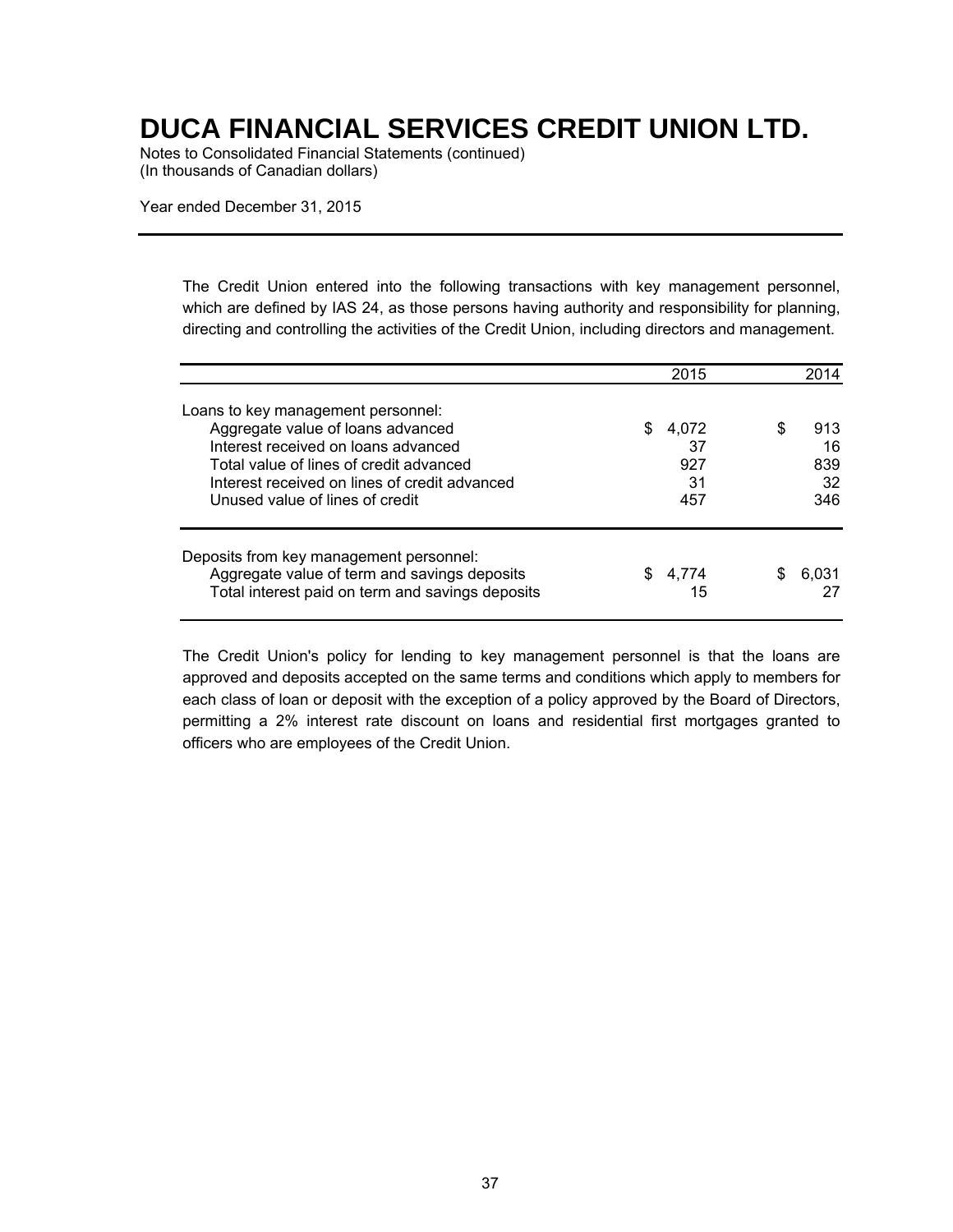Notes to Consolidated Financial Statements (In thousands of Canadian dollars)

Year ended December 31, 2015

#### **21. Financial Instrument Classification and Fair Value:**

The following tables represent the carrying amounts and fair values by classification:

| 2015                             | Available-<br>for-sale |   |   | Fair value<br>through<br>profit or loss |    | Held-to-<br>maturity | Loans and<br>receivables |           | Other<br>financial<br>liabilities |                          | Total<br>carrying<br>value |             | Fair value |             |    | Variance  |
|----------------------------------|------------------------|---|---|-----------------------------------------|----|----------------------|--------------------------|-----------|-----------------------------------|--------------------------|----------------------------|-------------|------------|-------------|----|-----------|
| Cash and cash equivalents        |                        | — | S | -                                       | -S | —                    | \$                       | 93.103    | \$                                | $\overline{\phantom{0}}$ | \$                         | 93.103      | S          | 93.103      | -S |           |
| Investments                      |                        | - |   | 12,339                                  |    | 176.621              |                          |           |                                   | -                        |                            | 188.960     |            | 189.500     |    | 540       |
| Loans to members                 |                        |   |   |                                         |    | -                    |                          | 1,983,869 |                                   | -                        |                            | 1.983.869   |            | 2.082.875   |    | 99,006    |
| Accounts payable                 |                        |   |   |                                         |    |                      |                          |           |                                   | (10, 850)                |                            | (10, 850)   |            | (10, 850)   |    |           |
| Member deposits                  |                        |   |   |                                         |    |                      |                          |           |                                   | (1.790.961)              |                            | (1,790,961) |            | (1,813,642) |    | (22, 661) |
| Derivative financial instruments |                        |   |   |                                         |    |                      |                          |           |                                   | (146)                    |                            | (146)       |            | (146)       |    |           |
| Securitized liabilities          |                        |   |   |                                         |    |                      |                          |           |                                   | (329, 114)               |                            | (329, 114)  |            | (333, 814)  |    | (4,700)   |
| Patronage return and dividend    |                        |   |   |                                         |    |                      |                          |           |                                   |                          |                            |             |            |             |    |           |
| payable                          |                        |   |   |                                         |    |                      |                          |           |                                   | (2,064)                  |                            | (2,064)     |            | (2.064)     |    |           |
| Members' shares                  |                        |   |   |                                         |    |                      |                          |           |                                   | (1,619)                  |                            | (1,619)     |            | (1,619)     |    |           |
| <b>Borrowings</b>                |                        |   |   |                                         |    |                      |                          |           |                                   |                          |                            |             |            |             |    |           |

| 2014                                                                                                                                                                                                | Available- | for-sale | Fair value<br>through<br>profit or loss |                      | Held-to-<br>maturity    | Loans and<br>receivables |                     | Other<br>financial<br>liabilities |                                                                                                    | Total<br>carrying<br>value |                                                                               | Fair value |                                                                              |    | Variance                           |
|-----------------------------------------------------------------------------------------------------------------------------------------------------------------------------------------------------|------------|----------|-----------------------------------------|----------------------|-------------------------|--------------------------|---------------------|-----------------------------------|----------------------------------------------------------------------------------------------------|----------------------------|-------------------------------------------------------------------------------|------------|------------------------------------------------------------------------------|----|------------------------------------|
| Cash and cash equivalents<br>Investments<br>Loans to members<br>Accounts payable<br>Member deposits<br>Derivative financial instruments<br>Securitized liabilities<br>Patronage return and dividend |            | -        | \$                                      | $-$<br>9,264<br>(97) | \$<br>-<br>110,972<br>- |                          | 22.483<br>1,714,871 | S                                 | $\overline{\phantom{0}}$<br>$-$<br>$\overline{\phantom{0}}$<br>(5,798)<br>(1,640,795)<br>(91, 251) | \$                         | 22.483<br>120.236<br>1.714.871<br>(5,798)<br>(1,640,795)<br>(97)<br>(91, 251) |            | 22.483<br>119.898<br>1.841.229<br>(5,798)<br>(1,649,810)<br>(97<br>(91, 138) | -S | (338)<br>126,358<br>(9,015)<br>113 |
| payable<br>Members' shares<br>Borrowings                                                                                                                                                            |            |          |                                         |                      |                         |                          |                     |                                   | (3, 124)<br>(1,770)<br>(24.016)                                                                    |                            | (3, 124)<br>(1,770)<br>(24.016)                                               |            | (3, 124)<br>(1,770)<br>(24, 016)                                             |    |                                    |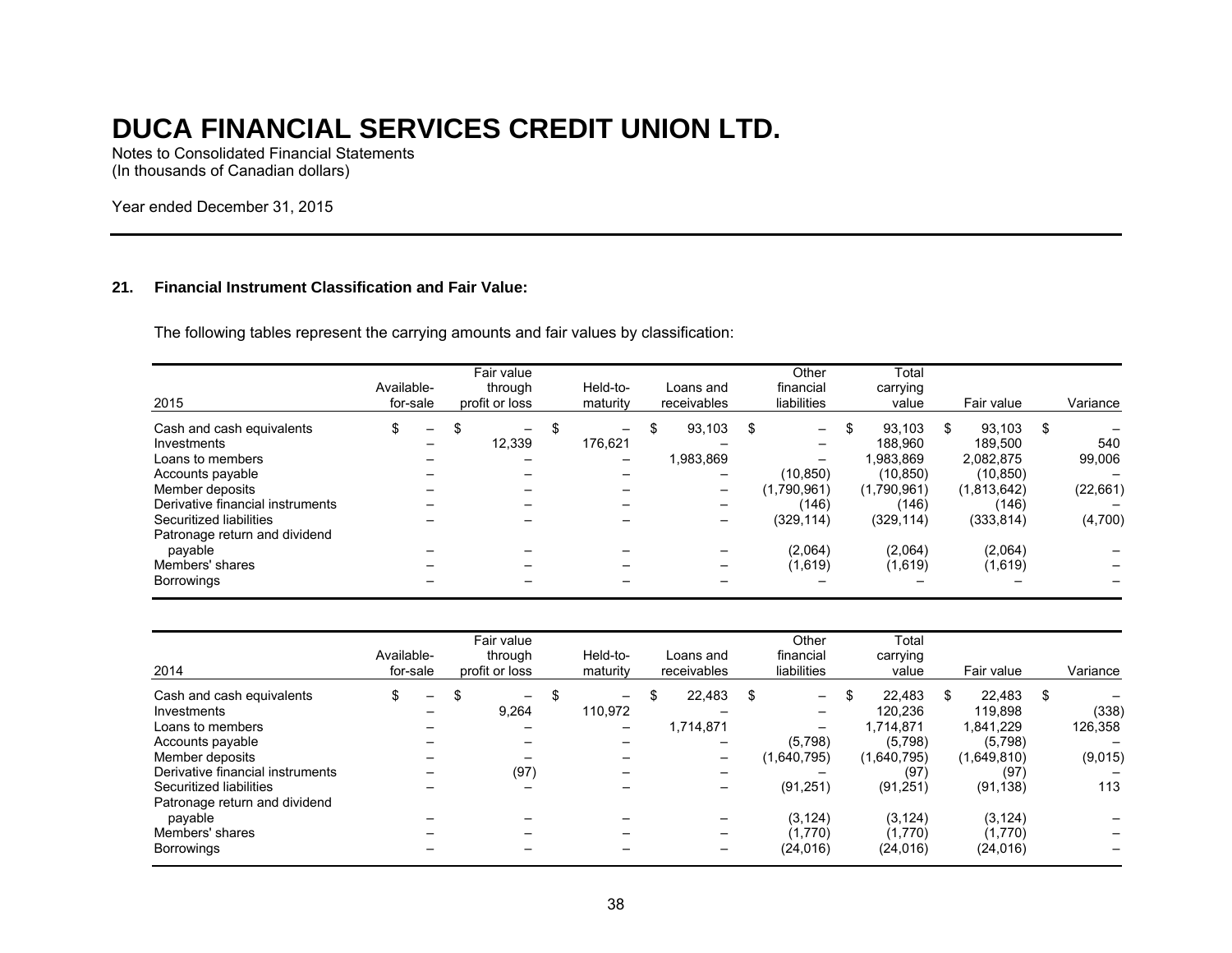Notes to Consolidated Financial Statements (In thousands of Canadian dollars)

Year ended December 31, 2015

The following methods and assumptions were used to estimate the fair values noted above of onbalance sheet financial instruments, which should be read in conjunction with the fair value measurement basis described in the significant accounting policy in Note 2(d):

(a) Fair value through profit or loss:

When available the Credit Union uses quoted market prices to determine the fair value of trading and available-for-sale securities; such items are classified as Level 1. Examples include government securities, equity investments, and other listed investments. For other securities, the Credit Union generally determines fair value utilizing valuation techniques. Fair value estimates from internal valuation techniques are verified where possible, to prices obtained from independent sources. Securities priced using such methods are generally classified as Level 2. Level 3 securities are priced at cost as there is no observable market data.

(b) Loans:

The estimated fair values of loans are arrived at by discounting the expected future cash flows of the loans at market rates for loans with similar terms of credit risk. Loans are classified as Level 3.

(c) Deposits:

The fair values of deposits payable on demand, payable after notice and floating rate deposits are assumed to equal their carrying values. The estimated fair values for fixed rate term deposits are valued using the discounted cash flows discounted using market rates currently offered for deposits with similar terms and risks. Such deposit liabilities are classified as Level 2.

(d) Derivative assets and liabilities:

The estimated fair values of derivative instruments are determined through valuation models on the derivative notional amounts, maturity dates and rates. Such instruments are classified as Level 2.

(e) Other assets and liabilities:

The fair values of cash and cash equivalents, accounts receivable and accounts payable and accrued liabilities are assumed to approximate their book values, due to their short-term nature.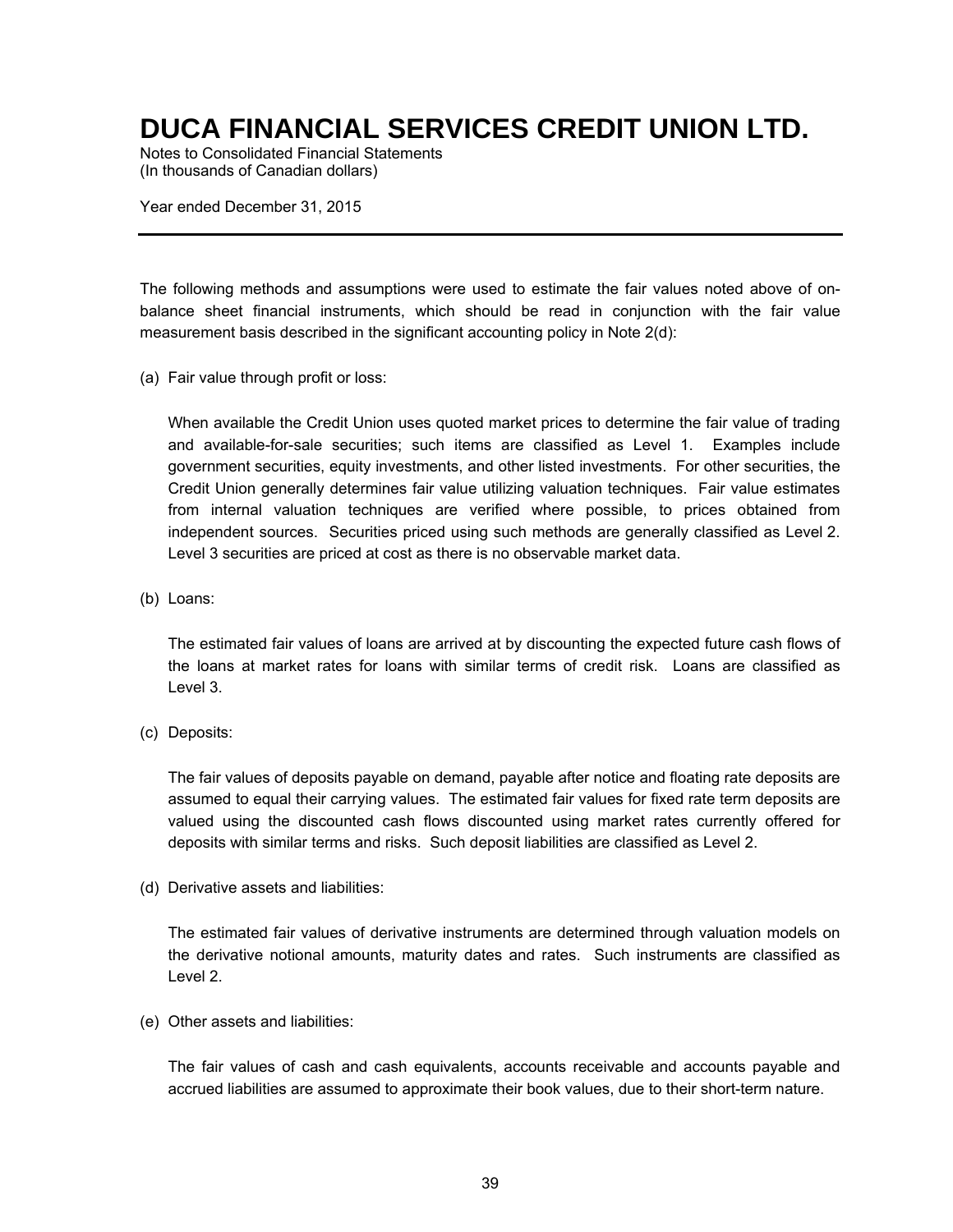Notes to Consolidated Financial Statements (continued) (In thousands of Canadian dollars)

Year ended December 31, 2015

Fair value measurements can be classified in a hierarchy in order to discern the significance of management assumptions and the ability to observe inputs incorporated into the measurements. There are:

- Level 1 fair value measurements are those derived from quoted prices (unadjusted) in active markets for identical assets or liabilities using the last bid price;
- Level 2 fair value measurements are those derived from inputs other than quoted prices included within Level 1 that are observable for the asset or liability, either directly (i.e., as prices) or indirectly (i.e., derived from prices); and
- Level 3 fair value measurements are those derived from valuation techniques that include inputs for the asset or liability that are not based on observable market data (unobservable inputs).

The level in the fair value hierarchy within which the financial asset or liability is categorized is determined on the basis of the lowest level of input that is significant to the fair value measurement. Financial assets and financial liabilities are classified in their entirety into only one of the three levels.

The following table summarizes the classification of the Credit Union's investments held and reported on the consolidated statement of financial position at December 31, 2015:

| 2015                                          | Level 1      | Level 2                         | Level 3     | Total                            |
|-----------------------------------------------|--------------|---------------------------------|-------------|----------------------------------|
| Equity investments<br>Corporate debt<br>Other | \$<br>1,034  | \$<br>7,154<br>176,621<br>1,374 | \$<br>2,777 | 10,965<br>\$<br>176,621<br>1,374 |
|                                               | \$<br>1,034  | \$<br>185,149                   | \$<br>2,777 | 188,960<br>\$                    |
| 2014                                          | Level 1      | Level 2                         | Level 3     | Total                            |
| Equity investments<br>Corporate debt<br>Other | \$<br>10,255 | \$<br>5,047<br>102,226<br>389   | \$<br>2,319 | 7,366<br>\$<br>112,481<br>389    |
|                                               | \$<br>10,255 | \$<br>107,662                   | \$<br>2,319 | 120,236<br>\$                    |

There were no transfers between Level 1 and Level 2 for the years ended December 31, 2015 and 2014 and no changes or transfers in securities classified as Level 3.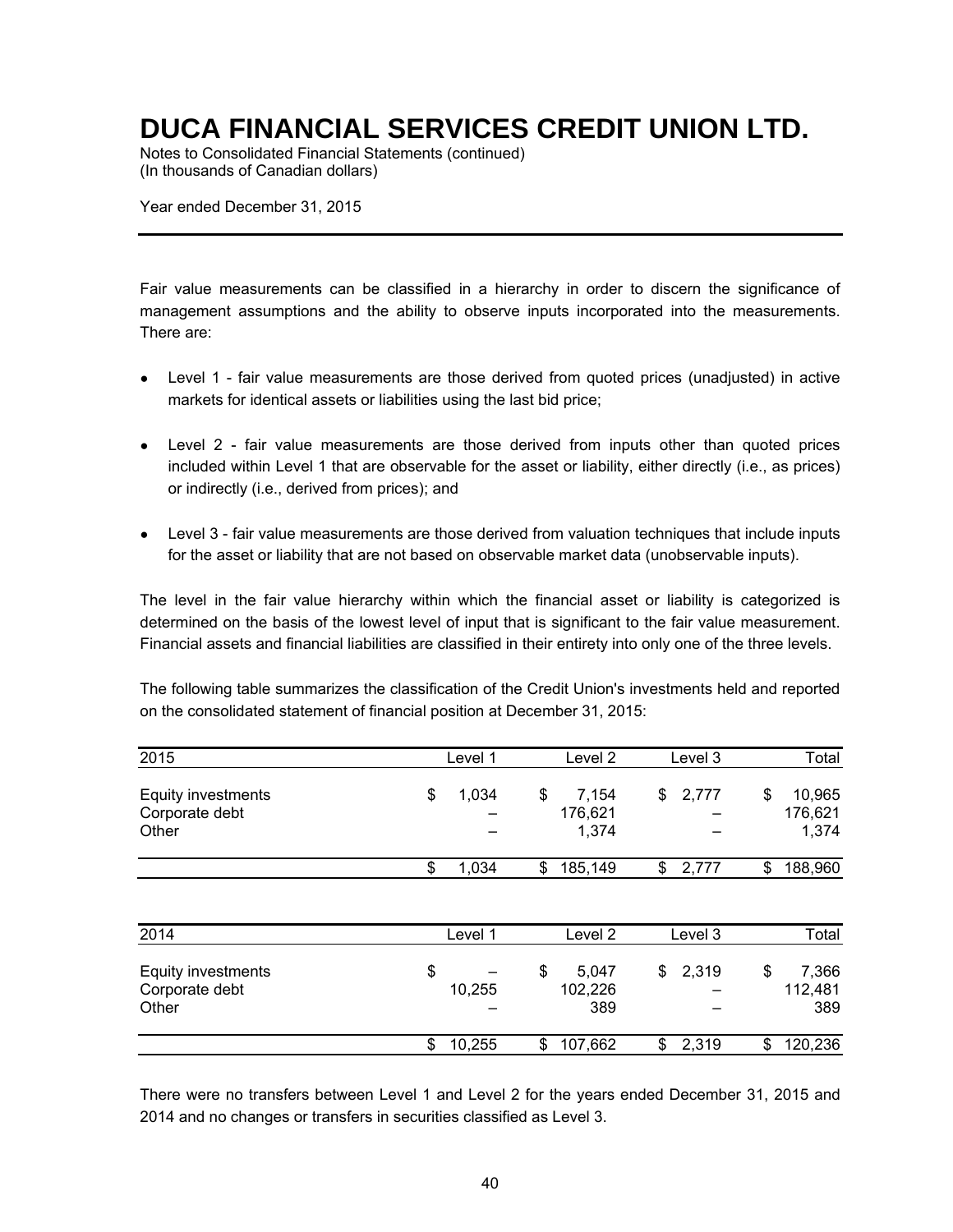Notes to Consolidated Financial Statements (continued) (In thousands of Canadian dollars)

Year ended December 31, 2015

Included in Level 3 are non-quoted equity investments, which are valued based on financial information provided by that entity. The valuation does not involve a valuation model and, as such, a sensitivity analysis is not disclosed. The increase in the valuation of ZBH shares is a result of the movement in the U.S. dollar and is included in other interest in the consolidated statement of comprehensive income (loss).

#### **22. Financial Risk Management:**

(a) General objectives, policies and processes:

The Board of Directors has overall responsibility for the determination of the Credit Union's risk management objectives and policies, and while retaining ultimate responsibility for them, it has delegated the authority for designing and operating processes that ensure effective implementation of the objectives and policies to the Credit Union's finance function. The Board of Directors receives monthly reports from the Credit Union's CEO through which it reviews the effectiveness of the processes put in place and the appropriateness of the objectives and policies it sets.

(b) Credit risk:

Credit risk is the risk of financial loss to the Credit Union if a counterparty to a financial instrument fails to make payments of interest and principal when due. The Credit Union is exposed to credit risk from claims against a debtor or indirectly from claims against a guarantor of credit obligations.

The Credit Union agrees to maintain at least, 6% of its assets on deposit with Central 1 to retain its membership. As at December 31, 2015, 6% of the Credit Union's total assets was \$136,959. The Credit Union is holding \$138,000 of qualifying deposits with Central 1.

Credit risk rating systems are designed to assess and quantify the risk inherent in credit activities in an accurate and consistent manner. To assess credit risk, the Credit Union takes into consideration the member's character, ability to pay and value of collateral available to secure the loan.

The Credit Union's credit risk management principles are guided by its overall risk management principles. The Board of Directors ensures that management has a framework, policies, processes and procedures in place to manage credit risks and that the overall credit risk policies are complied with at the business and transaction levels.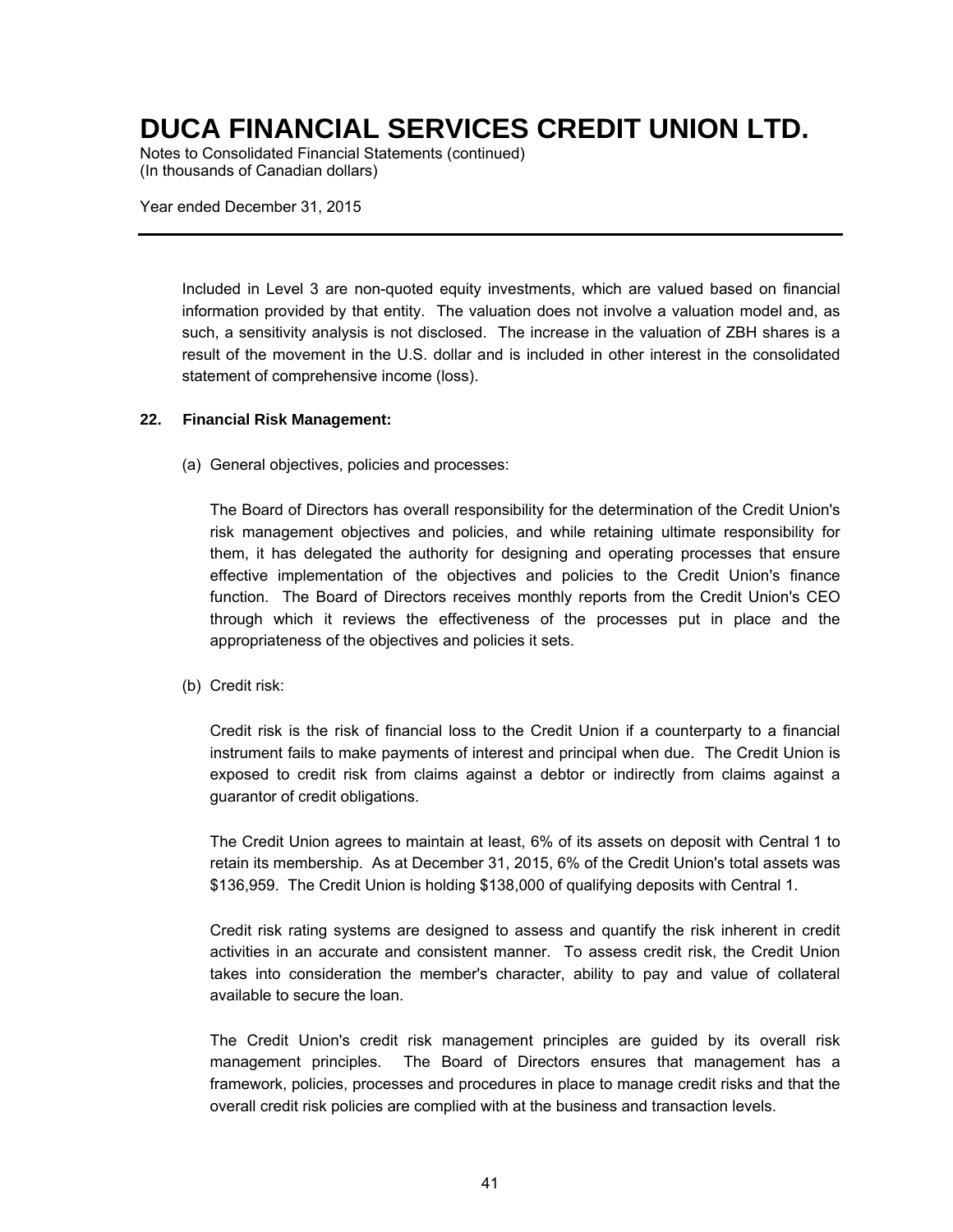Notes to Consolidated Financial Statements (continued) (In thousands of Canadian dollars)

Year ended December 31, 2015

(i) Objectives, policies and processes:

The Credit Union's credit risk policies set out the minimum requirements for management of credit risk in a variety of transactional and portfolio management contexts. Its credit risk policies comprise the following:

- General loan policy statements, including approval of lending policies, eligibility for loans, exceptions to policy, policy violations, liquidity and loan administration;
- Loan lending limits, including Board of Director limits, schedule of assigned limits and exemptions from aggregate indebtedness;
- Loan collateral security classifications which set loan classifications, advance ratios and amortization periods;
- Procedures outlining loan overdrafts, release or substitution of collateral, temporary suspension of payments and loan renegotiations;
- Loan delinquency controls regarding procedures followed for loans in arrears; and
- Audit procedures and processes are in existence for the Credit Union's lending activities.

With respect to credit risk, the Board of Directors receives monthly reports summarizing delinquent loans and loans that are on the watch-list. The Board of Directors also receives an analysis of the allowance for credit losses.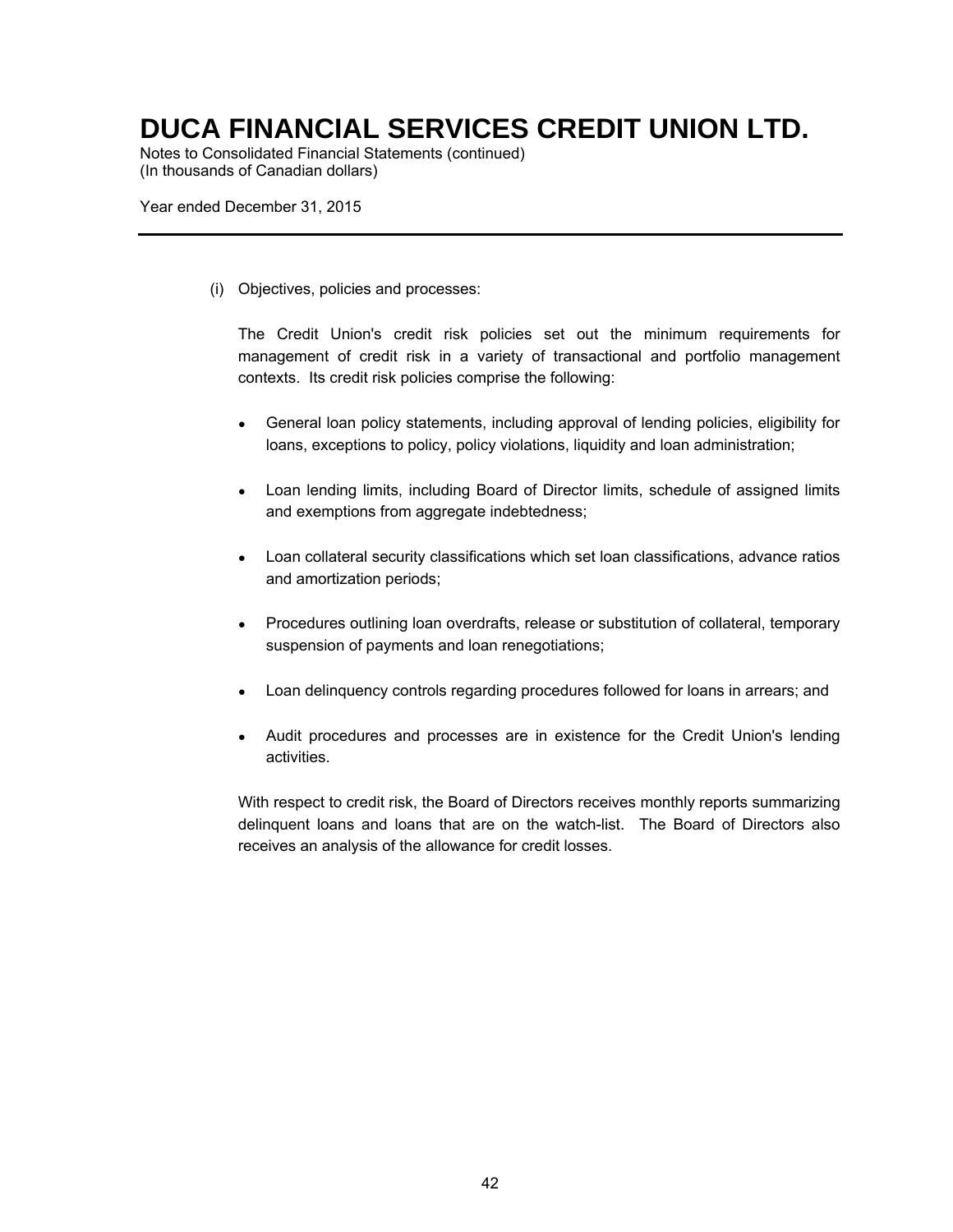Notes to Consolidated Financial Statements (continued) (In thousands of Canadian dollars)

Year ended December 31, 2015

#### (ii) Exposure to credit risk:

The following table indicates the Credit Union's maximum exposure to credit risk relating to its portfolios at December 31, 2015 without taking into account any collateral held or credit enhancements:

|                                                                                                                                                    | Carrying<br>value                    | Maximum<br>exposure                                                 |
|----------------------------------------------------------------------------------------------------------------------------------------------------|--------------------------------------|---------------------------------------------------------------------|
| Cash and cash equivalents<br>Investments<br>Loans and mortgages<br>Undisbursed loans<br>Unutilized lines of credit<br>Unutilized letters of credit | \$<br>93,103<br>188,960<br>1,985,529 | \$<br>93.103<br>188,960<br>1,985,529<br>175,389<br>127,545<br>8,056 |
|                                                                                                                                                    | 2,267,592                            | 2,578,582                                                           |

For the current year, the amount of financial assets that would otherwise be past due or impaired whose terms have been renegotiated is nil.

A sizable portfolio of the loan book is secured by residential property in the Greater Toronto Area, Ontario. Therefore, the Credit Union is exposed to the risks in reduction of the loan-to-valuation ratio cover should the property market be subject to a decline. The risk of losses from loans undertaken is primarily reduced by the nature and quality of the security taken.

(c) Liquidity risk:

Liquidity risk is the risk that the Credit Union will not be able to meet all cash outflow obligations as they come due. The Credit Union mitigates this risk by monitoring cash activities and expected outflows so as to meet all cash outflow obligations as they fall due.

(i) Risk measurement:

The assessment of the Credit Union's liquidity position reflects management's estimates, assumptions and judgments pertaining to current and prospective firm specific and market conditions and the related behaviours of its members and counterparties.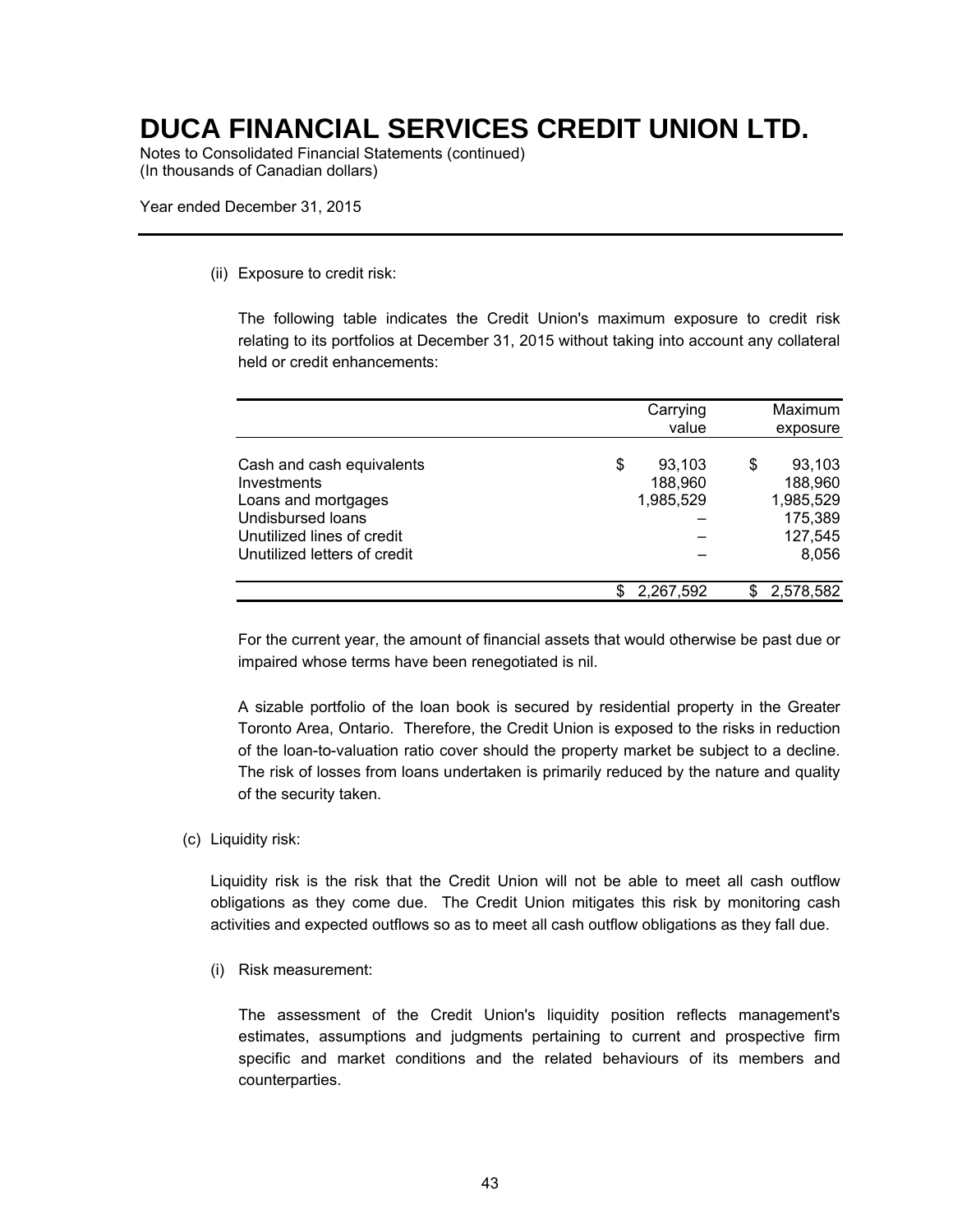Notes to Consolidated Financial Statements (continued) (In thousands of Canadian dollars)

Year ended December 31, 2015

(ii) Objectives, policies and procedures:

The Credit Union's liquidity management framework is designed to ensure that adequate sources of reliable and cost-effective cash or its equivalents are continually available to satisfy its current and prospective financial commitments under normal and contemplated stress conditions.

Provisions of the Act require the Credit Union to maintain a prudent amount of liquid assets in order to meet member withdrawals. The Credit Union has set a liquidity ratio range of 6% to 12%.

The Credit Union manages liquidity risk by:

- Continuously monitoring actual daily cash flows and longer-term forecasted cash flows;
- Monitoring the maturity profiles of financial assets and liabilities;
- Maintaining adequate reserves, liquidity support facilities and reserve borrowing facilities; and
- Monitoring the liquidity ratios daily.

The Board of Directors receives monthly liquidity reports, as well as information regarding cash balances in order for it to monitor the Credit Union's liquidity framework. The Credit Union was slightly above the liquidity ratio range as at December 31, 2015.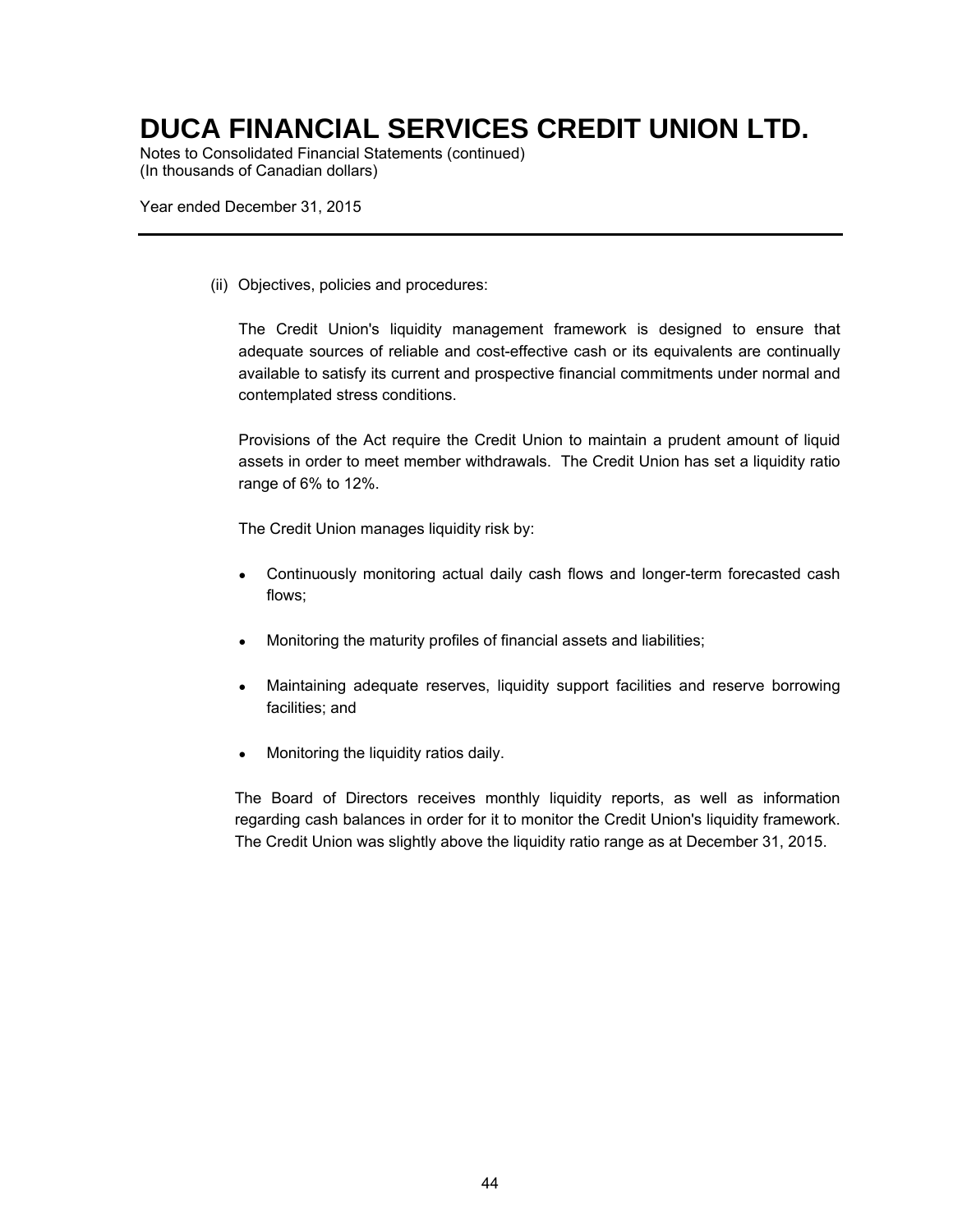Notes to Consolidated Financial Statements (continued) (In thousands of Canadian dollars)

Year ended December 31, 2015

|  |  | As at December 31, 2015, the position of the Credit Union is as follows: |
|--|--|--------------------------------------------------------------------------|
|--|--|--------------------------------------------------------------------------|

| Qualifying liquid assets on hand:   |   |         |
|-------------------------------------|---|---------|
| Cash                                | S | 30,724  |
| Liquidity reserve deposit           |   | 138,000 |
| Discount deposits and term deposits |   | 98,010  |
|                                     |   | 266.734 |
| Total liquidity requirement         |   | 126.319 |
| Excess of liquidity requirement     |   | 140.415 |

The Credit Union's liquidity ratio was 13% (2014 - 8%).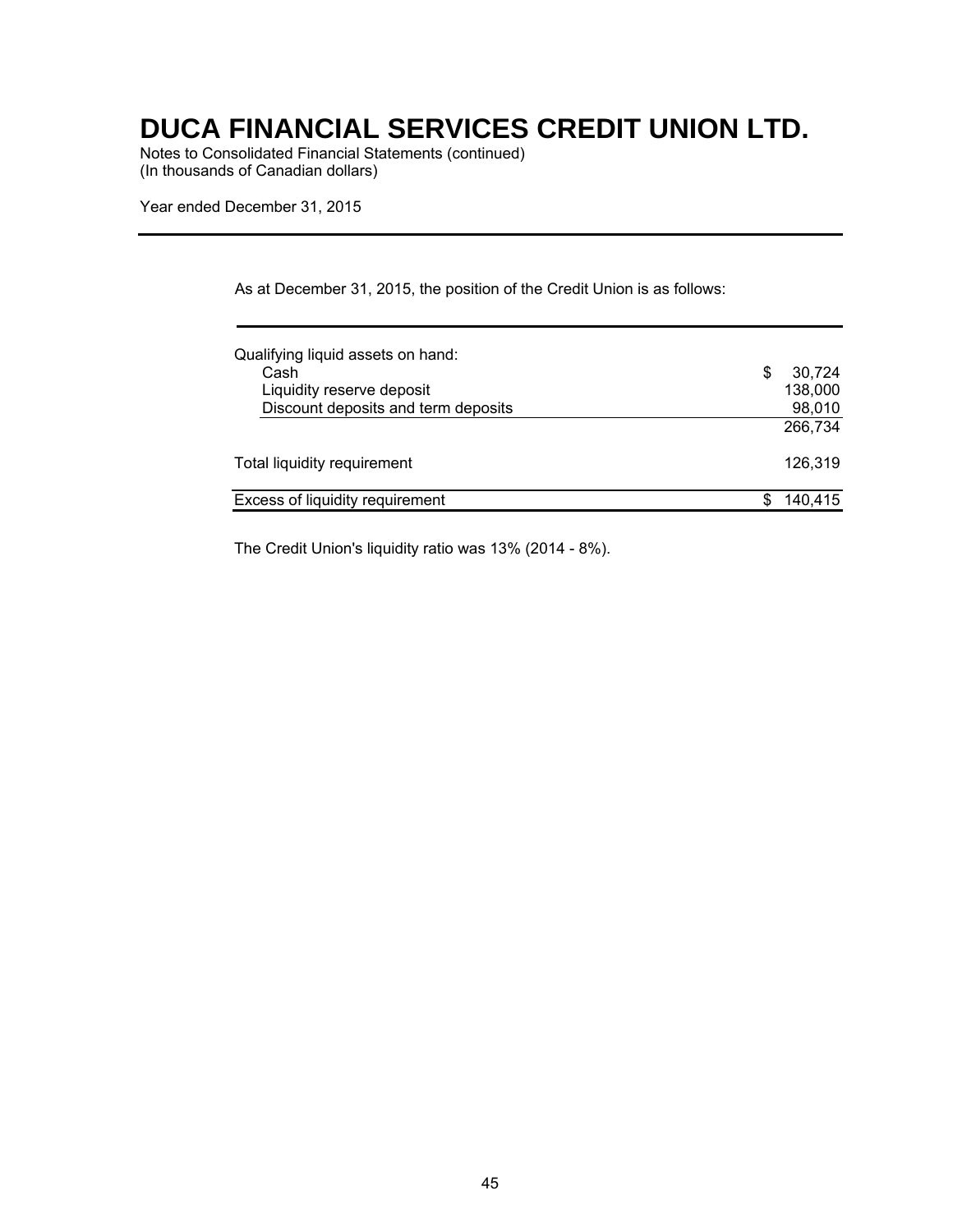Notes to Consolidated Financial Statements (In thousands of Canadian dollars)

Year ended December 31, 2015

The following tables demonstrate the Credit Union's ability to pay future obligations as financial assets and liabilities mature as at December 31, 2015 and 2014:

|                                                                           |    | Floating<br>rate on |    | Within 1         | $2 - 12$                          |     | $1 - 3$           |     | $3 - 5$ |     | Over 5   |     | Not               |    |                               |
|---------------------------------------------------------------------------|----|---------------------|----|------------------|-----------------------------------|-----|-------------------|-----|---------|-----|----------|-----|-------------------|----|-------------------------------|
| 2015                                                                      |    | demand              |    | month            | months                            |     | vears             |     | vears   |     | vears    |     | specified         |    | Total                         |
| <b>Assets</b>                                                             |    |                     |    |                  |                                   |     |                   |     |         |     |          |     |                   |    |                               |
| Loans receivable from members<br>Cash and cash equivalents<br>Investments | S. | 633,059<br>30,127   | S. | 17,064<br>42,587 | \$<br>131,505<br>20,389<br>93,125 | \$  | 380,942<br>86,500 | \$  | 822,199 | \$  | 520<br>- | \$  | (1, 420)<br>9,335 | S. | ,983,869<br>93,103<br>188,960 |
| Other assets                                                              |    |                     |    |                  |                                   |     |                   |     |         |     | -        |     | 16,671            |    | 16,671                        |
| Derivative financial instruments                                          |    |                     |    |                  |                                   |     |                   |     |         |     |          |     | 54                |    | 54                            |
|                                                                           | \$ | 663,186             | \$ | 59,651           | \$<br>245,019                     | \$  | 467,442           | \$  | 822,199 | \$  | 520      | \$  | 24,640            |    | \$2,282,657                   |
| <b>Liabilities and Equity</b>                                             |    |                     |    |                  |                                   |     |                   |     |         |     |          |     |                   |    |                               |
| Members' deposits                                                         | \$ | 513,687             | \$ | 48,155           | \$<br>367,163                     | \$  | 573,339           | \$  | 256,478 | \$  | 17,353   | \$  | 14,806            | \$ | ,790,981                      |
| Loans payable                                                             |    |                     |    |                  |                                   |     |                   |     |         |     |          |     |                   |    |                               |
| Securitization liabilities                                                |    |                     |    |                  |                                   |     | -                 |     | 329,114 |     |          |     |                   |    | 329,114                       |
| Other liabilities                                                         |    |                     |    |                  |                                   |     |                   |     |         |     | -        |     | 14,732            |    | 14,732                        |
| Equity                                                                    |    |                     |    |                  |                                   |     | –                 |     |         |     | -        |     | 147,630           |    | 147,630                       |
| Derivative financial instruments                                          |    |                     |    |                  | -                                 |     |                   |     |         |     |          |     | 200               |    | 200                           |
|                                                                           | \$ | 513,687             | \$ | 48,155           | \$<br>367,163                     | \$. | 573,339           | \$. | 585,592 | \$. | 17,353   | \$. | 177,368           | \$ | 2,282,657                     |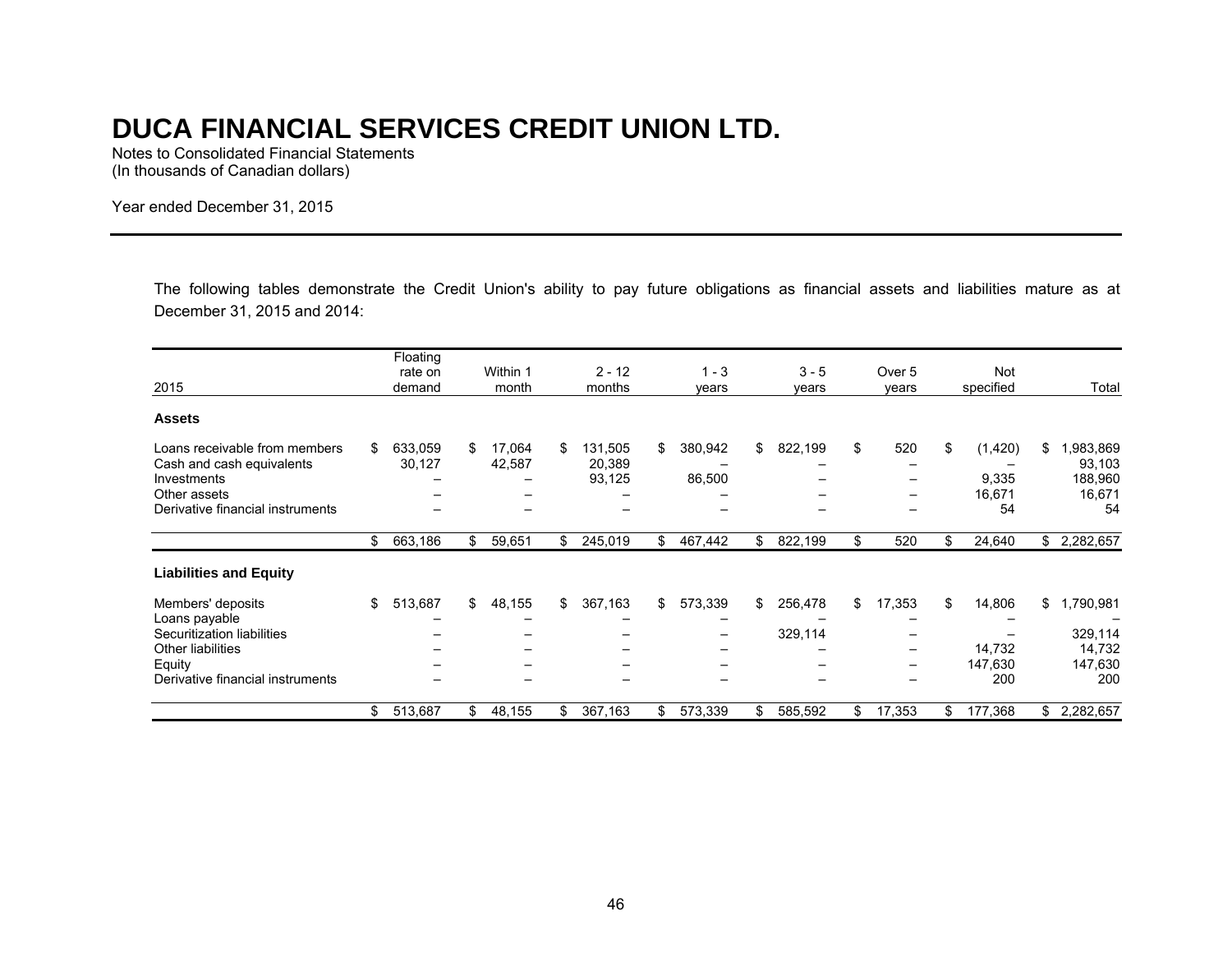Notes to Consolidated Financial Statements (continued) (In thousands of Canadian dollars)

Year ended December 31, 2015

| 2014                                                                                                                                       |     | Floating<br>rate on<br>demand |     | Within 1<br>month              |     | $2 - 12$<br>months                |     | $1 - 3$<br>years  |     | $3 - 5$<br>years  | Over 5<br>years                                                    |     | Not<br>specified           | Total                                                          |
|--------------------------------------------------------------------------------------------------------------------------------------------|-----|-------------------------------|-----|--------------------------------|-----|-----------------------------------|-----|-------------------|-----|-------------------|--------------------------------------------------------------------|-----|----------------------------|----------------------------------------------------------------|
| <b>Assets</b>                                                                                                                              |     |                               |     |                                |     |                                   |     |                   |     |                   |                                                                    |     |                            |                                                                |
| Loans receivable from members<br>Cash and cash equivalents<br>Investments<br>Other assets<br>Derivative financial instruments              | \$  | 479,667                       | \$  | 34,532<br>11,483<br>750<br>197 | \$  | 131,660<br>11,000<br>30,920<br>44 | \$  | 267,537<br>81,200 | \$  | 796,910           | \$<br>1,087<br>-<br>-<br>—                                         | \$  | 7,366<br>23,433            | \$<br>1,711,393<br>22,483<br>120,236<br>23,433<br>241          |
|                                                                                                                                            | \$  | 479,667                       | \$  | 46,962                         | \$  | 173,624                           | \$  | 348,737           | \$  | 796,910           | \$<br>1,087                                                        | \$  | 30,799                     | \$<br>1,877,786                                                |
| <b>Liabilities and Equity</b>                                                                                                              |     |                               |     |                                |     |                                   |     |                   |     |                   |                                                                    |     |                            |                                                                |
| Members' deposits<br>Loans payable<br>Securitization liabilities<br><b>Other liabilities</b><br>Equity<br>Derivative financial instruments | \$  | 464,457                       | \$. | 70,311<br>15,000<br>-<br>16    | \$  | 513,278<br>322                    | \$  | 262,475<br>-      | \$  | 320,708<br>91,251 | \$<br>11,524<br>$\qquad \qquad -$<br>-<br>$\overline{\phantom{0}}$ | \$  | 9,016<br>11,439<br>107,989 | \$<br>.642,753<br>24,016<br>91,251<br>11,439<br>107,989<br>338 |
|                                                                                                                                            | \$. | 464,457                       | \$. | 85,327                         | \$. | 513,600                           | \$. | 262,475           | \$. | 411,959           | \$<br>11,524                                                       | \$. | 128,444                    | \$<br>,877,786                                                 |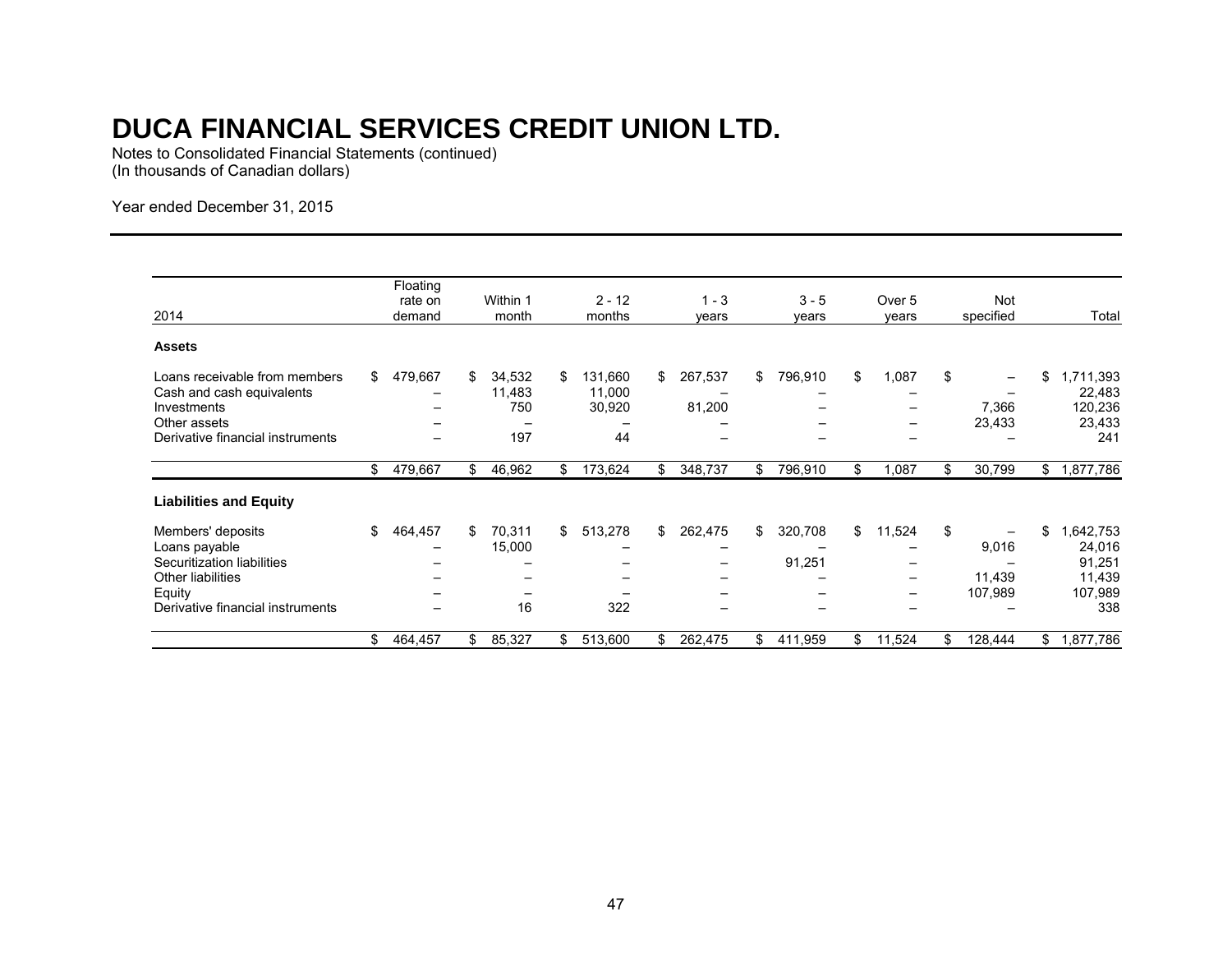Notes to Consolidated Financial Statements (In thousands of Canadian dollars)

Year ended December 31, 2015

#### (d) Market risk:

Market risk is the risk that the fair value or future cash flows of a financial instrument will fluctuate as a result of market factors. Market factors include three types of risk: interest rate risk, currency risk and equity risk.

(i) Interest rate risk:

Interest rate risk is the potential for financial loss caused by fluctuations in fair value or future cash flows of financial instruments because of changes in market interest rates. The Credit Union is exposed to this risk through traditional banking activities, such as deposit taking and lending and on its investments.

The Credit Union's goal is to manage the interest rate risk of the consolidated statement of financial position to a target level. The Credit Union continually monitors the effectiveness of its interest rate mitigation activities.

(a) Risk measurement:

The Credit Union's interest rate risk position is measured daily. Measurement of risk is based on rates charged to clients, as well as funds transfer pricing rates.

(b) Objectives, policies and procedures:

The Credit Union's major source of income is financial margin, the difference between interest earned on investments and members loans and interest paid on member deposits. The objective of asset/liability management is to match interestsensitive assets with interest-sensitive liabilities as to amount and as to term to their interest rate repricing dates, thus minimizing fluctuations of income during periods of changing interest rates. Management calculates and reports monthly the value-at-risk measure of financial margin in accordance with the Credit Union's interest rate risk management policy. The Credit Union also enters into interest rate swaps (Note 15) in order to hedge against exposure to interest rate fluctuations in accordance with the Credit Union's interest rate risk management policy. This policy has been approved by the Board of Directors. For the year ended December 31, 2015, the Credit Union was in compliance with this policy. The Credit Union's risk due to changes in allowable earnings-at-risk to net interest income over the next 12 months of 100-basis-points translates in an increase in net interest income of \$1,880.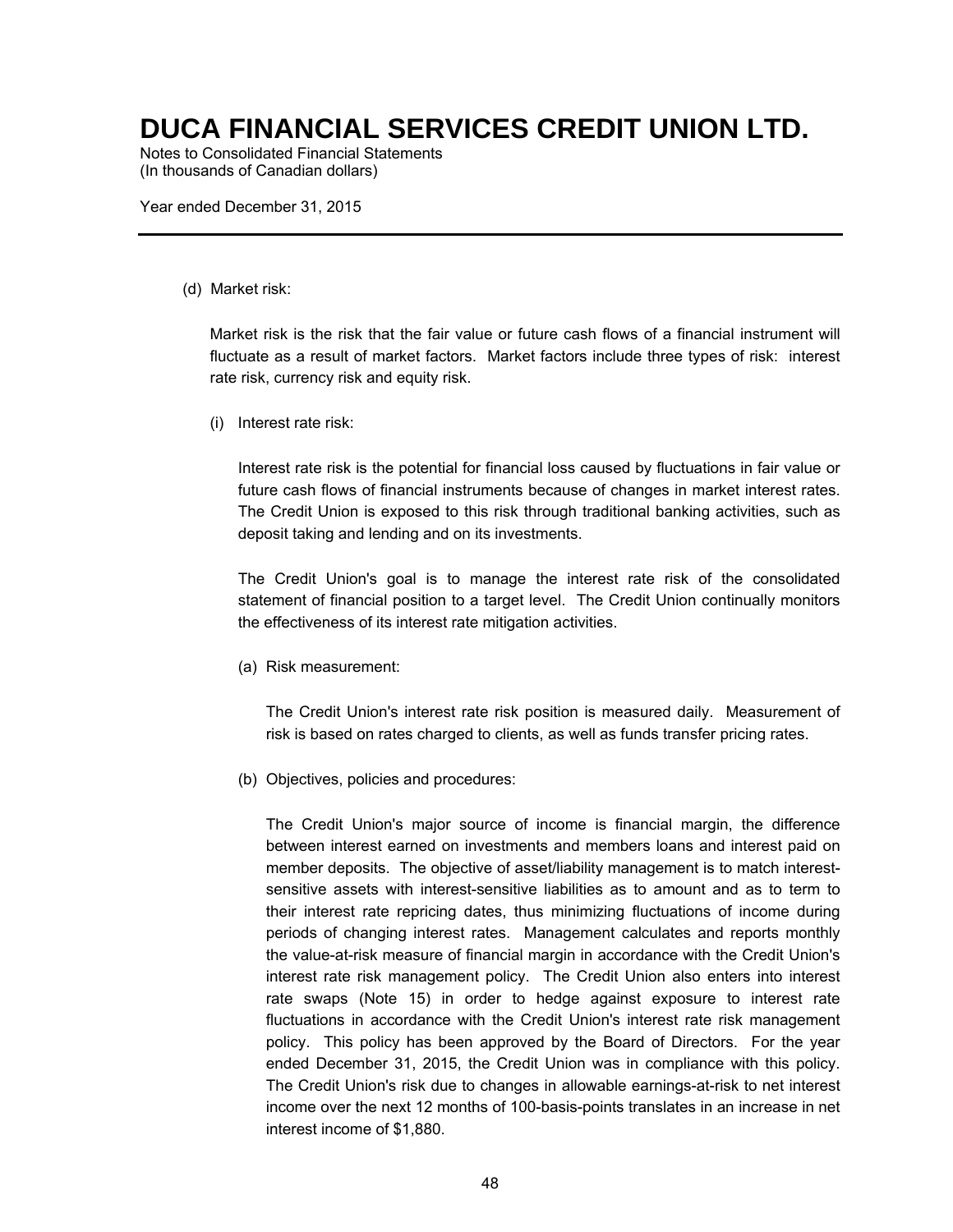Notes to Consolidated Financial Statements (continued) (In thousands of Canadian dollars)

Year ended December 31, 2015

Schedules of matching and interest rate vulnerability are regularly prepared and monitored by Credit Union management and reported to the Deposit Insurance Corporation of Ontario in accordance with the Credit Union's policy. This policy has been approved by the Board of Directors and filed with the Deposit Insurance Corporation of Ontario by Credit Union regulations. For the year ended December 31, 2015, the Credit Union was in compliance with this policy.

The following schedule shows the Credit Union's sensitivity to interest rate changes. Amounts with floating rates or due or payable on demand are classified as maturing within three months, regardless of maturity. A significant amount of loans and deposits can be settled before maturity on payment of a penalty, but no adjustment has been made for repayments that may occur prior to maturity. Amounts that are not interest-sensitive have been grouped together, regardless of maturity.

|                        |                 |              | Liabilities/<br>members' |          | Asset/<br>liability |
|------------------------|-----------------|--------------|--------------------------|----------|---------------------|
| Maturity dates         | Assets          | Yield $(\%)$ | equity                   | Cost (%) | gap                 |
| Interest-sensitive:    |                 |              |                          |          |                     |
| $0 - 3$ months         | \$<br>740,393   | 4.11         | \$<br>632.078            | 0.992    | \$<br>108,315       |
| $4 - 12$ months        | 192,008         | 3.15         | 276,600                  | 1.885    | (84, 592)           |
| 1 - 2 years            | 184.953         | 3.88         | 162,162                  | 2.528    | 22,791              |
| $2 - 5$ years          | 1,105,206       | 3.37         | 1,105,360                | 2.131    | (154)               |
|                        | 2.222.560       |              | 2.176.200                |          | 46,360              |
| Non-interest sensitive | 60.097          |              | 106,457                  |          |                     |
|                        | \$<br>2,282,657 |              | 2,282,657                |          |                     |

2015**:** 

#### 2014**:**

| Maturity dates         | Assets          | Yield $(\%)$ | Liabilities/<br>members'<br>equity | Cost (%) |   | Asset/<br>liability<br>gap |
|------------------------|-----------------|--------------|------------------------------------|----------|---|----------------------------|
| Interest-sensitive:    |                 |              |                                    |          |   |                            |
| $0 - 3$ months         | \$<br>549,845   | 4.07         | \$<br>659,187                      | 1.20     | S | (109, 342)                 |
| $4 - 12$ months        | 150.074         | 3.87         | 361.537                            | 2.09     |   | (211, 463)                 |
| 1 - 2 years            | 153,789         | 3.92         | 147,880                            | 2.31     |   | 5,909                      |
| $2 - 5$ years          | 991,201         | 3.50         | 629,335                            | 2.32     |   | 361,866                    |
|                        | 1.844.909       |              | 1.797.939                          |          |   | 46.970                     |
| Non-interest sensitive | 32.877          |              | 79.847                             |          |   |                            |
|                        | \$<br>1,877,786 |              | \$<br>1,877,786                    |          |   |                            |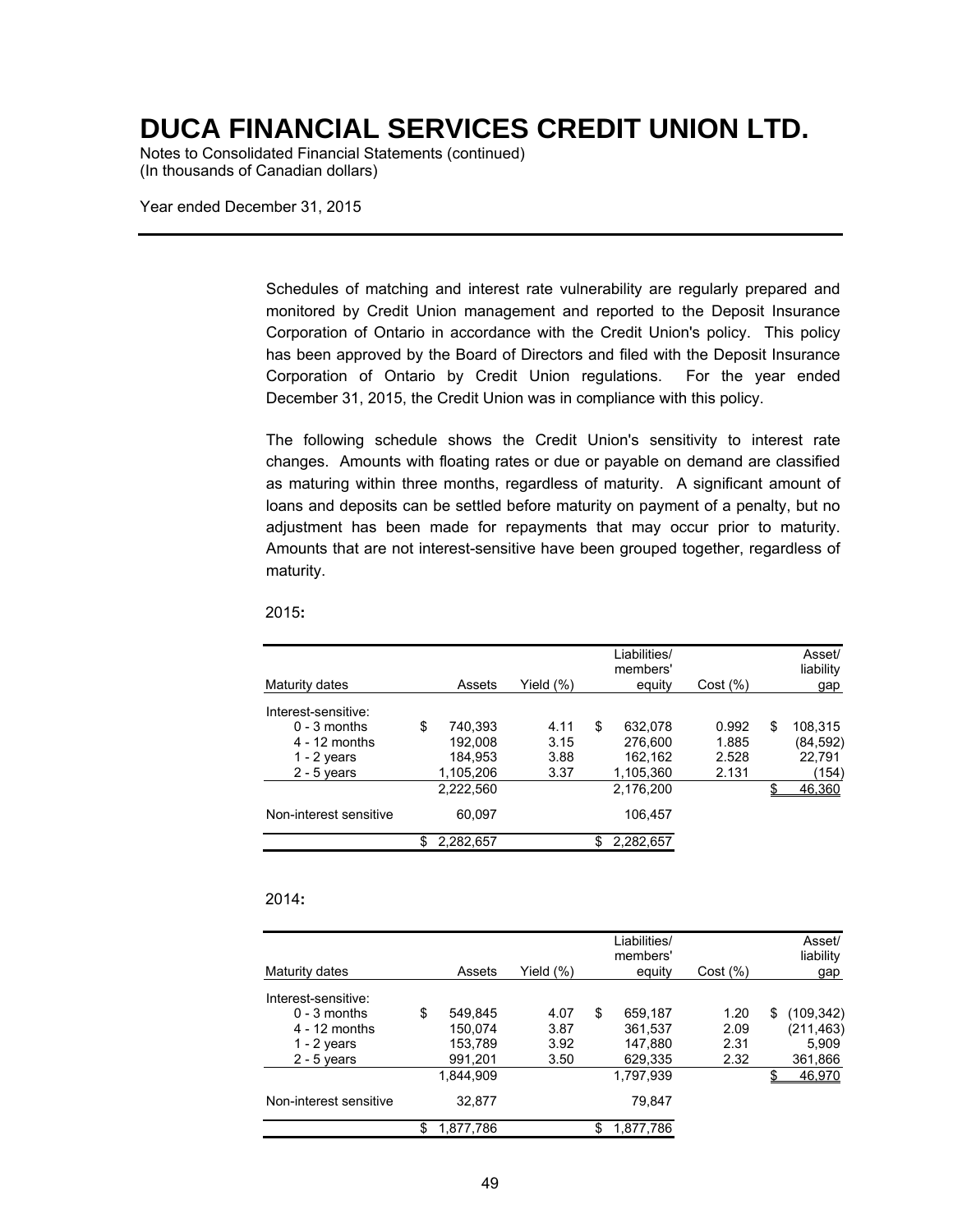Notes to Consolidated Financial Statements (continued) (In thousands of Canadian dollars)

Year ended December 31, 2015

Interest-sensitive assets and liabilities cannot normally be perfectly matched by amount and term to maturity. The Credit Union utilizes interest rate swaps to assist in managing this rate gap. One of the roles of a credit union is to intermediate between the expectations of borrowers and depositors.

(ii) Currency risk:

Currency risk relates to the Credit Union operating in different currencies and converting non-Canadian earnings at different points in time at different foreign exchange levels when adverse changes in foreign currency exchange rates occur.

The Credit Union's foreign exchange risk is primarily related to U.S. dollar deposits and Euro deposits. The Credit Union limits its holdings in foreign currency to 15% of the total investment portfolio in accordance with its investment policy.

(a) Risk measurement:

The Credit Union's currency risk position is measured daily. Measurement of risk is based on rates charged to clients, as well as currency purchase costs.

(b) Objectives, policies and procedures:

The Credit Union's exposure to changes in currency exchange rates shall be controlled by limiting the unhedged foreign currency exposure to \$2,000 in Canadian funds.

For the year ended December 31, 2015, the Credit Union's exposure to foreign exchange risk is within policy.

(iii) Equity risk:

Equity risk is the uncertainty associated with the valuation of assets arising from changes in equity markets. The Credit Union is exposed to this risk through its equity holdings.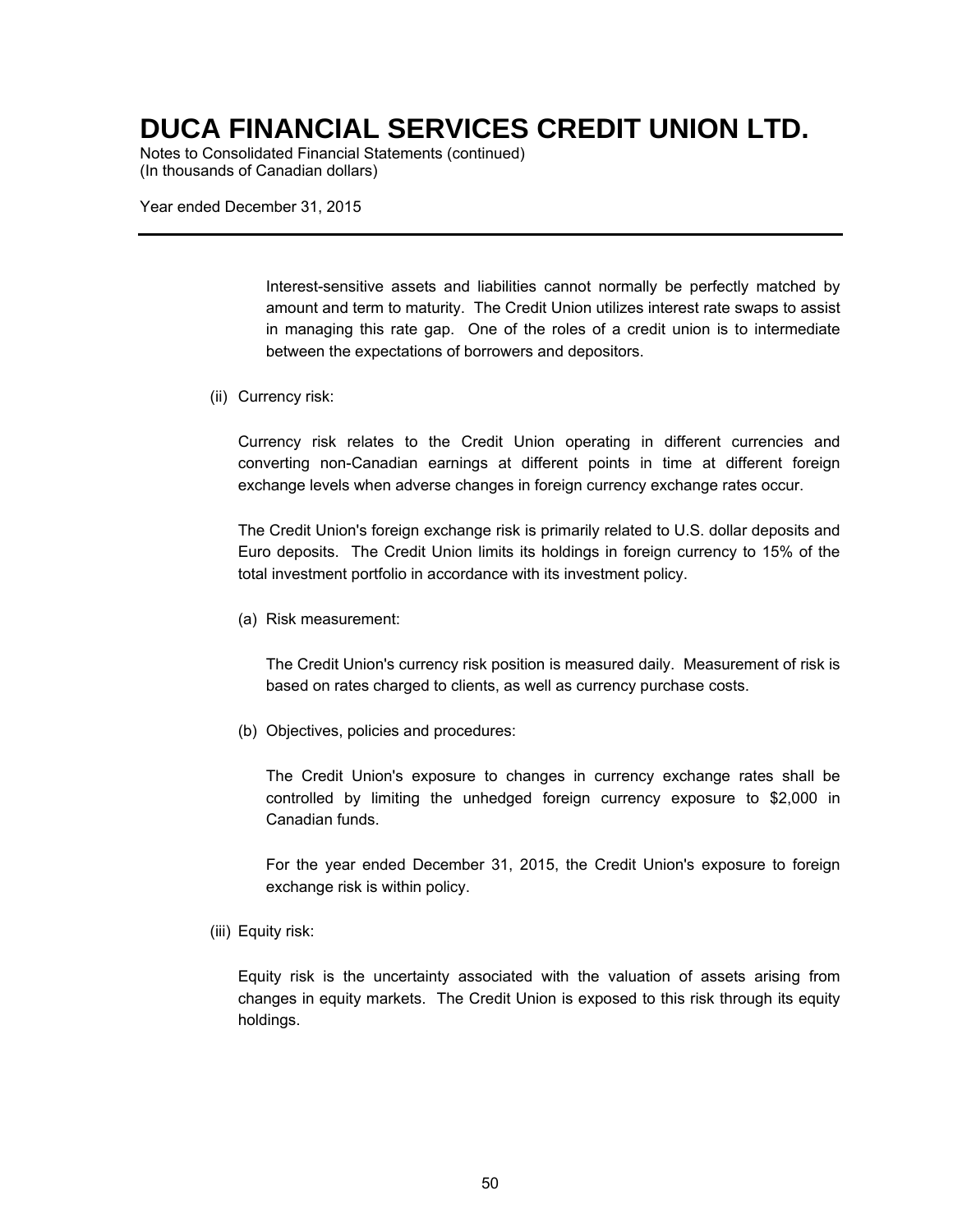Notes to Consolidated Financial Statements (continued) (In thousands of Canadian dollars)

Year ended December 31, 2015

The Credit Union's portfolio includes unlisted Canadian and U.S. stocks, comprising investments in Central 1 and ZBH.

The total investment in preferred and common shares cannot exceed 10% of capital.

Equities are monitored by the Board of Directors and holdings are adjusted following each quarter when the investments are offside of the investment policy.

#### **23. Capital Management:**

The Credit Union's objectives with respect to capital management are to maintain a capital base that is structured to exceed regulatory requirements and to best utilize capital allocations.

Regulations to the Act require that the Credit Union establish and maintain a level of capital that meets or exceeds the following:

- Capital calculated in accordance with the Act shall not be less than 4% of total assets; and
- Capital calculated in accordance with the Act shall not be less than 8% of the risk-weighted value of its assets.

The Credit Union maintains an internal policy that total members' capital as shown on the statement of financial position shall not be less than 4.5% of the book value of all assets and 8.5% of risk-weighted assets. Subsequent to year end, the risk-rated asset ratio was changed to 10.5%

The Credit Union considers its capital to include membership shares (Class A shares and Class B investment shares), and retained earnings.

The Credit Union establishes the risk-weighted value of its assets in accordance with the Regulations of the Act, which establishes the applicable percentage for each class of assets. The Credit Union's risk-weighted value of its assets as at December 31, 2015 was \$1,199,371 (2014 - \$1,014,877).

As at December 31, 2015, the Credit Union met the capital requirements of the Act with a calculated members' capital ratio of 7% (2014 - 6%) and a risk-weighted asset ratio of 13% (2014 - 12%).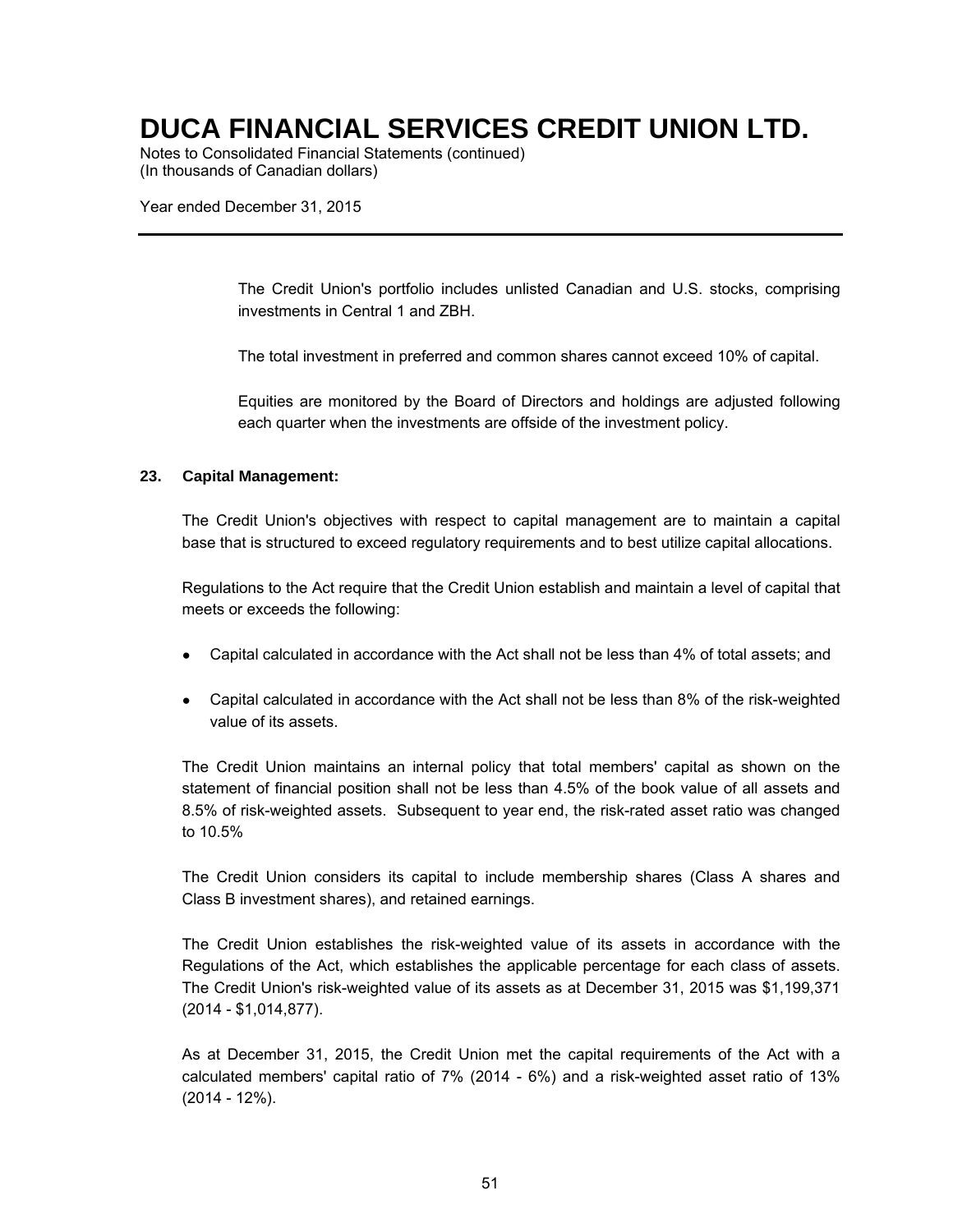Notes to Consolidated Financial Statements (continued) (In thousands of Canadian dollars)

Year ended December 31, 2015

#### Regulatory capital consists of the following:

|                                              | 2015          | 2014          |
|----------------------------------------------|---------------|---------------|
| Tier I capital:                              |               |               |
| Membership shares                            | \$<br>1,619   | \$<br>1,770   |
| Other member shares - non-redeemable portion | 81,702        | 44,165        |
| Retained earnings                            | 60,427        | 59,300        |
| Goodwill                                     | (1,678)       | (1,678)       |
|                                              | 142,070       | 103,557       |
| Tier II capital:                             |               |               |
| Redeemable portion of other member shares    | 4,485         | 4,907         |
| Collective loan provision                    | 4,960         | 2,657         |
|                                              | 9,445         | 7,564         |
| Total regulatory capital                     | 151,515<br>\$ | 111,121<br>\$ |
| Total assets                                 | 7%            | 6%            |
| Risk-weighted assets                         | 13%           | 12%           |

#### **24. Commitments:**

#### (a) Credit facilities:

A comprehensive credit facility is maintained with a major Canadian Chartered Bank up to a maximum of \$14,000 and is secured by bank deposit notes (Notes 4 and 5). The Credit Union has an unused credit facility of \$14,000 at year end.

A line of credit is maintained with Central 1 up to a maximum of \$80,000 and is secured by a general security agreement covering all the assets of the Credit Union.

The Credit Union has an unused credit facility of \$80,000 at year end.

A line of credit facility is maintained with Desjardins up to a maximum of \$60,000 and is secured by a pledge of residential mortgages. The Credit Union has an unused credit facility of \$60,000 at year end.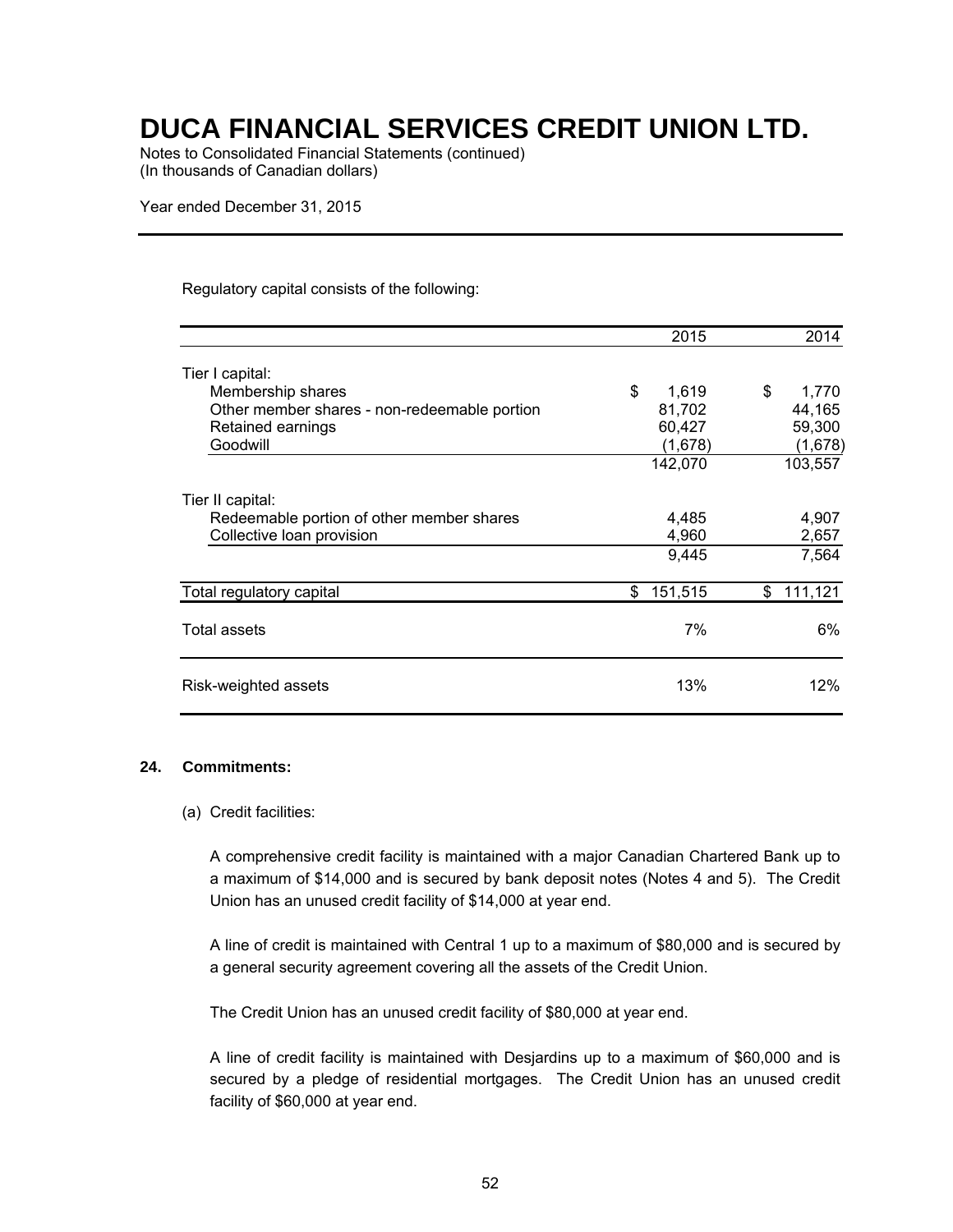Notes to Consolidated Financial Statements (continued) (In thousands of Canadian dollars)

Year ended December 31, 2015

#### (b) Member loans:

The Credit Union has the following commitments to its members at the year-end date on account of loans, unused lines of credit and letters of credit:

|                                                                        | 2015                              | 2014                               |
|------------------------------------------------------------------------|-----------------------------------|------------------------------------|
| Unadvanced loans<br>Unused lines of credit<br>Unused letters of credit | 175,389<br>S.<br>127,545<br>8.056 | 134,935<br>SS.<br>130,381<br>4,117 |
|                                                                        | \$310,990                         | 269,433                            |

#### (c) Leases:

The Credit Union rents office space for branches and ZBC facilities for which the minimum rental commitments for the next five years and thereafter are as follows:

| 1,360       |
|-------------|
|             |
| 681         |
| 751         |
| 1,214       |
| 1,708       |
| \$<br>1,828 |
|             |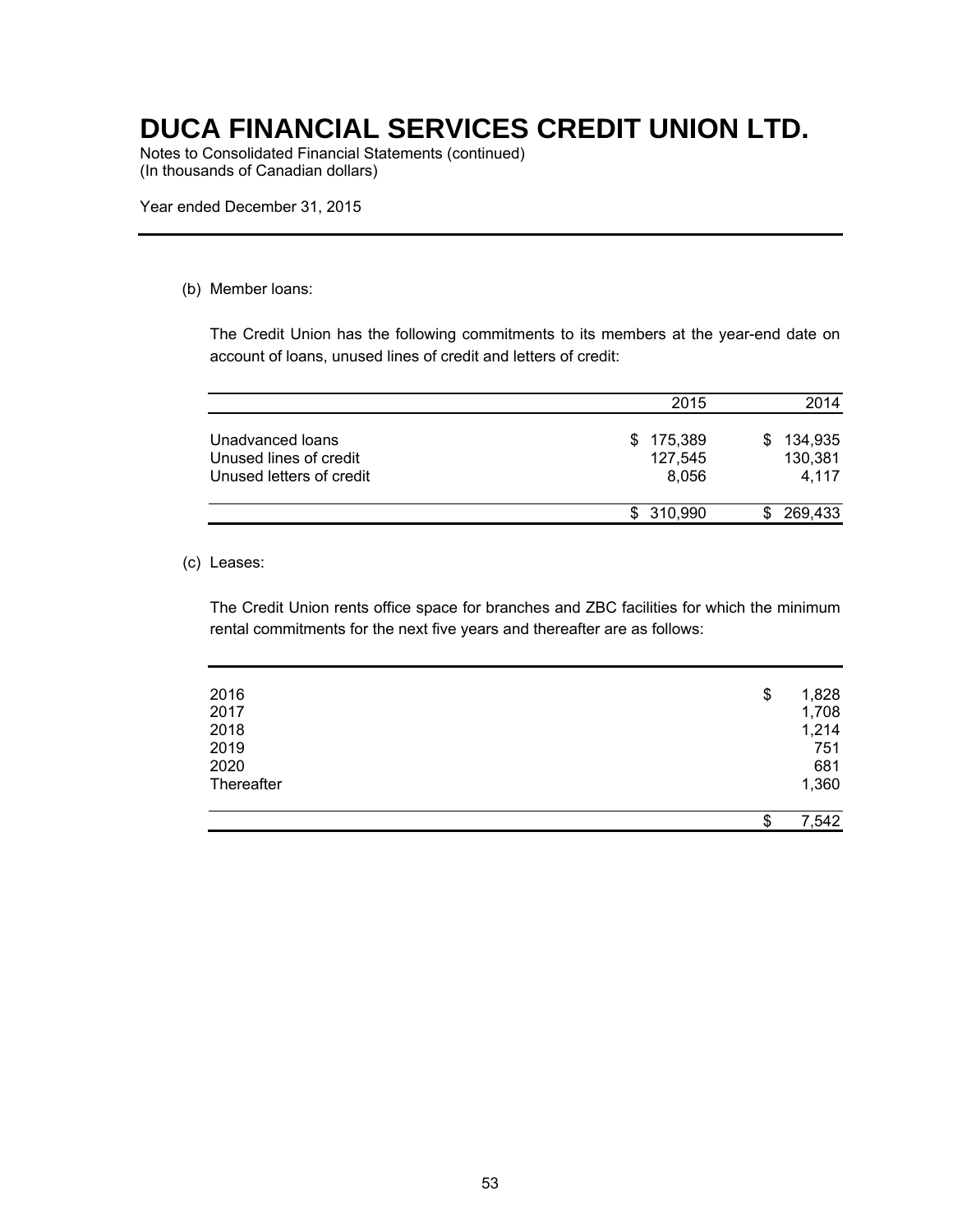Notes to Consolidated Financial Statements (continued) (In thousands of Canadian dollars)

Year ended December 31, 2015

#### **25. Goodwill:**

Goodwill acquired on business combinations is assessed for impairment annually, or more frequently, if events or circumstances occur that may result in the recoverable amount of the CGU falling below its carrying value. Goodwill was assessed for annual impairment and no impairment was determined to exist.

#### **26. ZBC:**

ZBC is 60% owned by the Credit Union and 40% owned by ZBH. Since ZBC is majority-owned and controlled by DUCA, ZBC has been fully consolidated in these financial statements.

The following table summarizes the financial results of ZBC:

Statement of Financial Position (as at December 31, 2015 and 2014):

|                                                             | 2015                | 2014              |
|-------------------------------------------------------------|---------------------|-------------------|
| <b>Assets</b>                                               |                     |                   |
| Cash<br>Fixed assets                                        | \$<br>15            | \$<br>7,710<br>75 |
| <b>Total assets</b>                                         | \$<br>15            | \$<br>7,785       |
| <b>Liabilities and Shareholders' Equity</b>                 |                     |                   |
| Liabilities:<br>Accounts payable and accrued liabilities    | \$<br>6,687         | \$<br>1,695       |
| Shareholders' equity:<br>Common shares<br>Retained earnings | 10,000<br>(16, 672) | 10,000<br>(3,910) |
| Total shareholders' equity                                  | (6,672)             | 6,090             |
| Total liabilities and shareholders' equity                  | \$<br>15            | \$<br>7,785       |